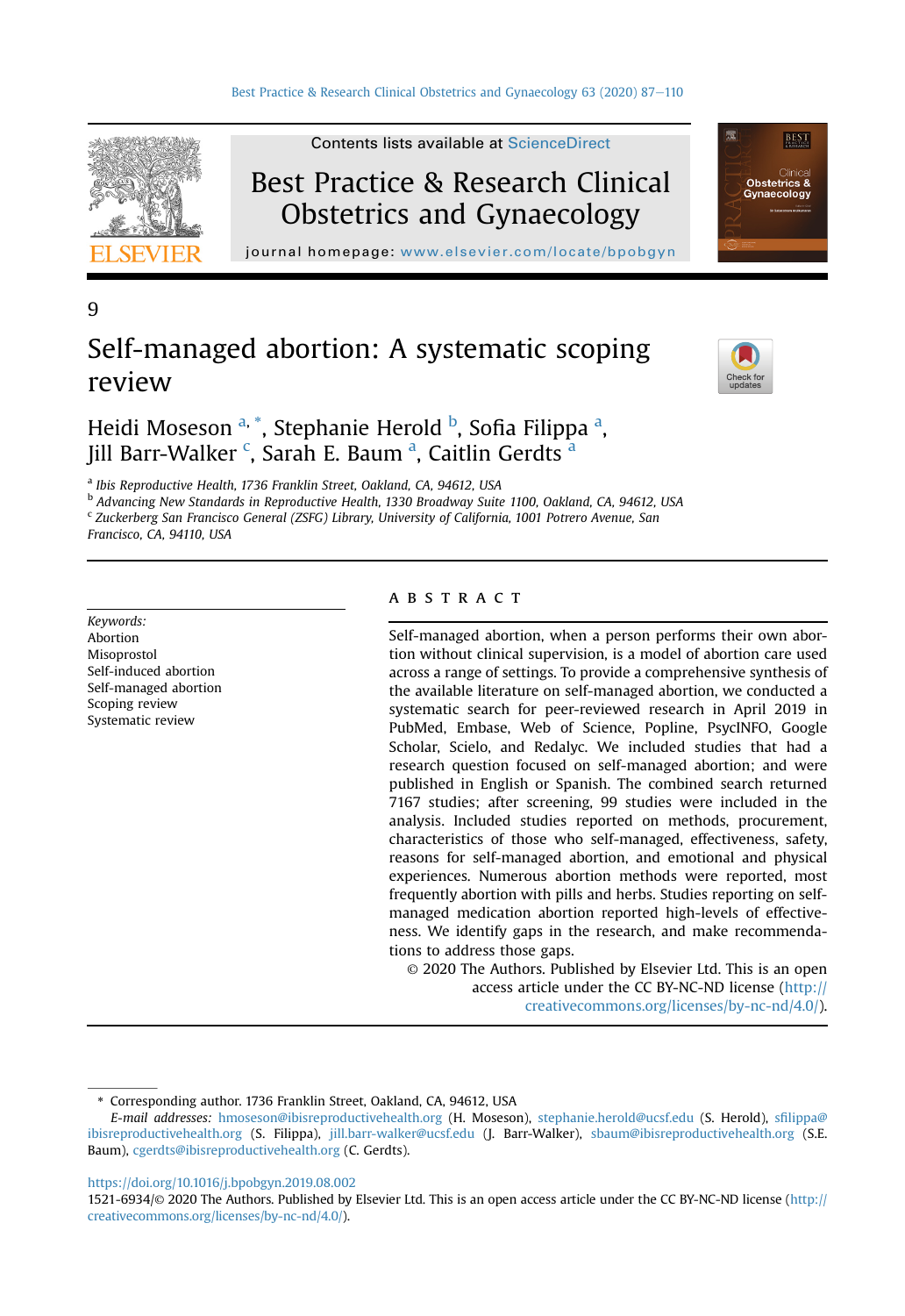# Introduction

Abortion is a common procedure worldwide, with approximately 56 million induced abortions occurring annually [\[1\]](#page-19-0). Abortion occurs in every setting, regardless of whether the procedure is legal or illegal, safe or unsafe, widely available or difficult to access. Despite conclusive evidence that induced abortion is safe and effective [\[2](#page-19-1)], and is associated with a host of positive outcomes for the pregnant person<sup>[1](#page-1-0)</sup> and their families  $[3-8]$  $[3-8]$  $[3-8]$ , many countries continue to restrict access to abortion. Regardless of the legal climate, people may seek alternative models of abortion provision, such as self-managed abortion, when they cannot or do not want to access facility-based abortion care.

Self-managed abortion, also referred to as self-induced, self-sourced, self-administered, or, colloquially, "DIY" abortion, can be defined as when a person performs their own abortion outside of a medical setting. For the purposes of this review, we define self-managed abortion explicitly as any action a person takes to end a pregnancy without clinical supervision. This includes a wide array of experiences, including ingesting herbs, using misoprostol, inserting objects into the vagina, using medication under the guidance of a safe abortion hotline, a combination of these methods, or other methods. Because the topic of self-managed abortion is understudied and underrepresented in the academic literature on abortion, in our definition of self-managed abortion, we deliberately do not distinguish between "traditional" approaches that rely on herbs, tisanes, massage, etcetera, and approaches that rely on allopathic medication (e.g., mifepristone and misoprostol) used outside the confines of clinical supervision. Self-managed abortion occurs across settings, including where abortion is legally available on request and accessible  $[9]$  $[9]$  – and in some instances, may be a preferred option over clinic-based models of abortion care, due, among other reasons, to considerations about autonomy, privacy, confidentiality and perceived mistreatment by formal health systems  $[10-13]$  $[10-13]$  $[10-13]$  $[10-13]$ .

Although there is increasing awareness of self-managed abortion as both a method of preference and a method of last resort [\[14\]](#page-20-2), self-managed abortion is not a new phenomenon. Documentation of the occurrence of self-managed abortion extends throughout history and across cultures, and continues in the present day. Despite evidence of its occurrence, much is still unknown about self-managed abortion—its global incidence, the experiences, outcomes, and characteristics of those who pursue it as an option, and more. There are challenges to studying self-managed abortion, such as obtaining ethical approval to study what is often an illegal practice, recruiting participants who are willing to disclose their experiences, and concerns about communicating results publicly due to fear of placing participants and/ or research partners at risk of criminalization. Of the research that has been done, particular attention has been paid to self-use of medication abortion, a promising avenue for safe, self-managed abortion [\[14,](#page-20-2)[15\]](#page-20-3). Yet, much is still unknown about self-managed abortion more broadly $-$  from the range of methods used, to safety, to effectiveness, to physical and emotional experiences, to reasons for this mode of abortion.

In an attempt to gather and synthesize the available evidence on self-managed abortion broadly, and to target future research toward gaps in this evidence base, we conducted a systematic scoping review  $[16-19]$  $[16-19]$  $[16-19]$  $[16-19]$  of the peer-reviewed scientific literature on self-managed abortion around the world. By design, this review focused on identifying studies that specifically described abortions that were self-managed (or a related term), and/or that made the conceptual distinction between a self-managed abortion and other types of abortion. We sought to identify gaps in this research base, and to provide suggestions for future research on self-managed abortion.

### Methods

We used a scoping review methodology, informed by the Arksey  $&$  O'Malley and Levac frameworks [[16,](#page-20-4)[17\]](#page-20-5). The breadth of our research question and heterogeneity of study designs did not allow for a traditional systematic review which requires a focused research question and critical appraisal of

<span id="page-1-0"></span> $<sup>1</sup>$  To acknowledge that people who identify as transgender, non-binary, and additional gender identities can also experience</sup> pregnancy, we endeavor to use the gender-inclusive term "people" in our discussion of pregnancy and abortion experiences generally. When referencing specific studies that describe participants as "women", we will use "women" to be consistent with what was reported.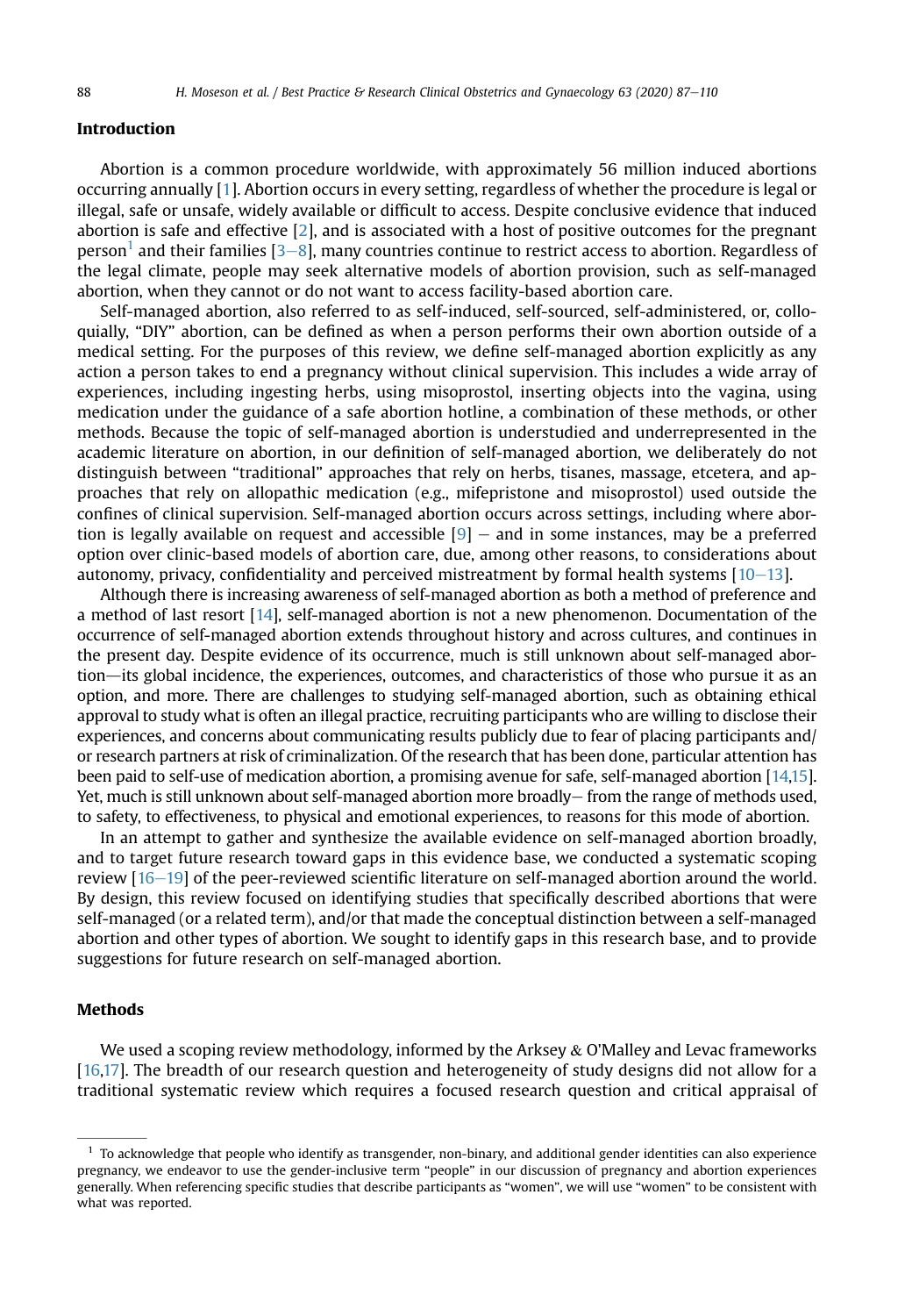studies. Instead, we utilized a scoping review framework to summarize the extent, range, and nature of research around self-managed abortion, identify gaps in the existing literature, and identify key research priorities in this field. Because our review was conducted according to PRISMA guidelines [[20\]](#page-20-6) using formal, explicit methods [\[18](#page-20-7)], we have labeled this work a systematic scoping review.

#### Search strategy

Our study was registered on PROSPERO, the international prospective register of systematic reviews (ID number: CRD42018104048). We did not search for unpublished studies as they have not yet proceeded through peer-review; however, conference abstracts, a form of grey literature, were included to capture the most current peer-reviewed evidence available.

We employed a three-step search strategy for identifying published studies. First, we conducted a preliminary search of PubMed to identify key studies on our topic and begin the process of term harvesting, described herein. From these key studies, we extracted keywords and controlled vocabulary and built a comprehensive list of terms to inform our search strategy development. Next, we worked collaboratively with a medical librarian (JBW) to design our search strategy using an iterative process. Potential search terms were tested, with four reviewers (HM, SB, SF, SH) examining the first 50 unique results for each term in order to determine the term's relevance and subsequent inclusion in the search strategy. Several terms and concepts related to self-managed abortion were tested this way, including "medically supervised," "telemedicine", and "legally restricted". Finally, the reference lists of included studies were searched to identify additional studies, search alerts were consulted regularly, and the reviewers contacted experts to ensure that major studies were included.

The search strategy combined two main concepts: abortion and self-management. Boolean logic was applied by combining similar keywords and controlled vocabulary with OR and using AND between the two concepts: for example, (abortion OR misoprostol) AND (self-managed OR selfadministered). To capture the breadth of study on our topic, no date limits were used in the search. Language limits were used only in the two Spanish-language databases, Scielo and Redalyc, to eliminate studies in Portuguese as these comprised  $30-40%$  of the overall results. A second librarian completed peer review of the final search strategy using the Peer Review of Electronic Search Strategies (PRESS) guidelines [\[17\]](#page-20-5). The database search was conducted in PubMed, Embase, Web of Science, Popline, PsychINFO, Google Scholar, Scielo, and Redalyc on March 22, 2018 and updated on April 8, 2019. The complete search strategy for all databases can be found in S4: Appendix 1.

# Study selection

Four reviewers (HM, SB, SF, SH) independently screened a random sample of 433 studies (10% of the March 2018 overall total) and collaboratively reviewed screening decisions to ensure inter-rater reliability. Studies were then divided among reviewers and screened based on title and abstract to determine if they met the inclusion criteria for full-text review. Criteria for inclusion were the following (1): a research question focused on self-managed abortion; and (2) published in English or Spanish, inclusive of all publication years. Studies were excluded if they were not related to self-managed abortion, were not peer-reviewed, did not present original research, did not include data on human subjects, or presented individual clinical case results. Studies that were classified as potentially relevant at this stage were then double-screened by all reviewers. Final screening was completed by three reviewers (HM, SF, SH) who independently reviewed the full text of each study.

#### Data extraction

A standardized form was created to extract data in the following areas: study setting, study type and methodology, characteristics of the intervention (e.g. intervention type, duration, and outcome measures used), and relevant findings, including safety, effectiveness, methods, procurement, physical experience, emotional experience, characteristics of those who self-managed, and reasons for pursuing a self-managed abortion. In accordance with scoping review methodology, critical appraisal was not conducted [\[16](#page-20-4)[,17](#page-20-5)]. Data extraction was completed by three reviewers (HM, SF, SH).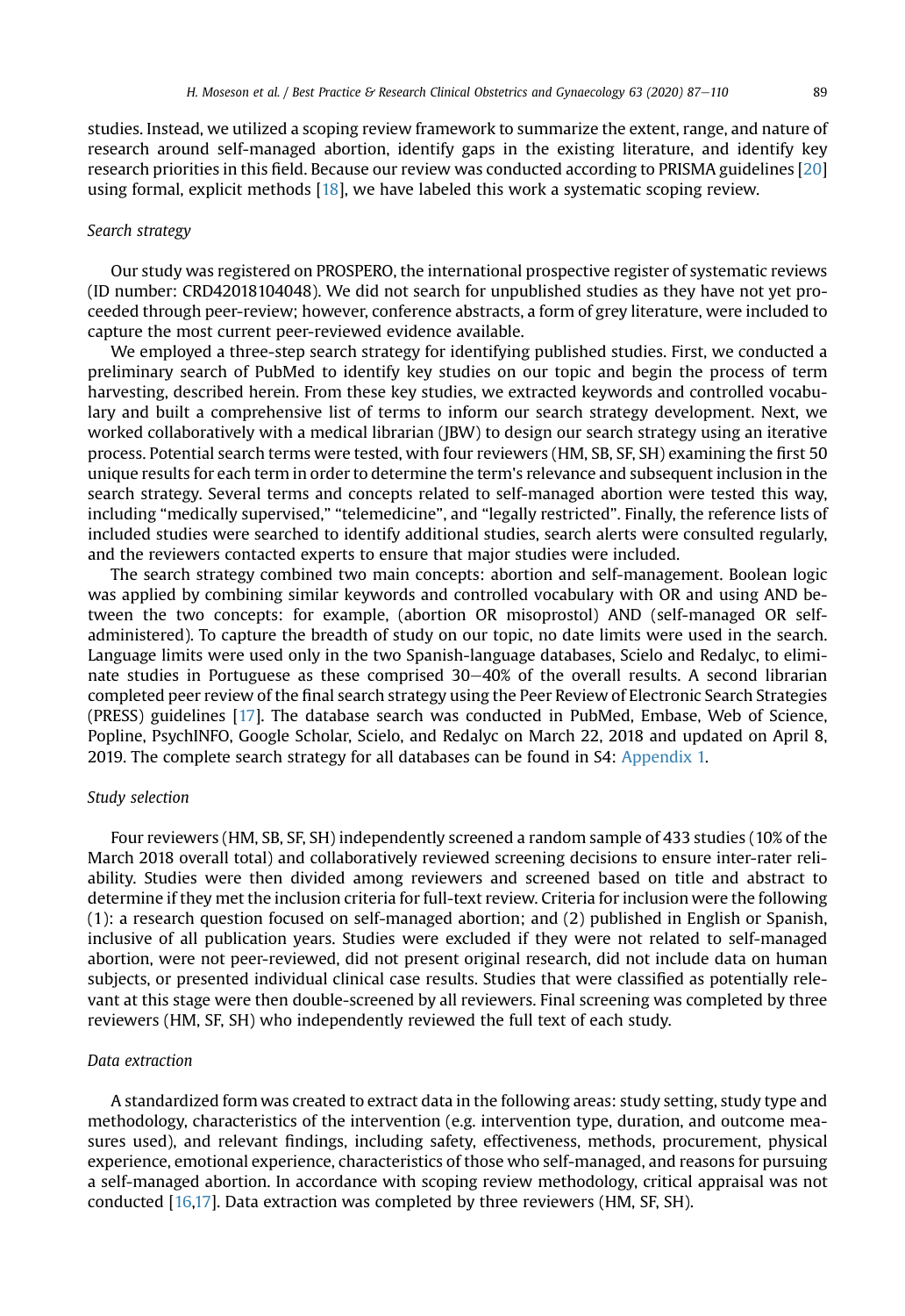# Results

The literature search yielded 7167 studies, including three studies added from additional sources. After excluding duplicates and identifying studies through additional sources, 4690 studies were screened for inclusion based on title and abstract. The full text of 280 studies was assessed for eligibility, and 181 were eliminated based on previously established exclusion criteria. Ninety-nine studies were included in the final analysis as indicated by the PRISMA chart ([Fig. 1](#page-4-0)). Characteristics of the included studies are presented in [Table 1.](#page-5-0) The earliest included study was published in 1974, and the most recent in 2019.

# Methods of self-managed abortion and their procurement

A total of 94 studies reported findings related to the type of methods people use to self-manage an abortion – some effective, some not. Studies reported on data from 38 countries (one study reported on a Latin American country that was anonymized). Methods reported fell into eight categories (1): plants/herbs (ingestion) (2), toxic substances (ingestion) (3), intrauterine trauma (4), physical trauma (5), a combination of mifepristone and misoprostol (hereafter referred to as "mifepristone  $+$  misoprostol") (6), misoprostol only (7) alcohol and drug abuse, and (8) other drugs, substances and mixtures. Forty-two studies reported on procurement of methods for self-managed abortion – some reported on procurement of information, while others reported on procurement of the actual methods themselves. Information was sourced primarily from the Internet, family and friends, informal vendors (people who are not physicians or trained in medicine who sell pills or other abortifacients on the black market or outside of the formal system), safe abortion hotlines or accompaniment groups (e.g. Ref. [\[21](#page-20-8)]); while methods were sourced from the above, as well as local herbalists or traditional healers, markets, pharmacists, and health professionals who are providing abortion care outside of legally sanctioned settings.

Of the 12 included studies that were published before the year 2000, those that reported on methods indicated use of multiple methods of abortion self-management: eight (67%) reported on ingestion of plants or herbs  $[22-29]$  $[22-29]$  $[22-29]$  $[22-29]$ ; five  $(42%)$  reported physical trauma  $[22,24,28,30,31]$  $[22,24,28,30,31]$  $[22,24,28,30,31]$  $[22,24,28,30,31]$  $[22,24,28,30,31]$  $[22,24,28,30,31]$  $[22,24,28,30,31]$ ; six  $(60%)$ reported on intrauterine trauma [[24,](#page-20-10)[28](#page-20-11)[,29,](#page-20-14)[31,](#page-20-13)[32](#page-20-15)[,60\]](#page-21-0); three (25%) reported on alcohol and drug abuse  $[29-31]$  $[29-31]$  $[29-31]$  $[29-31]$ ; ten  $(83\%)$  reported on other drugs, substances, or mixtures  $[22-25, 27-32]$  $[22-25, 27-32]$  $[22-25, 27-32]$  $[22-25, 27-32]$  $[22-25, 27-32]$  $[22-25, 27-32]$  $[22-25, 27-32]$  $[22-25, 27-32]$ ; one  $(8\%)$  reported on ingestion of toxic substances [[29](#page-20-14)]; and two (17%) mentioned misoprostol only as a method of self-induction [\[25,](#page-20-17)[28](#page-20-11)] ([Table 1](#page-5-0)). Out of a total of 87 included studies that were published during or after the year 2000, 34 (39%) reported on ingestion of plants or herbs; 14 (16%) on physical trauma; 21 (24%) on intrauterine trauma; 9 (10%) on alcohol and drug abuse; 6 (7%) on ingestion of toxic substances; and 40 (46%) on other drugs, substances, and mixtures; while 39 (45%) reported on misoprostol only and 23  $(26%)$  on mifepristone  $+$  misoprostol ([Table 1\)](#page-5-0).

# 1. Plants/herbs (ingestion)

Forty-two studies provided information on specific types of plants and herbs used to self-manage an abortion, while many others mentioned herbs or herbal methods more broadly (e.g. Refs. [[22](#page-20-9)[,33,](#page-20-18)[34\]](#page-20-19)). Usually prepared as tisanes ("teas") or other infusions, a sampling of these included aloe [[35](#page-20-20)], rue [\[11,](#page-20-21)[25,](#page-20-17)[36](#page-20-22)], sage [\[36\]](#page-20-22), black and blue cohosh [36–[39](#page-20-22)], savin, myrrh, mugwort, and ergot [[11\]](#page-20-21), parsley [\[40\]](#page-20-23), pait [[41\]](#page-21-1), and different types of local roots (e.g. Refs. [\[26,](#page-20-24)[42](#page-21-2)]). Sources of procurement included local herbalists or traditional healers  $[26, 42-44]$  $[26, 42-44]$  $[26, 42-44]$  $[26, 42-44]$  $[26, 42-44]$ , markets and shops  $[35,42,43,45]$  $[35,42,43,45]$  $[35,42,43,45]$  $[35,42,43,45]$  $[35,42,43,45]$  $[35,42,43,45]$ , and the Internet  $[45-47]$  $[45-47]$  $[45-47]$  $[45-47]$ . Some studies also described friends or family members as sources of information or advice about which plants and herbs to use, and how to use them  $[42, 48-50]$  $[42, 48-50]$  $[42, 48-50]$  $[42, 48-50]$  $[42, 48-50]$  $[42, 48-50]$ .

#### 2. Toxic substances (ingestion)

Seven studies described specific information about toxic substances, such as drinking acid [[51\]](#page-21-6), laundry detergent or fabric softener [\[42,](#page-21-2)[52](#page-21-7)[,53\]](#page-21-8), cleaning products [[29](#page-20-14), [37,](#page-20-25) [44,](#page-21-9) [49\]](#page-21-10), chemical solutions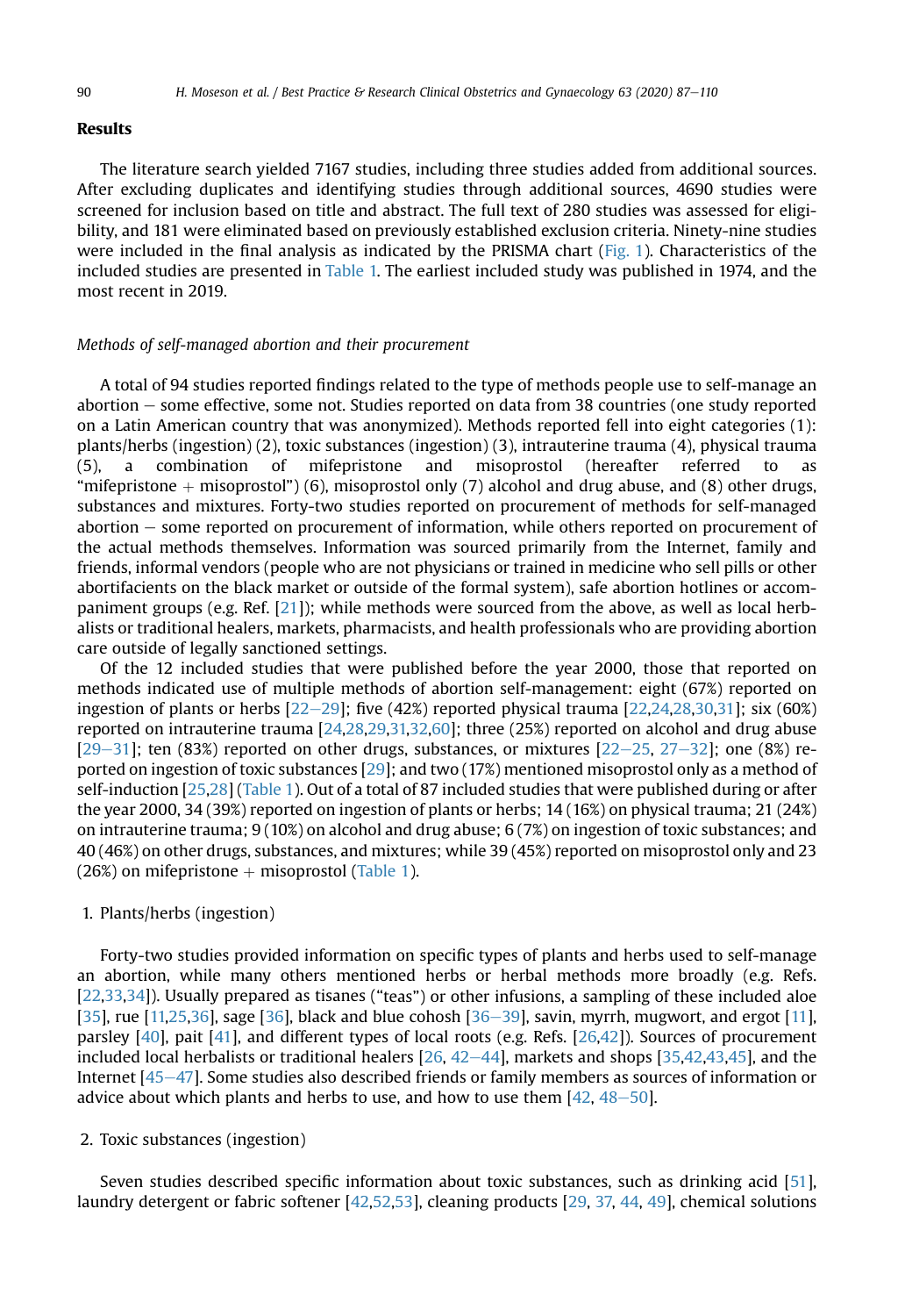<span id="page-4-0"></span>

Fig. 1. PRISMA flowchart of included studies in the review.

[\[51](#page-21-6)]. One mentioned "toxins", but did not specify type [\[54\]](#page-21-11). Only one study mentioned sources of information on toxic substances, and those included elders, grandparents and friends who had experience with abortions [\[42\]](#page-21-2).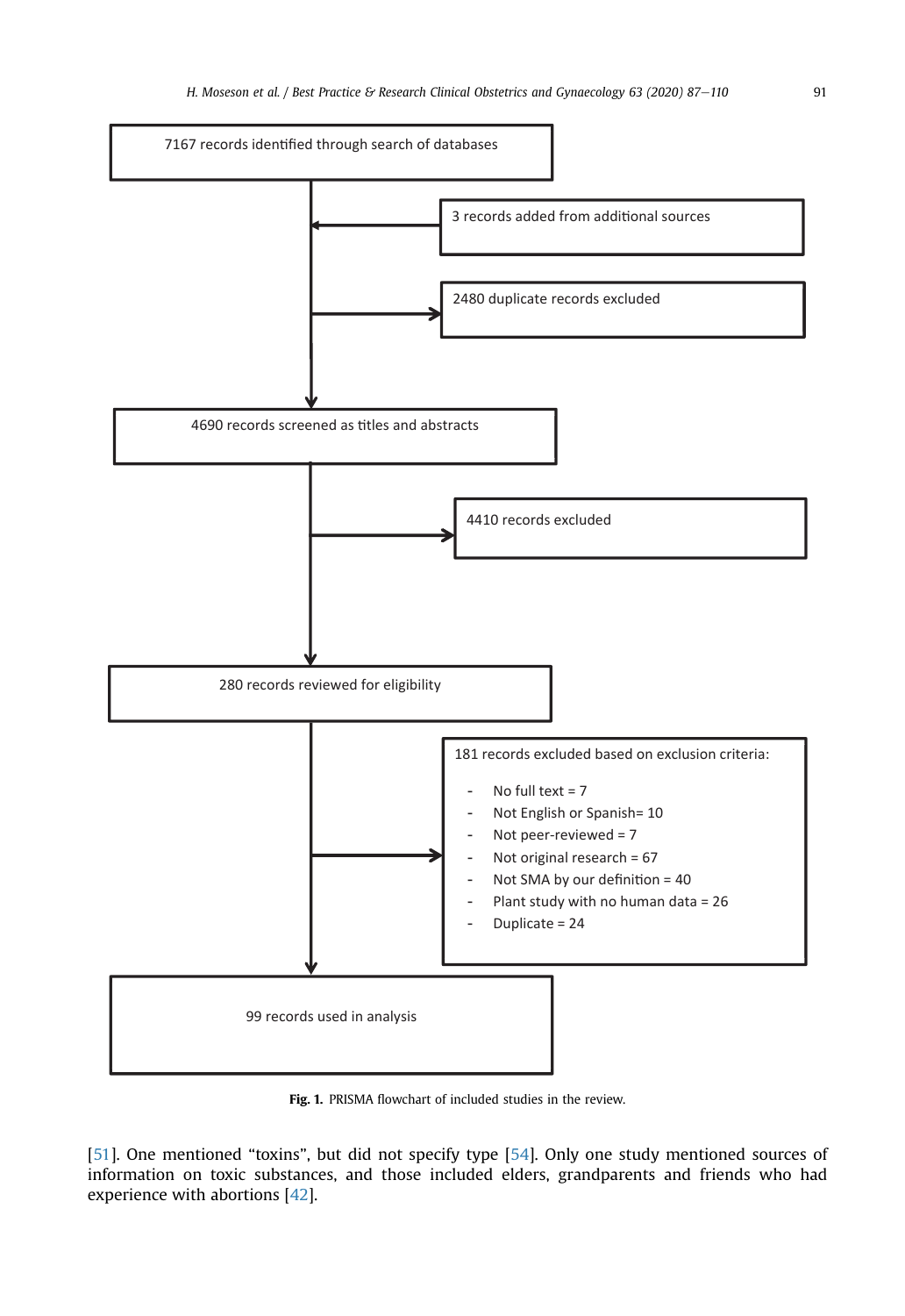#### <span id="page-5-0"></span>Table 1

List of studies included in analysis, with study location, sample size, and methods of self-managed abortion analyzed. Conference abstracts are highlighted in italicized font.

| --- -- - ---g---- <i>g</i> ----     |                      |                |             |                                                                                               |
|-------------------------------------|----------------------|----------------|-------------|-----------------------------------------------------------------------------------------------|
| Study citation                      | Reference<br>Number  | Study location | Sample size | Method of self-managed abortion used                                                          |
| Ahiadeke 2002                       | $[101]$              | Ghana          | 1689        | Intrauterine, Other drugs/substances/mixtures                                                 |
| Aiken et al., 2017 (a) <sup>a</sup> | $[74]$               | Ireland        | 1023        | Mifepristone $+$ misoprostol                                                                  |
|                                     |                      |                |             |                                                                                               |
| Aiken et al., 2017 $(b)^b$          | $[75]$               | Ireland        | 1000        | Mifepristone $+$ misoprostol                                                                  |
| Aiken et al., 2018 (a) $\text{c}$   | [76]                 | UK             | 519         | Mifepristone $+$ misoprostol                                                                  |
| Aiken et al., 2018 $(b)^d$          | $[40]$               | Ireland        | 38          | Plants/herbs, Intrauterine, Physical trauma,                                                  |
|                                     |                      |                |             | Alcohol & drug abuse, Other drugs/substances/                                                 |
|                                     |                      |                |             | mixtures                                                                                      |
| Aiken et al., 2018 $(c)^e$          | $[37]$               | US             | 32          | Plants/herbs, Toxic substances, Intrauterine,<br>Physical trauma, Alcohol & drug abuse, Other |
|                                     |                      |                |             | drugs/substances/mixtures                                                                     |
| Aiken et al. 2018 (d) $^1$          | $[112]$              | US             | 1502        | Not available                                                                                 |
| Aiken et al., 2019                  | $[10]$               | Northern       | 30          | Mifepristone $+$ misoprostol, Other drugs/                                                    |
|                                     |                      | Ireland        |             | substances/mixtures                                                                           |
|                                     |                      |                |             |                                                                                               |
| Albuja et al., 2017                 | [55]                 | Haiti          | 79          | Plants/herbs, Intrauterine, Misoprostol only,                                                 |
|                                     |                      |                |             | Other drugs/substances/mixtures                                                               |
| Alsibiani 2014                      | $[92]$               | Saudi Arabia   | 678         | Misoprostol only                                                                              |
| Appiah-Agyekum et al., [102]        |                      | Ghana          | 142         | Other drugs/substances/mixtures                                                               |
| 2014                                |                      |                |             |                                                                                               |
| Appiah-Agyekum et al., [43]         |                      | Ghana          | 32          | Plants/herbs, Mifepristone $+$ misoprostol,                                                   |
| 2018                                |                      |                |             | Misoprostol only, Alcohol & drug abuse, Other                                                 |
|                                     |                      |                |             |                                                                                               |
|                                     |                      |                |             | drugs/substances/mixtures                                                                     |
| Armo et al., 2015                   | [81]                 | India          | 400         | Mifepristone $+$ misoprostol                                                                  |
| Banerjee et al., 2012               | $[63]$               | India          | 381         | Plants/herbs, Intrauterine, Physical trauma,                                                  |
|                                     |                      |                |             | Other drugs/substances/mixtures                                                               |
| Begun et al., 2018                  | $[46]$               | US             | 30          | Plants/herbs, Physical trauma, Other drugs/                                                   |
|                                     |                      |                |             | substances/mixtures                                                                           |
| Belton 2007                         | $[62]$               | Thailand       | Varied by   | Intrauterine, Physical trauma, Other drugs/                                                   |
|                                     |                      |                |             |                                                                                               |
|                                     |                      |                | datasource  | substances/mixtures                                                                           |
| Berry-Bibee et al. 2015             | [111]                | Haiti          | 75          | Not measured                                                                                  |
| Berry-Bibee et al., 2018            | [98]                 | Haiti          | 330         | Plants/herbs, Intrauterine, Misoprostol only,                                                 |
|                                     |                      |                |             | Other drugs/substances/mixtures                                                               |
| Bhalla et al., 2018                 | [82]                 | India          | 100         | Mifepristone $+$ misoprostol                                                                  |
| <b>Bose 1978</b>                    | [60]                 | India          | 350         | Intrauterine                                                                                  |
| Burkhardt et al., 2016              | [48]                 | Democratic     | 55          | Plants/herbs, Other drugs/substances/mixtures                                                 |
|                                     |                      | Republic of    |             |                                                                                               |
|                                     |                      |                |             |                                                                                               |
|                                     |                      | Congo          |             |                                                                                               |
| Bury et al., 2012                   | [51]                 | <b>Bolivia</b> | 1551        | Plants/herbs, Intrauterine, Toxic substances,                                                 |
|                                     |                      |                |             | Physical trauma, Misoprostol only, Other drugs/                                               |
|                                     |                      |                |             | substances/mixtures                                                                           |
| Ciganda et al., 2003                | $[103]$              | Uruguay        | 86          | Plants/herbs, Intrauterine, Other drugs/                                                      |
|                                     |                      |                |             | substances/mixtures                                                                           |
| Constant et al., 2014               | $[35]$               | South Africa   | 194         | Plants/herbs, Other drugs/substances/mixtures                                                 |
|                                     |                      |                |             |                                                                                               |
| Damalie et al., 2014                | $[33]$               | Ghana          | 252         | Alcohol & drug abuse, Plants/herbs, Misoprostol                                               |
|                                     |                      |                |             | only, Other drugs/substances/mixtures                                                         |
| De Zordo 2016                       | $[50]$               | Brazil         | 52          | Plants/herbs, Misoprostol only                                                                |
| Delay 2019                          | $[11]$               | Ireland        | N/A         | Plants/herbs, Intrauterine, Physical trauma,                                                  |
|                                     |                      |                |             | Alcohol & drug abuse, Other drugs/substances/                                                 |
|                                     |                      |                |             | mixtures                                                                                      |
| Duarte et al., 2018                 | $[47] \label{eq:47}$ | Brazil         | 18          | Plants/herbs, Intrauterine, Misoprostol only,                                                 |
|                                     |                      |                |             | Other drugs/substances/mixtures                                                               |
|                                     |                      |                |             |                                                                                               |
| Elizalde et al., 2018               | [89]                 | Argentina      | 121         | Misoprostol only                                                                              |
| Endler et al., 2019                 | $[67]$               | Poland         | 615         | Mifepristone $+$ misoprostol                                                                  |
| Ferrari et al., 2018                | [99]                 | Brazil         | 10          | Misoprostol only                                                                              |
| Fiol et al., 2012                   | $[91]$               | Uruguay        | 184         | Misoprostol only                                                                              |
| Flavier & Chen 1980                 | $[22]$               | Philippines    | 676         | Plants/herbs, Physical trauma, Other drugs/                                                   |
|                                     |                      |                |             | substances/mixtures                                                                           |
| Footman et al., 2018                |                      |                | 109         | Misoprostol only. Mifepristone $+$ misoprostol.                                               |
|                                     | $[68]$               | Bangladesh     |             |                                                                                               |
|                                     |                      |                |             | Other drugs/substances/mixtures                                                               |
| Foster et al., 2017                 | $[86]$               | Thailand/      | 918         | Misoprostol only                                                                              |
|                                     |                      | Burma border   |             |                                                                                               |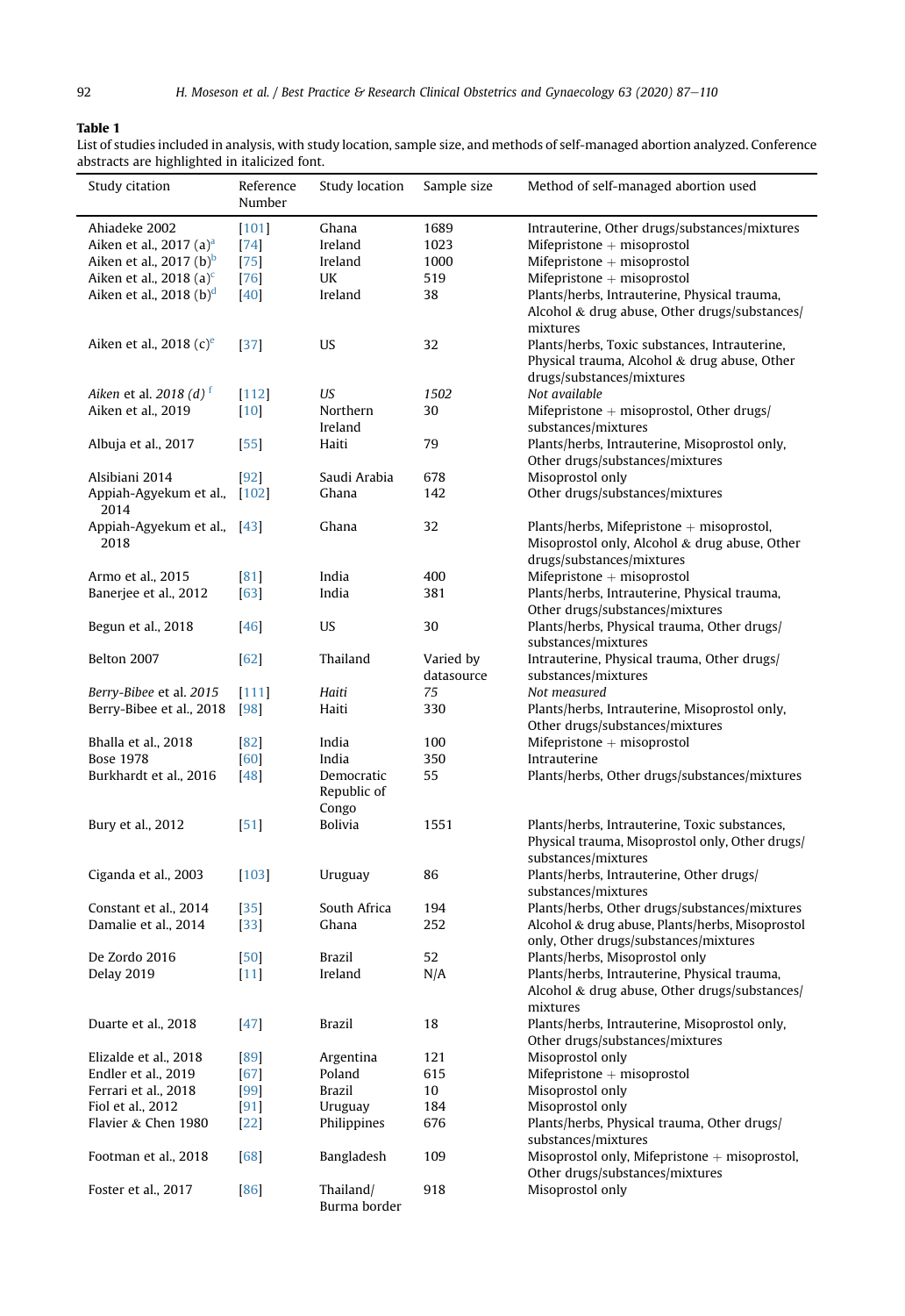|  |  | <b>Table 1</b> (continued) |  |
|--|--|----------------------------|--|
|--|--|----------------------------|--|

| 1098<br>Foster 2018 (a) <sup>g</sup><br>$[77]$<br>Poland<br>$M$ ifepristone + misoprostol<br>Foster 2018 (b) <sup>h</sup><br>$[12]$<br>Poland<br>20<br>$M$ ifepristone + misoprostol<br>Gemming & Crighton<br>578<br>Alcohol & drug abuse, Physical trauma, Other<br>$[30]$<br>New Zealand<br>1978<br>drugs/substances/mixtures<br>Gerdts & Hudaya, 2016<br>[21]<br>Indonesia<br>1829<br>Not measured<br>Gerdts et al., 2017<br>[44]<br>South Africa<br>42<br>Plants/herbs, Toxic substances, Alcohol & drug<br>abuse, Other drugs/substances/mixtures<br>96<br>Mifepristone $+$ misoprostol, Misoprostol only<br>Gerdts et al., 2018<br>[69]<br>Indonesia<br>$[41]$<br>Philippines<br>108<br>Plants/herbs, Physical trauma, Misoprostol only,<br>Gipson et al., 2011<br>Other drugs/substances/mixtures<br>484<br>Mifepristone $+$ misoprostol<br>Gomperts et al., 2008<br>[70]<br>33 countries<br>Mifepristone $+$ misoprostol<br>Gomperts et al., 2012<br>[71]<br>88 countries<br>2323<br>Mifepristone $+$ misoprostol<br>Gomperts et al., 2014<br>$[72]$<br>Brazil<br>307<br>Plants/herbs, Intrauterine, Physical trauma,<br>Grossman et al., 2010<br>$[36]$<br>US<br>30<br>Misoprostol only, Alcohol & drug abuse, Other<br>drugs/substances/mixtures<br>US<br>Plants/herbs, Physical trauma, Misoprostol only,<br>Grossman et al. 2018<br>$[64]$<br>7022<br>Other drugs/substances/mixtures<br>Other drugs/substances/mixtures<br>Hami et al. 2013<br>$[54]$<br>Mali<br>253<br>Plants/herbs, Other drugs/substances/mixtures<br>Hernandez-Rosete<br>$[45]$<br>Mexico<br>15<br>et al., 2019<br>Hill et al., 2009<br>[49]<br>Ghana<br>11 narratives,<br>Plants/herbs, Alcohol & drug abuse, Other<br>drugs/substances/mixtures<br>10 focus<br>groups,<br>unspecified<br>number of<br>participants, 7<br>verbal<br>postmortems<br>Hodoglugil et al. 2012<br>$[52]$<br>Ethiopia<br>162<br>Plants/herbs, Toxic substances<br>Jerman et al., 2018<br>Plants/herbs, Misoprostol only, Alcohol & drug<br>$[34]$<br>US<br>1235<br>abuse<br>South Africa<br>Jewkes et al., 2005<br>$[53]$<br>46<br>Toxic substances, Intrauterine, Misoprostol<br>only, Other drugs/substances/mixtures<br>Jilozian & Agadjanian<br>$[93]$<br>Armenia<br>40<br>Misoprostol only<br>2016<br><b>Jones 2011</b><br>US<br>9493<br>Plants/herbs, Misoprostol only, Other drugs/<br>$[38]$<br>substances/mixtures<br>Misoprostol only<br>Kahabuka et al., 2017<br>Tanzania<br>110<br>[94]<br>Plants/herbs, Intrauterine, Other drugs/<br>Kebede et al., 2000<br>$[57]$<br>Ethiopia<br>80<br>substances/mixtures<br>US<br>Plants/herbs, Misoprostol only, Other drugs/<br>Kerestes et al., 2019<br>$[39]$<br>276<br>substances/mixtures<br>89<br>Plants/herbs, Intrauterine, Alcohol & drug<br>Kyilleh et al., 2018<br>$[58]$<br>Ghana<br>abuse, Other drugs/substances/mixtures<br>18<br>Plants/herbs, Intrauterine, Physical trauma,<br>Lane et al., 1998<br>$[31]$<br>Egypt<br>Alcohol & drug abuse, Other drugs/substances/<br>mixtures<br>197<br>Misoprostol only, Other drugs/substances/<br>$[95]$<br>Unknown Latin<br>Lara et al., 2006<br>American city<br>mixtures<br>Intrauterine, Other drugs/substances/mixtures<br>Machungo et al., 1997<br>Mozambique<br>$[32]$<br>306<br>Madeiro & Diniz 2015<br>Brazil<br>39<br>Plants/herbs, Misoprostol only, Intrauterine<br>$[87]$<br>South Africa<br>Plants/herbs, Other drugs/substances/mixtures<br>Makorah et al., 1997<br>25<br>$[23]$<br>Mandondo et al., 2018<br>Misoprostol only<br>[88]<br>South Africa<br>18<br>Mifepristone $+$ misoprostol, Misoprostol only<br>30<br>Manriquez et al., 2018<br>$[78]$<br>Chile<br>Measham et al., 1981<br>Bangladesh<br>Plants/herbs, Intrauterine, Physical trauma,<br>$[24]$<br>1590<br>Other drugs/substances/mixtures<br>Meffen et al., 2018<br>$[100]$<br>Haiti<br>289<br>Plants/herbs, Misoprostol only, Other drugs/ | Study citation | Reference<br>Number | Study location<br>Sample size |  | Method of self-managed abortion used |  |
|----------------------------------------------------------------------------------------------------------------------------------------------------------------------------------------------------------------------------------------------------------------------------------------------------------------------------------------------------------------------------------------------------------------------------------------------------------------------------------------------------------------------------------------------------------------------------------------------------------------------------------------------------------------------------------------------------------------------------------------------------------------------------------------------------------------------------------------------------------------------------------------------------------------------------------------------------------------------------------------------------------------------------------------------------------------------------------------------------------------------------------------------------------------------------------------------------------------------------------------------------------------------------------------------------------------------------------------------------------------------------------------------------------------------------------------------------------------------------------------------------------------------------------------------------------------------------------------------------------------------------------------------------------------------------------------------------------------------------------------------------------------------------------------------------------------------------------------------------------------------------------------------------------------------------------------------------------------------------------------------------------------------------------------------------------------------------------------------------------------------------------------------------------------------------------------------------------------------------------------------------------------------------------------------------------------------------------------------------------------------------------------------------------------------------------------------------------------------------------------------------------------------------------------------------------------------------------------------------------------------------------------------------------------------------------------------------------------------------------------------------------------------------------------------------------------------------------------------------------------------------------------------------------------------------------------------------------------------------------------------------------------------------------------------------------------------------------------------------------------------------------------------------------------------------------------------------------------------------------------------------------------------------------------------------------------------------------------------------------------------------------------------------------------------------------------------------------------------------------------------------------------------------------------------------------------------------------------------------------------------------------------------------------------------------------------------------------------------------------------------------------------------------------------------------------------------------------------------------------------------------------------------------|----------------|---------------------|-------------------------------|--|--------------------------------------|--|
|                                                                                                                                                                                                                                                                                                                                                                                                                                                                                                                                                                                                                                                                                                                                                                                                                                                                                                                                                                                                                                                                                                                                                                                                                                                                                                                                                                                                                                                                                                                                                                                                                                                                                                                                                                                                                                                                                                                                                                                                                                                                                                                                                                                                                                                                                                                                                                                                                                                                                                                                                                                                                                                                                                                                                                                                                                                                                                                                                                                                                                                                                                                                                                                                                                                                                                                                                                                                                                                                                                                                                                                                                                                                                                                                                                                                                                                                                                    |                |                     |                               |  |                                      |  |
|                                                                                                                                                                                                                                                                                                                                                                                                                                                                                                                                                                                                                                                                                                                                                                                                                                                                                                                                                                                                                                                                                                                                                                                                                                                                                                                                                                                                                                                                                                                                                                                                                                                                                                                                                                                                                                                                                                                                                                                                                                                                                                                                                                                                                                                                                                                                                                                                                                                                                                                                                                                                                                                                                                                                                                                                                                                                                                                                                                                                                                                                                                                                                                                                                                                                                                                                                                                                                                                                                                                                                                                                                                                                                                                                                                                                                                                                                                    |                |                     |                               |  |                                      |  |
|                                                                                                                                                                                                                                                                                                                                                                                                                                                                                                                                                                                                                                                                                                                                                                                                                                                                                                                                                                                                                                                                                                                                                                                                                                                                                                                                                                                                                                                                                                                                                                                                                                                                                                                                                                                                                                                                                                                                                                                                                                                                                                                                                                                                                                                                                                                                                                                                                                                                                                                                                                                                                                                                                                                                                                                                                                                                                                                                                                                                                                                                                                                                                                                                                                                                                                                                                                                                                                                                                                                                                                                                                                                                                                                                                                                                                                                                                                    |                |                     |                               |  |                                      |  |
|                                                                                                                                                                                                                                                                                                                                                                                                                                                                                                                                                                                                                                                                                                                                                                                                                                                                                                                                                                                                                                                                                                                                                                                                                                                                                                                                                                                                                                                                                                                                                                                                                                                                                                                                                                                                                                                                                                                                                                                                                                                                                                                                                                                                                                                                                                                                                                                                                                                                                                                                                                                                                                                                                                                                                                                                                                                                                                                                                                                                                                                                                                                                                                                                                                                                                                                                                                                                                                                                                                                                                                                                                                                                                                                                                                                                                                                                                                    |                |                     |                               |  |                                      |  |
|                                                                                                                                                                                                                                                                                                                                                                                                                                                                                                                                                                                                                                                                                                                                                                                                                                                                                                                                                                                                                                                                                                                                                                                                                                                                                                                                                                                                                                                                                                                                                                                                                                                                                                                                                                                                                                                                                                                                                                                                                                                                                                                                                                                                                                                                                                                                                                                                                                                                                                                                                                                                                                                                                                                                                                                                                                                                                                                                                                                                                                                                                                                                                                                                                                                                                                                                                                                                                                                                                                                                                                                                                                                                                                                                                                                                                                                                                                    |                |                     |                               |  |                                      |  |
|                                                                                                                                                                                                                                                                                                                                                                                                                                                                                                                                                                                                                                                                                                                                                                                                                                                                                                                                                                                                                                                                                                                                                                                                                                                                                                                                                                                                                                                                                                                                                                                                                                                                                                                                                                                                                                                                                                                                                                                                                                                                                                                                                                                                                                                                                                                                                                                                                                                                                                                                                                                                                                                                                                                                                                                                                                                                                                                                                                                                                                                                                                                                                                                                                                                                                                                                                                                                                                                                                                                                                                                                                                                                                                                                                                                                                                                                                                    |                |                     |                               |  |                                      |  |
|                                                                                                                                                                                                                                                                                                                                                                                                                                                                                                                                                                                                                                                                                                                                                                                                                                                                                                                                                                                                                                                                                                                                                                                                                                                                                                                                                                                                                                                                                                                                                                                                                                                                                                                                                                                                                                                                                                                                                                                                                                                                                                                                                                                                                                                                                                                                                                                                                                                                                                                                                                                                                                                                                                                                                                                                                                                                                                                                                                                                                                                                                                                                                                                                                                                                                                                                                                                                                                                                                                                                                                                                                                                                                                                                                                                                                                                                                                    |                |                     |                               |  |                                      |  |
|                                                                                                                                                                                                                                                                                                                                                                                                                                                                                                                                                                                                                                                                                                                                                                                                                                                                                                                                                                                                                                                                                                                                                                                                                                                                                                                                                                                                                                                                                                                                                                                                                                                                                                                                                                                                                                                                                                                                                                                                                                                                                                                                                                                                                                                                                                                                                                                                                                                                                                                                                                                                                                                                                                                                                                                                                                                                                                                                                                                                                                                                                                                                                                                                                                                                                                                                                                                                                                                                                                                                                                                                                                                                                                                                                                                                                                                                                                    |                |                     |                               |  |                                      |  |
|                                                                                                                                                                                                                                                                                                                                                                                                                                                                                                                                                                                                                                                                                                                                                                                                                                                                                                                                                                                                                                                                                                                                                                                                                                                                                                                                                                                                                                                                                                                                                                                                                                                                                                                                                                                                                                                                                                                                                                                                                                                                                                                                                                                                                                                                                                                                                                                                                                                                                                                                                                                                                                                                                                                                                                                                                                                                                                                                                                                                                                                                                                                                                                                                                                                                                                                                                                                                                                                                                                                                                                                                                                                                                                                                                                                                                                                                                                    |                |                     |                               |  |                                      |  |
|                                                                                                                                                                                                                                                                                                                                                                                                                                                                                                                                                                                                                                                                                                                                                                                                                                                                                                                                                                                                                                                                                                                                                                                                                                                                                                                                                                                                                                                                                                                                                                                                                                                                                                                                                                                                                                                                                                                                                                                                                                                                                                                                                                                                                                                                                                                                                                                                                                                                                                                                                                                                                                                                                                                                                                                                                                                                                                                                                                                                                                                                                                                                                                                                                                                                                                                                                                                                                                                                                                                                                                                                                                                                                                                                                                                                                                                                                                    |                |                     |                               |  |                                      |  |
|                                                                                                                                                                                                                                                                                                                                                                                                                                                                                                                                                                                                                                                                                                                                                                                                                                                                                                                                                                                                                                                                                                                                                                                                                                                                                                                                                                                                                                                                                                                                                                                                                                                                                                                                                                                                                                                                                                                                                                                                                                                                                                                                                                                                                                                                                                                                                                                                                                                                                                                                                                                                                                                                                                                                                                                                                                                                                                                                                                                                                                                                                                                                                                                                                                                                                                                                                                                                                                                                                                                                                                                                                                                                                                                                                                                                                                                                                                    |                |                     |                               |  |                                      |  |
|                                                                                                                                                                                                                                                                                                                                                                                                                                                                                                                                                                                                                                                                                                                                                                                                                                                                                                                                                                                                                                                                                                                                                                                                                                                                                                                                                                                                                                                                                                                                                                                                                                                                                                                                                                                                                                                                                                                                                                                                                                                                                                                                                                                                                                                                                                                                                                                                                                                                                                                                                                                                                                                                                                                                                                                                                                                                                                                                                                                                                                                                                                                                                                                                                                                                                                                                                                                                                                                                                                                                                                                                                                                                                                                                                                                                                                                                                                    |                |                     |                               |  |                                      |  |
|                                                                                                                                                                                                                                                                                                                                                                                                                                                                                                                                                                                                                                                                                                                                                                                                                                                                                                                                                                                                                                                                                                                                                                                                                                                                                                                                                                                                                                                                                                                                                                                                                                                                                                                                                                                                                                                                                                                                                                                                                                                                                                                                                                                                                                                                                                                                                                                                                                                                                                                                                                                                                                                                                                                                                                                                                                                                                                                                                                                                                                                                                                                                                                                                                                                                                                                                                                                                                                                                                                                                                                                                                                                                                                                                                                                                                                                                                                    |                |                     |                               |  |                                      |  |
|                                                                                                                                                                                                                                                                                                                                                                                                                                                                                                                                                                                                                                                                                                                                                                                                                                                                                                                                                                                                                                                                                                                                                                                                                                                                                                                                                                                                                                                                                                                                                                                                                                                                                                                                                                                                                                                                                                                                                                                                                                                                                                                                                                                                                                                                                                                                                                                                                                                                                                                                                                                                                                                                                                                                                                                                                                                                                                                                                                                                                                                                                                                                                                                                                                                                                                                                                                                                                                                                                                                                                                                                                                                                                                                                                                                                                                                                                                    |                |                     |                               |  |                                      |  |
|                                                                                                                                                                                                                                                                                                                                                                                                                                                                                                                                                                                                                                                                                                                                                                                                                                                                                                                                                                                                                                                                                                                                                                                                                                                                                                                                                                                                                                                                                                                                                                                                                                                                                                                                                                                                                                                                                                                                                                                                                                                                                                                                                                                                                                                                                                                                                                                                                                                                                                                                                                                                                                                                                                                                                                                                                                                                                                                                                                                                                                                                                                                                                                                                                                                                                                                                                                                                                                                                                                                                                                                                                                                                                                                                                                                                                                                                                                    |                |                     |                               |  |                                      |  |
|                                                                                                                                                                                                                                                                                                                                                                                                                                                                                                                                                                                                                                                                                                                                                                                                                                                                                                                                                                                                                                                                                                                                                                                                                                                                                                                                                                                                                                                                                                                                                                                                                                                                                                                                                                                                                                                                                                                                                                                                                                                                                                                                                                                                                                                                                                                                                                                                                                                                                                                                                                                                                                                                                                                                                                                                                                                                                                                                                                                                                                                                                                                                                                                                                                                                                                                                                                                                                                                                                                                                                                                                                                                                                                                                                                                                                                                                                                    |                |                     |                               |  |                                      |  |
|                                                                                                                                                                                                                                                                                                                                                                                                                                                                                                                                                                                                                                                                                                                                                                                                                                                                                                                                                                                                                                                                                                                                                                                                                                                                                                                                                                                                                                                                                                                                                                                                                                                                                                                                                                                                                                                                                                                                                                                                                                                                                                                                                                                                                                                                                                                                                                                                                                                                                                                                                                                                                                                                                                                                                                                                                                                                                                                                                                                                                                                                                                                                                                                                                                                                                                                                                                                                                                                                                                                                                                                                                                                                                                                                                                                                                                                                                                    |                |                     |                               |  |                                      |  |
|                                                                                                                                                                                                                                                                                                                                                                                                                                                                                                                                                                                                                                                                                                                                                                                                                                                                                                                                                                                                                                                                                                                                                                                                                                                                                                                                                                                                                                                                                                                                                                                                                                                                                                                                                                                                                                                                                                                                                                                                                                                                                                                                                                                                                                                                                                                                                                                                                                                                                                                                                                                                                                                                                                                                                                                                                                                                                                                                                                                                                                                                                                                                                                                                                                                                                                                                                                                                                                                                                                                                                                                                                                                                                                                                                                                                                                                                                                    |                |                     |                               |  |                                      |  |
|                                                                                                                                                                                                                                                                                                                                                                                                                                                                                                                                                                                                                                                                                                                                                                                                                                                                                                                                                                                                                                                                                                                                                                                                                                                                                                                                                                                                                                                                                                                                                                                                                                                                                                                                                                                                                                                                                                                                                                                                                                                                                                                                                                                                                                                                                                                                                                                                                                                                                                                                                                                                                                                                                                                                                                                                                                                                                                                                                                                                                                                                                                                                                                                                                                                                                                                                                                                                                                                                                                                                                                                                                                                                                                                                                                                                                                                                                                    |                |                     |                               |  |                                      |  |
|                                                                                                                                                                                                                                                                                                                                                                                                                                                                                                                                                                                                                                                                                                                                                                                                                                                                                                                                                                                                                                                                                                                                                                                                                                                                                                                                                                                                                                                                                                                                                                                                                                                                                                                                                                                                                                                                                                                                                                                                                                                                                                                                                                                                                                                                                                                                                                                                                                                                                                                                                                                                                                                                                                                                                                                                                                                                                                                                                                                                                                                                                                                                                                                                                                                                                                                                                                                                                                                                                                                                                                                                                                                                                                                                                                                                                                                                                                    |                |                     |                               |  |                                      |  |
|                                                                                                                                                                                                                                                                                                                                                                                                                                                                                                                                                                                                                                                                                                                                                                                                                                                                                                                                                                                                                                                                                                                                                                                                                                                                                                                                                                                                                                                                                                                                                                                                                                                                                                                                                                                                                                                                                                                                                                                                                                                                                                                                                                                                                                                                                                                                                                                                                                                                                                                                                                                                                                                                                                                                                                                                                                                                                                                                                                                                                                                                                                                                                                                                                                                                                                                                                                                                                                                                                                                                                                                                                                                                                                                                                                                                                                                                                                    |                |                     |                               |  |                                      |  |
|                                                                                                                                                                                                                                                                                                                                                                                                                                                                                                                                                                                                                                                                                                                                                                                                                                                                                                                                                                                                                                                                                                                                                                                                                                                                                                                                                                                                                                                                                                                                                                                                                                                                                                                                                                                                                                                                                                                                                                                                                                                                                                                                                                                                                                                                                                                                                                                                                                                                                                                                                                                                                                                                                                                                                                                                                                                                                                                                                                                                                                                                                                                                                                                                                                                                                                                                                                                                                                                                                                                                                                                                                                                                                                                                                                                                                                                                                                    |                |                     |                               |  |                                      |  |
|                                                                                                                                                                                                                                                                                                                                                                                                                                                                                                                                                                                                                                                                                                                                                                                                                                                                                                                                                                                                                                                                                                                                                                                                                                                                                                                                                                                                                                                                                                                                                                                                                                                                                                                                                                                                                                                                                                                                                                                                                                                                                                                                                                                                                                                                                                                                                                                                                                                                                                                                                                                                                                                                                                                                                                                                                                                                                                                                                                                                                                                                                                                                                                                                                                                                                                                                                                                                                                                                                                                                                                                                                                                                                                                                                                                                                                                                                                    |                |                     |                               |  |                                      |  |
|                                                                                                                                                                                                                                                                                                                                                                                                                                                                                                                                                                                                                                                                                                                                                                                                                                                                                                                                                                                                                                                                                                                                                                                                                                                                                                                                                                                                                                                                                                                                                                                                                                                                                                                                                                                                                                                                                                                                                                                                                                                                                                                                                                                                                                                                                                                                                                                                                                                                                                                                                                                                                                                                                                                                                                                                                                                                                                                                                                                                                                                                                                                                                                                                                                                                                                                                                                                                                                                                                                                                                                                                                                                                                                                                                                                                                                                                                                    |                |                     |                               |  |                                      |  |
|                                                                                                                                                                                                                                                                                                                                                                                                                                                                                                                                                                                                                                                                                                                                                                                                                                                                                                                                                                                                                                                                                                                                                                                                                                                                                                                                                                                                                                                                                                                                                                                                                                                                                                                                                                                                                                                                                                                                                                                                                                                                                                                                                                                                                                                                                                                                                                                                                                                                                                                                                                                                                                                                                                                                                                                                                                                                                                                                                                                                                                                                                                                                                                                                                                                                                                                                                                                                                                                                                                                                                                                                                                                                                                                                                                                                                                                                                                    |                |                     |                               |  |                                      |  |
|                                                                                                                                                                                                                                                                                                                                                                                                                                                                                                                                                                                                                                                                                                                                                                                                                                                                                                                                                                                                                                                                                                                                                                                                                                                                                                                                                                                                                                                                                                                                                                                                                                                                                                                                                                                                                                                                                                                                                                                                                                                                                                                                                                                                                                                                                                                                                                                                                                                                                                                                                                                                                                                                                                                                                                                                                                                                                                                                                                                                                                                                                                                                                                                                                                                                                                                                                                                                                                                                                                                                                                                                                                                                                                                                                                                                                                                                                                    |                |                     |                               |  |                                      |  |
|                                                                                                                                                                                                                                                                                                                                                                                                                                                                                                                                                                                                                                                                                                                                                                                                                                                                                                                                                                                                                                                                                                                                                                                                                                                                                                                                                                                                                                                                                                                                                                                                                                                                                                                                                                                                                                                                                                                                                                                                                                                                                                                                                                                                                                                                                                                                                                                                                                                                                                                                                                                                                                                                                                                                                                                                                                                                                                                                                                                                                                                                                                                                                                                                                                                                                                                                                                                                                                                                                                                                                                                                                                                                                                                                                                                                                                                                                                    |                |                     |                               |  |                                      |  |
|                                                                                                                                                                                                                                                                                                                                                                                                                                                                                                                                                                                                                                                                                                                                                                                                                                                                                                                                                                                                                                                                                                                                                                                                                                                                                                                                                                                                                                                                                                                                                                                                                                                                                                                                                                                                                                                                                                                                                                                                                                                                                                                                                                                                                                                                                                                                                                                                                                                                                                                                                                                                                                                                                                                                                                                                                                                                                                                                                                                                                                                                                                                                                                                                                                                                                                                                                                                                                                                                                                                                                                                                                                                                                                                                                                                                                                                                                                    |                |                     |                               |  |                                      |  |
|                                                                                                                                                                                                                                                                                                                                                                                                                                                                                                                                                                                                                                                                                                                                                                                                                                                                                                                                                                                                                                                                                                                                                                                                                                                                                                                                                                                                                                                                                                                                                                                                                                                                                                                                                                                                                                                                                                                                                                                                                                                                                                                                                                                                                                                                                                                                                                                                                                                                                                                                                                                                                                                                                                                                                                                                                                                                                                                                                                                                                                                                                                                                                                                                                                                                                                                                                                                                                                                                                                                                                                                                                                                                                                                                                                                                                                                                                                    |                |                     |                               |  |                                      |  |
|                                                                                                                                                                                                                                                                                                                                                                                                                                                                                                                                                                                                                                                                                                                                                                                                                                                                                                                                                                                                                                                                                                                                                                                                                                                                                                                                                                                                                                                                                                                                                                                                                                                                                                                                                                                                                                                                                                                                                                                                                                                                                                                                                                                                                                                                                                                                                                                                                                                                                                                                                                                                                                                                                                                                                                                                                                                                                                                                                                                                                                                                                                                                                                                                                                                                                                                                                                                                                                                                                                                                                                                                                                                                                                                                                                                                                                                                                                    |                |                     |                               |  |                                      |  |
|                                                                                                                                                                                                                                                                                                                                                                                                                                                                                                                                                                                                                                                                                                                                                                                                                                                                                                                                                                                                                                                                                                                                                                                                                                                                                                                                                                                                                                                                                                                                                                                                                                                                                                                                                                                                                                                                                                                                                                                                                                                                                                                                                                                                                                                                                                                                                                                                                                                                                                                                                                                                                                                                                                                                                                                                                                                                                                                                                                                                                                                                                                                                                                                                                                                                                                                                                                                                                                                                                                                                                                                                                                                                                                                                                                                                                                                                                                    |                |                     |                               |  |                                      |  |
|                                                                                                                                                                                                                                                                                                                                                                                                                                                                                                                                                                                                                                                                                                                                                                                                                                                                                                                                                                                                                                                                                                                                                                                                                                                                                                                                                                                                                                                                                                                                                                                                                                                                                                                                                                                                                                                                                                                                                                                                                                                                                                                                                                                                                                                                                                                                                                                                                                                                                                                                                                                                                                                                                                                                                                                                                                                                                                                                                                                                                                                                                                                                                                                                                                                                                                                                                                                                                                                                                                                                                                                                                                                                                                                                                                                                                                                                                                    |                |                     |                               |  |                                      |  |
|                                                                                                                                                                                                                                                                                                                                                                                                                                                                                                                                                                                                                                                                                                                                                                                                                                                                                                                                                                                                                                                                                                                                                                                                                                                                                                                                                                                                                                                                                                                                                                                                                                                                                                                                                                                                                                                                                                                                                                                                                                                                                                                                                                                                                                                                                                                                                                                                                                                                                                                                                                                                                                                                                                                                                                                                                                                                                                                                                                                                                                                                                                                                                                                                                                                                                                                                                                                                                                                                                                                                                                                                                                                                                                                                                                                                                                                                                                    |                |                     |                               |  |                                      |  |
|                                                                                                                                                                                                                                                                                                                                                                                                                                                                                                                                                                                                                                                                                                                                                                                                                                                                                                                                                                                                                                                                                                                                                                                                                                                                                                                                                                                                                                                                                                                                                                                                                                                                                                                                                                                                                                                                                                                                                                                                                                                                                                                                                                                                                                                                                                                                                                                                                                                                                                                                                                                                                                                                                                                                                                                                                                                                                                                                                                                                                                                                                                                                                                                                                                                                                                                                                                                                                                                                                                                                                                                                                                                                                                                                                                                                                                                                                                    |                |                     |                               |  |                                      |  |
|                                                                                                                                                                                                                                                                                                                                                                                                                                                                                                                                                                                                                                                                                                                                                                                                                                                                                                                                                                                                                                                                                                                                                                                                                                                                                                                                                                                                                                                                                                                                                                                                                                                                                                                                                                                                                                                                                                                                                                                                                                                                                                                                                                                                                                                                                                                                                                                                                                                                                                                                                                                                                                                                                                                                                                                                                                                                                                                                                                                                                                                                                                                                                                                                                                                                                                                                                                                                                                                                                                                                                                                                                                                                                                                                                                                                                                                                                                    |                |                     |                               |  |                                      |  |
|                                                                                                                                                                                                                                                                                                                                                                                                                                                                                                                                                                                                                                                                                                                                                                                                                                                                                                                                                                                                                                                                                                                                                                                                                                                                                                                                                                                                                                                                                                                                                                                                                                                                                                                                                                                                                                                                                                                                                                                                                                                                                                                                                                                                                                                                                                                                                                                                                                                                                                                                                                                                                                                                                                                                                                                                                                                                                                                                                                                                                                                                                                                                                                                                                                                                                                                                                                                                                                                                                                                                                                                                                                                                                                                                                                                                                                                                                                    |                |                     |                               |  |                                      |  |
|                                                                                                                                                                                                                                                                                                                                                                                                                                                                                                                                                                                                                                                                                                                                                                                                                                                                                                                                                                                                                                                                                                                                                                                                                                                                                                                                                                                                                                                                                                                                                                                                                                                                                                                                                                                                                                                                                                                                                                                                                                                                                                                                                                                                                                                                                                                                                                                                                                                                                                                                                                                                                                                                                                                                                                                                                                                                                                                                                                                                                                                                                                                                                                                                                                                                                                                                                                                                                                                                                                                                                                                                                                                                                                                                                                                                                                                                                                    |                |                     |                               |  |                                      |  |
|                                                                                                                                                                                                                                                                                                                                                                                                                                                                                                                                                                                                                                                                                                                                                                                                                                                                                                                                                                                                                                                                                                                                                                                                                                                                                                                                                                                                                                                                                                                                                                                                                                                                                                                                                                                                                                                                                                                                                                                                                                                                                                                                                                                                                                                                                                                                                                                                                                                                                                                                                                                                                                                                                                                                                                                                                                                                                                                                                                                                                                                                                                                                                                                                                                                                                                                                                                                                                                                                                                                                                                                                                                                                                                                                                                                                                                                                                                    |                |                     |                               |  |                                      |  |
|                                                                                                                                                                                                                                                                                                                                                                                                                                                                                                                                                                                                                                                                                                                                                                                                                                                                                                                                                                                                                                                                                                                                                                                                                                                                                                                                                                                                                                                                                                                                                                                                                                                                                                                                                                                                                                                                                                                                                                                                                                                                                                                                                                                                                                                                                                                                                                                                                                                                                                                                                                                                                                                                                                                                                                                                                                                                                                                                                                                                                                                                                                                                                                                                                                                                                                                                                                                                                                                                                                                                                                                                                                                                                                                                                                                                                                                                                                    |                |                     |                               |  |                                      |  |
|                                                                                                                                                                                                                                                                                                                                                                                                                                                                                                                                                                                                                                                                                                                                                                                                                                                                                                                                                                                                                                                                                                                                                                                                                                                                                                                                                                                                                                                                                                                                                                                                                                                                                                                                                                                                                                                                                                                                                                                                                                                                                                                                                                                                                                                                                                                                                                                                                                                                                                                                                                                                                                                                                                                                                                                                                                                                                                                                                                                                                                                                                                                                                                                                                                                                                                                                                                                                                                                                                                                                                                                                                                                                                                                                                                                                                                                                                                    |                |                     |                               |  |                                      |  |
|                                                                                                                                                                                                                                                                                                                                                                                                                                                                                                                                                                                                                                                                                                                                                                                                                                                                                                                                                                                                                                                                                                                                                                                                                                                                                                                                                                                                                                                                                                                                                                                                                                                                                                                                                                                                                                                                                                                                                                                                                                                                                                                                                                                                                                                                                                                                                                                                                                                                                                                                                                                                                                                                                                                                                                                                                                                                                                                                                                                                                                                                                                                                                                                                                                                                                                                                                                                                                                                                                                                                                                                                                                                                                                                                                                                                                                                                                                    |                |                     |                               |  |                                      |  |
|                                                                                                                                                                                                                                                                                                                                                                                                                                                                                                                                                                                                                                                                                                                                                                                                                                                                                                                                                                                                                                                                                                                                                                                                                                                                                                                                                                                                                                                                                                                                                                                                                                                                                                                                                                                                                                                                                                                                                                                                                                                                                                                                                                                                                                                                                                                                                                                                                                                                                                                                                                                                                                                                                                                                                                                                                                                                                                                                                                                                                                                                                                                                                                                                                                                                                                                                                                                                                                                                                                                                                                                                                                                                                                                                                                                                                                                                                                    |                |                     |                               |  |                                      |  |
|                                                                                                                                                                                                                                                                                                                                                                                                                                                                                                                                                                                                                                                                                                                                                                                                                                                                                                                                                                                                                                                                                                                                                                                                                                                                                                                                                                                                                                                                                                                                                                                                                                                                                                                                                                                                                                                                                                                                                                                                                                                                                                                                                                                                                                                                                                                                                                                                                                                                                                                                                                                                                                                                                                                                                                                                                                                                                                                                                                                                                                                                                                                                                                                                                                                                                                                                                                                                                                                                                                                                                                                                                                                                                                                                                                                                                                                                                                    |                |                     |                               |  |                                      |  |
|                                                                                                                                                                                                                                                                                                                                                                                                                                                                                                                                                                                                                                                                                                                                                                                                                                                                                                                                                                                                                                                                                                                                                                                                                                                                                                                                                                                                                                                                                                                                                                                                                                                                                                                                                                                                                                                                                                                                                                                                                                                                                                                                                                                                                                                                                                                                                                                                                                                                                                                                                                                                                                                                                                                                                                                                                                                                                                                                                                                                                                                                                                                                                                                                                                                                                                                                                                                                                                                                                                                                                                                                                                                                                                                                                                                                                                                                                                    |                |                     |                               |  |                                      |  |
|                                                                                                                                                                                                                                                                                                                                                                                                                                                                                                                                                                                                                                                                                                                                                                                                                                                                                                                                                                                                                                                                                                                                                                                                                                                                                                                                                                                                                                                                                                                                                                                                                                                                                                                                                                                                                                                                                                                                                                                                                                                                                                                                                                                                                                                                                                                                                                                                                                                                                                                                                                                                                                                                                                                                                                                                                                                                                                                                                                                                                                                                                                                                                                                                                                                                                                                                                                                                                                                                                                                                                                                                                                                                                                                                                                                                                                                                                                    |                |                     |                               |  |                                      |  |
|                                                                                                                                                                                                                                                                                                                                                                                                                                                                                                                                                                                                                                                                                                                                                                                                                                                                                                                                                                                                                                                                                                                                                                                                                                                                                                                                                                                                                                                                                                                                                                                                                                                                                                                                                                                                                                                                                                                                                                                                                                                                                                                                                                                                                                                                                                                                                                                                                                                                                                                                                                                                                                                                                                                                                                                                                                                                                                                                                                                                                                                                                                                                                                                                                                                                                                                                                                                                                                                                                                                                                                                                                                                                                                                                                                                                                                                                                                    |                |                     |                               |  |                                      |  |
|                                                                                                                                                                                                                                                                                                                                                                                                                                                                                                                                                                                                                                                                                                                                                                                                                                                                                                                                                                                                                                                                                                                                                                                                                                                                                                                                                                                                                                                                                                                                                                                                                                                                                                                                                                                                                                                                                                                                                                                                                                                                                                                                                                                                                                                                                                                                                                                                                                                                                                                                                                                                                                                                                                                                                                                                                                                                                                                                                                                                                                                                                                                                                                                                                                                                                                                                                                                                                                                                                                                                                                                                                                                                                                                                                                                                                                                                                                    |                |                     |                               |  |                                      |  |
|                                                                                                                                                                                                                                                                                                                                                                                                                                                                                                                                                                                                                                                                                                                                                                                                                                                                                                                                                                                                                                                                                                                                                                                                                                                                                                                                                                                                                                                                                                                                                                                                                                                                                                                                                                                                                                                                                                                                                                                                                                                                                                                                                                                                                                                                                                                                                                                                                                                                                                                                                                                                                                                                                                                                                                                                                                                                                                                                                                                                                                                                                                                                                                                                                                                                                                                                                                                                                                                                                                                                                                                                                                                                                                                                                                                                                                                                                                    |                |                     |                               |  |                                      |  |
|                                                                                                                                                                                                                                                                                                                                                                                                                                                                                                                                                                                                                                                                                                                                                                                                                                                                                                                                                                                                                                                                                                                                                                                                                                                                                                                                                                                                                                                                                                                                                                                                                                                                                                                                                                                                                                                                                                                                                                                                                                                                                                                                                                                                                                                                                                                                                                                                                                                                                                                                                                                                                                                                                                                                                                                                                                                                                                                                                                                                                                                                                                                                                                                                                                                                                                                                                                                                                                                                                                                                                                                                                                                                                                                                                                                                                                                                                                    |                |                     |                               |  |                                      |  |
|                                                                                                                                                                                                                                                                                                                                                                                                                                                                                                                                                                                                                                                                                                                                                                                                                                                                                                                                                                                                                                                                                                                                                                                                                                                                                                                                                                                                                                                                                                                                                                                                                                                                                                                                                                                                                                                                                                                                                                                                                                                                                                                                                                                                                                                                                                                                                                                                                                                                                                                                                                                                                                                                                                                                                                                                                                                                                                                                                                                                                                                                                                                                                                                                                                                                                                                                                                                                                                                                                                                                                                                                                                                                                                                                                                                                                                                                                                    |                |                     |                               |  |                                      |  |
|                                                                                                                                                                                                                                                                                                                                                                                                                                                                                                                                                                                                                                                                                                                                                                                                                                                                                                                                                                                                                                                                                                                                                                                                                                                                                                                                                                                                                                                                                                                                                                                                                                                                                                                                                                                                                                                                                                                                                                                                                                                                                                                                                                                                                                                                                                                                                                                                                                                                                                                                                                                                                                                                                                                                                                                                                                                                                                                                                                                                                                                                                                                                                                                                                                                                                                                                                                                                                                                                                                                                                                                                                                                                                                                                                                                                                                                                                                    |                |                     |                               |  |                                      |  |
|                                                                                                                                                                                                                                                                                                                                                                                                                                                                                                                                                                                                                                                                                                                                                                                                                                                                                                                                                                                                                                                                                                                                                                                                                                                                                                                                                                                                                                                                                                                                                                                                                                                                                                                                                                                                                                                                                                                                                                                                                                                                                                                                                                                                                                                                                                                                                                                                                                                                                                                                                                                                                                                                                                                                                                                                                                                                                                                                                                                                                                                                                                                                                                                                                                                                                                                                                                                                                                                                                                                                                                                                                                                                                                                                                                                                                                                                                                    |                |                     |                               |  |                                      |  |
|                                                                                                                                                                                                                                                                                                                                                                                                                                                                                                                                                                                                                                                                                                                                                                                                                                                                                                                                                                                                                                                                                                                                                                                                                                                                                                                                                                                                                                                                                                                                                                                                                                                                                                                                                                                                                                                                                                                                                                                                                                                                                                                                                                                                                                                                                                                                                                                                                                                                                                                                                                                                                                                                                                                                                                                                                                                                                                                                                                                                                                                                                                                                                                                                                                                                                                                                                                                                                                                                                                                                                                                                                                                                                                                                                                                                                                                                                                    |                |                     |                               |  |                                      |  |
|                                                                                                                                                                                                                                                                                                                                                                                                                                                                                                                                                                                                                                                                                                                                                                                                                                                                                                                                                                                                                                                                                                                                                                                                                                                                                                                                                                                                                                                                                                                                                                                                                                                                                                                                                                                                                                                                                                                                                                                                                                                                                                                                                                                                                                                                                                                                                                                                                                                                                                                                                                                                                                                                                                                                                                                                                                                                                                                                                                                                                                                                                                                                                                                                                                                                                                                                                                                                                                                                                                                                                                                                                                                                                                                                                                                                                                                                                                    |                |                     |                               |  |                                      |  |
|                                                                                                                                                                                                                                                                                                                                                                                                                                                                                                                                                                                                                                                                                                                                                                                                                                                                                                                                                                                                                                                                                                                                                                                                                                                                                                                                                                                                                                                                                                                                                                                                                                                                                                                                                                                                                                                                                                                                                                                                                                                                                                                                                                                                                                                                                                                                                                                                                                                                                                                                                                                                                                                                                                                                                                                                                                                                                                                                                                                                                                                                                                                                                                                                                                                                                                                                                                                                                                                                                                                                                                                                                                                                                                                                                                                                                                                                                                    |                |                     |                               |  |                                      |  |
|                                                                                                                                                                                                                                                                                                                                                                                                                                                                                                                                                                                                                                                                                                                                                                                                                                                                                                                                                                                                                                                                                                                                                                                                                                                                                                                                                                                                                                                                                                                                                                                                                                                                                                                                                                                                                                                                                                                                                                                                                                                                                                                                                                                                                                                                                                                                                                                                                                                                                                                                                                                                                                                                                                                                                                                                                                                                                                                                                                                                                                                                                                                                                                                                                                                                                                                                                                                                                                                                                                                                                                                                                                                                                                                                                                                                                                                                                                    |                |                     |                               |  |                                      |  |
|                                                                                                                                                                                                                                                                                                                                                                                                                                                                                                                                                                                                                                                                                                                                                                                                                                                                                                                                                                                                                                                                                                                                                                                                                                                                                                                                                                                                                                                                                                                                                                                                                                                                                                                                                                                                                                                                                                                                                                                                                                                                                                                                                                                                                                                                                                                                                                                                                                                                                                                                                                                                                                                                                                                                                                                                                                                                                                                                                                                                                                                                                                                                                                                                                                                                                                                                                                                                                                                                                                                                                                                                                                                                                                                                                                                                                                                                                                    |                |                     |                               |  |                                      |  |
|                                                                                                                                                                                                                                                                                                                                                                                                                                                                                                                                                                                                                                                                                                                                                                                                                                                                                                                                                                                                                                                                                                                                                                                                                                                                                                                                                                                                                                                                                                                                                                                                                                                                                                                                                                                                                                                                                                                                                                                                                                                                                                                                                                                                                                                                                                                                                                                                                                                                                                                                                                                                                                                                                                                                                                                                                                                                                                                                                                                                                                                                                                                                                                                                                                                                                                                                                                                                                                                                                                                                                                                                                                                                                                                                                                                                                                                                                                    |                |                     |                               |  |                                      |  |
|                                                                                                                                                                                                                                                                                                                                                                                                                                                                                                                                                                                                                                                                                                                                                                                                                                                                                                                                                                                                                                                                                                                                                                                                                                                                                                                                                                                                                                                                                                                                                                                                                                                                                                                                                                                                                                                                                                                                                                                                                                                                                                                                                                                                                                                                                                                                                                                                                                                                                                                                                                                                                                                                                                                                                                                                                                                                                                                                                                                                                                                                                                                                                                                                                                                                                                                                                                                                                                                                                                                                                                                                                                                                                                                                                                                                                                                                                                    |                |                     |                               |  | substances/mixtures                  |  |

(continued on next page)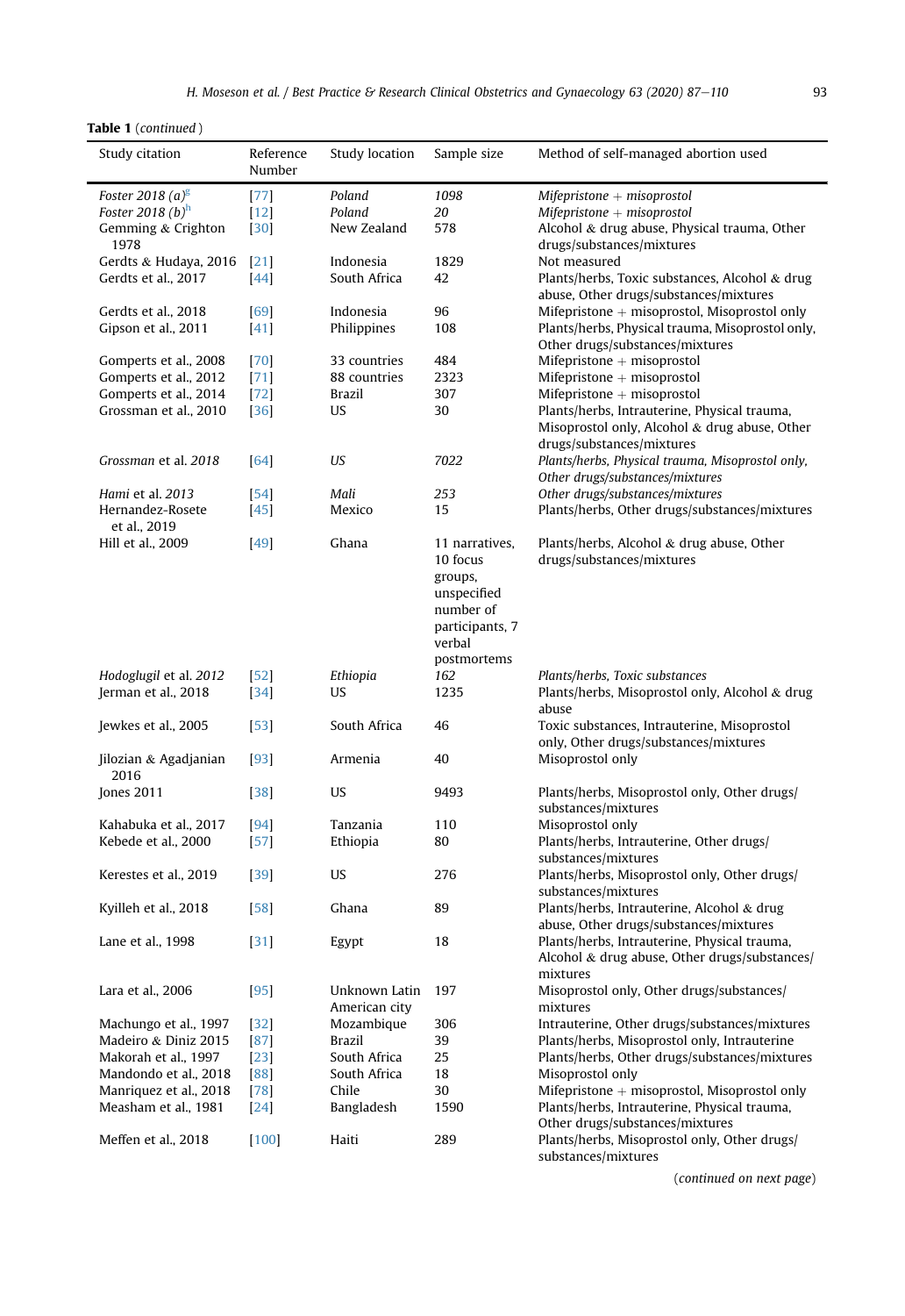|  |  | <b>Table 1</b> (continued) |  |
|--|--|----------------------------|--|
|--|--|----------------------------|--|

| Study citation                        | Reference<br>Number | Study location<br>Sample size |                                               | Method of self-managed abortion used                                                                       |  |
|---------------------------------------|---------------------|-------------------------------|-----------------------------------------------|------------------------------------------------------------------------------------------------------------|--|
| Meglioli & Kahabuka<br>2015           | $[96]$              | <b>Tanzania</b>               | 110                                           | Misoprostol only                                                                                           |  |
| Mengue et al., 1998                   | $[25]$              | <b>Brazil</b>                 | 6077                                          | Plants/herbs, Misoprostol only, Other drugs/<br>substances/mixtures                                        |  |
| Mutua et al., 2018                    | $[83]$              | Kenya                         | 37                                            | Mifepristone $+$ misoprostol                                                                               |  |
| Naravage &<br>Sakulbumrungsil<br>2009 | $[65]$              | Thailand                      | 45                                            | Physical trauma, Other drugs/substances/<br>mixtures                                                       |  |
| Nath et al., 1997                     | $[26]$              | India                         | 2305                                          | Plants/herbs                                                                                               |  |
| Nations et al., 1997                  | $[27]$              | <b>Brazil</b>                 | 91                                            | Plants/herbs, Other drugs/substances/mixtures                                                              |  |
| Nivedita & Shanthini<br>2015          | $[104]$             | India                         | 40                                            | Mifepristone $+$ misoprostol                                                                               |  |
| Nozar et al. 2009                     | $[85]$              | Uruguay                       | 623                                           | Misoprostol only                                                                                           |  |
| Ochoa et al. 2018                     | $[116]$             | Nicaragua                     | 17                                            | "medicines"                                                                                                |  |
| Ojanen-Goldsmith et al.<br>2017       | $[105]$             | US & Canada                   | 19                                            | Plants/herbs, Other drugs/substances/mixtures<br>("medication")                                            |  |
| Oodit et al., 1996                    | $[28]$              | Mauritius                     | 490                                           | Plants/herbs, Intrauterine, Physical trauma,<br>Misoprostol only, Other drugs/substances/<br>mixtures      |  |
| Panda et al., 2016                    | $[107]$             | India                         | 204                                           | Mifepristone $+$ misoprostol                                                                               |  |
| Penfold et al., 2018                  | $[59]$              | Kenya                         | 22                                            | Plants/herbs, Intrauterine, Physical trauma,                                                               |  |
|                                       |                     |                               |                                               | Other drugs/substances/mixtures                                                                            |  |
| Polgar & Fried 1976                   | $[29]$              | US                            | 889                                           | Plants/herbs, Toxic substances, Intrauterine,<br>Alcohol & drug abuse, Other drugs/substances/<br>mixtures |  |
| Pongsatha et al., 2002                | [90]                | Thailand                      | 103                                           | Misoprostol only                                                                                           |  |
| Pourette et al., 2018                 | [61]                | Madagascar                    | 60                                            | Misoprostol only                                                                                           |  |
| Ramos et al., 2015                    | $[13]$              | Argentina                     | 45                                            | Misoprostol only                                                                                           |  |
| Rogers et al., 2019                   | [84]                | Nepal                         | 9                                             | Mifepristone $+$ misoprostol                                                                               |  |
| Rominski et al., 2017                 | $[114]$             | Ghana                         | $27. + 6 - 10$<br>people in 8<br>focus groups | Misoprostol only                                                                                           |  |
| Rosing & Archbald 2000 [115]          |                     | US                            | 610                                           | Misoprostol only                                                                                           |  |
| Sensoy et al., 2015                   | $[56]$              | Turkey                        | 600                                           | Plants/herbs, Intrauterine, Physical trauma,                                                               |  |
|                                       |                     |                               |                                               | Other drugs/substances/mixtures                                                                            |  |
| Shamala et al. 2018                   | $[109]$             | India                         | 24                                            | Not available                                                                                              |  |
| Srivastava et al., 2018               | $[108]$             | India                         | 164                                           | "Medical abortion pills"                                                                                   |  |
| Szwarc et al., 2018                   | $[79]$              | Argentina                     | 5                                             | Mifepristone $+$ misoprostol, Misoprostol only                                                             |  |
| Tousaw et al., 2017                   | $[110]$             | Thailand/<br>Burma border     | 16                                            | Misoprostol only                                                                                           |  |
| <i>Ujah</i> et al. 2009               | $[97]$              | Nigeria                       | 160                                           | Misoprostol only, Other drugs/substances/<br>mixtures                                                      |  |
| Vallely et al., 2014                  | $[66]$              | Papua New<br>Guinea           | 67                                            | Plants/herbs, Intrauterine, Physical trauma,<br>Misoprostol only, Other drugs/substances,<br>mixtures      |  |
| Wantania et al., 2012                 | [106]               | Indonesia                     | 137                                           | Plants/herbs, Misoprostol only                                                                             |  |
| <b>Webb 2000</b>                      | $[42]$              | Zambia                        | 1500                                          | Plants/herbs, Toxic substances, Intrauterine,<br>Other drugs/substances/mixtures                           |  |
| Yoon 2018                             | [80]                | Korea                         | 1340                                          | $M$ ifepristone + misoprostol                                                                              |  |
| Zurbriggen et al., 2018               | [113]               | Argentina                     | 16                                            | Not measured                                                                                               |  |

a Aiken 2017 (a) Experiences and characteristics of women seeking and completing at-home medical termination of pregnancy through online telemedicine in Ireland and Northern Ireland: a population-based analysis.

 $<sup>b</sup>$  Aiken 2017 (b) Self-reported outcomes and adverse events after medical abortion through online telemedicine: population</sup> based study in the Republic of Ireland and Northern Ireland.

 $c$  Aiken 2018 (a) Barriers to accessing abortion services and perspectives on using mifepristone and misoprostol at home in Great Britain.

 $d$  Aiken 2018 (b) Experiences of women in Ireland who accessed abortion by travelling abroad or by using abortion medication at home: a qualitative study.

<sup>e</sup> Aiken 2018 (c) Motivations and Experiences of People Seeking Medication Abortion Online in the United States.

<sup>f</sup> Aiken et al., 2018 (d) Self-managed medication abortion: variation in knowledge, interest and motivations among abortion clients across three Texas cities.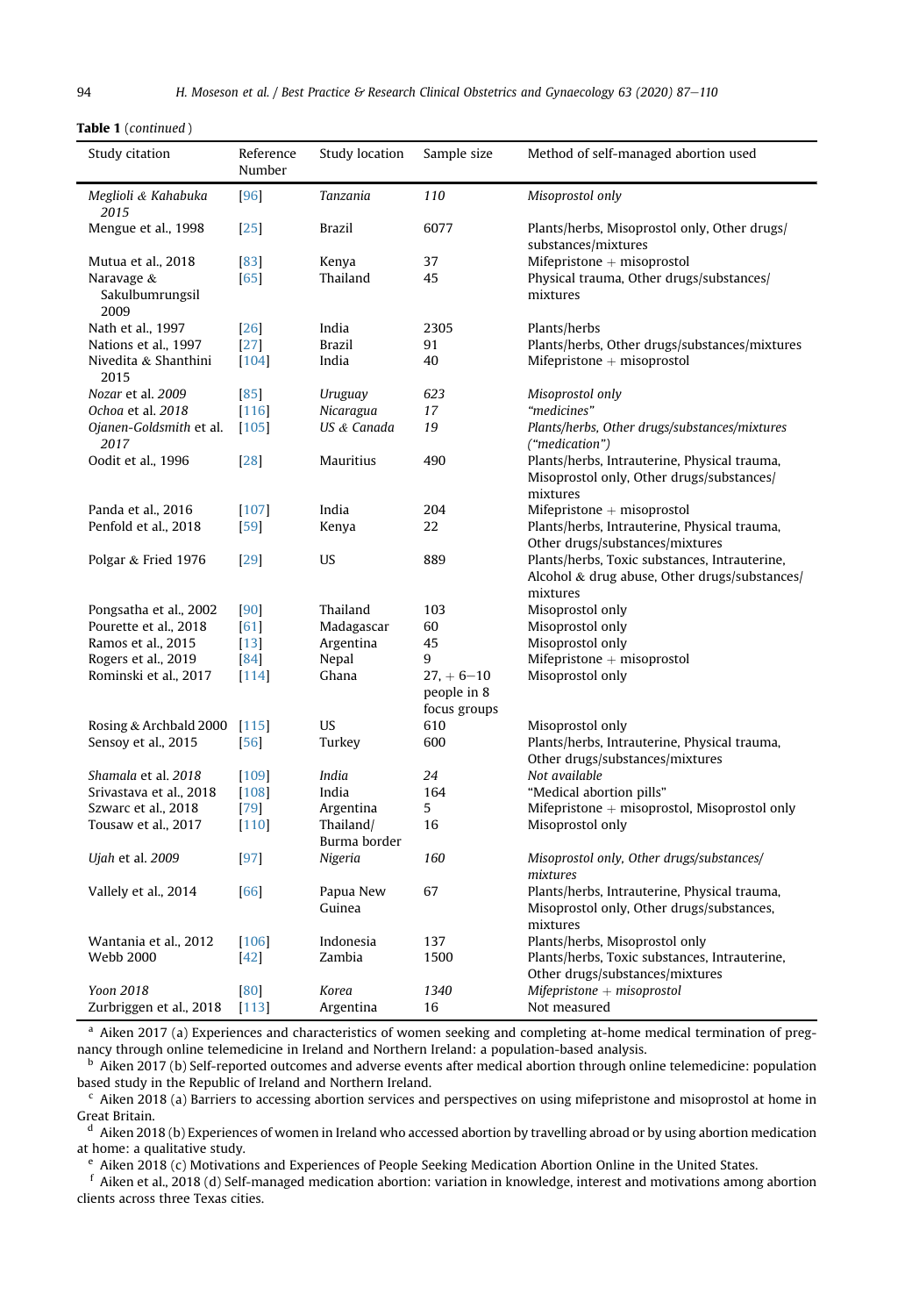$g$  Foster 2018 (a) Providing telemedicine abortion care in Poland: An analysis of 18 months of service delivery through Women Help Women.

<sup>h</sup> Foster 2018 (b) Exploring Polish women's experiences using a medication abortion telemedicine service: a qualitative study.

# 3. Intrauterine trauma

Fifty-two studies reported intrauterine trauma as a way to self-manage an abortion. Examples included inserting sharp objects into the body, such as hangers [\[37,](#page-20-25) [46,](#page-21-14) [55](#page-21-12)], bicycle spokes [[28](#page-20-11)], needles [\[47,](#page-21-17)[56](#page-21-30)], and syringes [\[11\]](#page-20-21). A number of studies also reported on insertion of plants and herbs, such as tree or plant roots (e.g. Refs.  $[24,32,42,51,57-59]$  $[24,32,42,51,57-59]$  $[24,32,42,51,57-59]$  $[24,32,42,51,57-59]$  $[24,32,42,51,57-59]$  $[24,32,42,51,57-59]$  $[24,32,42,51,57-59]$ ), sharp plant leaves  $[31,42,60,61]$  $[31,42,60,61]$  $[31,42,60,61]$  $[31,42,60,61]$  $[31,42,60,61]$ , pencils  $[53]$ , or bamboo sticks [[62](#page-21-15)]. One study mentioned potassium permanganate, which caused burns in the vagina and cervix [[32](#page-20-15)]. Other studies mentioned inserting lumps of sugar or salt [[31](#page-20-13)], while another mentioned using seatangle tents [\[11](#page-20-21)].

#### 4. Physical trauma

Nineteen studies reported on physical trauma as a method of self-management, including hitting oneself in or placing heavy weight or pressure on the abdomen  $[24, 28, 36, 41, 56, 59, 62-66]$  $[24, 28, 36, 41, 56, 59, 62-66]$  $[24, 28, 36, 41, 56, 59, 62-66]$  $[24, 28, 36, 41, 56, 59, 62-66]$  $[24, 28, 36, 41, 56, 59, 62-66]$  $[24, 28, 36, 41, 56, 59, 62-66]$  $[24, 28, 36, 41, 56, 59, 62-66]$  $[24, 28, 36, 41, 56, 59, 62-66]$  $[24, 28, 36, 41, 56, 59, 62-66]$  $[24, 28, 36, 41, 56, 59, 62-66]$  $[24, 28, 36, 41, 56, 59, 62-66]$  $[24, 28, 36, 41, 56, 59, 62-66]$  $[24, 28, 36, 41, 56, 59, 62-66]$  $[24, 28, 36, 41, 56, 59, 62-66]$  $[24, 28, 36, 41, 56, 59, 62-66]$  $[24, 28, 36, 41, 56, 59, 62-66]$ , lifting heavy objects [\[11,](#page-20-21)[28](#page-20-11)[,31,](#page-20-13)[51,](#page-21-6)[56](#page-21-30)], undertaking strenuous exercise [[11,](#page-20-21) [24,](#page-20-10) [29](#page-20-14), [30](#page-20-12), [36,](#page-20-22) [37,](#page-20-25) [40](#page-20-23), [65,](#page-21-27) [66](#page-21-31)], jumping from a high place [[11,](#page-20-21)[28](#page-20-11),[31,](#page-20-13)[56\]](#page-21-30) and taking hot baths [\[11,](#page-20-21)[30,](#page-20-12)[40](#page-20-23)]. One article mentioned starvation [\[46\]](#page-21-14).

# 5. Mifepristone  $+$  Misoprostol

Twenty-three studies described women using mifepristone  $+$  misoprostol to self-manage their abortion. Six studies reported detailed regimens  $[67–72]$  $[67–72]$  $[67–72]$  $[67–72]$  $[67–72]$ : in two, recipients of the pills who had pregnancies less than 9 weeks gestation were advised to take 200 mg mifepristone orally followed by 800mcg misoprostol buccally 24 h later and a further 400mcg misoprostol buccally 4 h later [[71,](#page-21-22)[73\]](#page-22-33). In another study of clients from the same online telemedicine service two years later, authors reported a slightly different regimen, specifically targeted to people with gestations of 9 weeks or less, who were advised to swallow 200 mg mifepristone, followed 24 h later by sublingual application of 800mcg misoprostol and a repeat dose of 400mcg misoprostol sublingually 4 h later [\[72\]](#page-21-23). For those beyond 9 weeks, the regimen shifted to 200 mg mifepristone, followed by vaginal application of 800mcg misoprostol 36 h later, followed by sublingual use of 400mcg misoprostol 3 h later, repeated up to five times [[72\]](#page-21-23). In yet another study of clients from the same online telemedicine service through 70 days gestation, people were advised to take 200 mg mifepristone, followed  $1-2$  days later by 800mcg  $+$  400mcg  $+$  400mcg misoprostol to be administered sublingually; for those people approaching 9 weeks gestation, an additional four misoprostol tablets (200 mcg each) were sent [[67](#page-21-18)]. In a study of people with pregnancies beyond 12 weeks' gestation, subjects were advised to take 200 mg mifepristone administered orally, followed after  $12-48$  h by 400mcg oral misoprostol, followed by 400mcg sublingual misoprostol every 3 h up to a maximum of five doses [\[69](#page-21-20)]. Another study among individuals who purchased mifepristone  $+$  misoprostol at pharmacies in Bangladesh reported that 69% of participants took a regimen of "200 mcg mifepristone followed by 800 mcg misoprostol after a 24 h interval" [[68](#page-21-19)]. One study, which also reported on misoprostol only use but did not differentiate the regimens used for each method, described that abortifacients were primarily administered orally or as suppositories, but that dosages and routes of administration varied and were not in accordance with WHO recommended protocols [\[43\]](#page-21-3). Other studies either did not report a regimen, or mentioned that participants were given advice to follow the "WHO recommended dosage regimen" (e.g. Ref. [\[74\]](#page-22-1)).

Most of these studies described people obtaining the pills through online telemedicine services and other online vendors  $[10, 37, 40, 67, 70-72, 74-80]$  $[10, 37, 40, 67, 70-72, 74-80]$  $[10, 37, 40, 67, 70-72, 74-80]$  $[10, 37, 40, 67, 70-72, 74-80]$  $[10, 37, 40, 67, 70-72, 74-80]$  $[10, 37, 40, 67, 70-72, 74-80]$  $[10, 37, 40, 67, 70-72, 74-80]$  $[10, 37, 40, 67, 70-72, 74-80]$  $[10, 37, 40, 67, 70-72, 74-80]$  $[10, 37, 40, 67, 70-72, 74-80]$  $[10, 37, 40, 67, 70-72, 74-80]$  $[10, 37, 40, 67, 70-72, 74-80]$  $[10, 37, 40, 67, 70-72, 74-80]$  $[10, 37, 40, 67, 70-72, 74-80]$  $[10, 37, 40, 67, 70-72, 74-80]$  $[10, 37, 40, 67, 70-72, 74-80]$ , while others obtained them through their social networks or over the counter at pharmacies  $[43, 68, 81–84]$  $[43, 68, 81–84]$  $[43, 68, 81–84]$  $[43, 68, 81–84]$  $[43, 68, 81–84]$  $[43, 68, 81–84]$  $[43, 68, 81–84]$ . One study mentions informal doctors ("non-allopath doctors") as sources of procurement [[82](#page-22-8)]. Studies reported fear of online procurement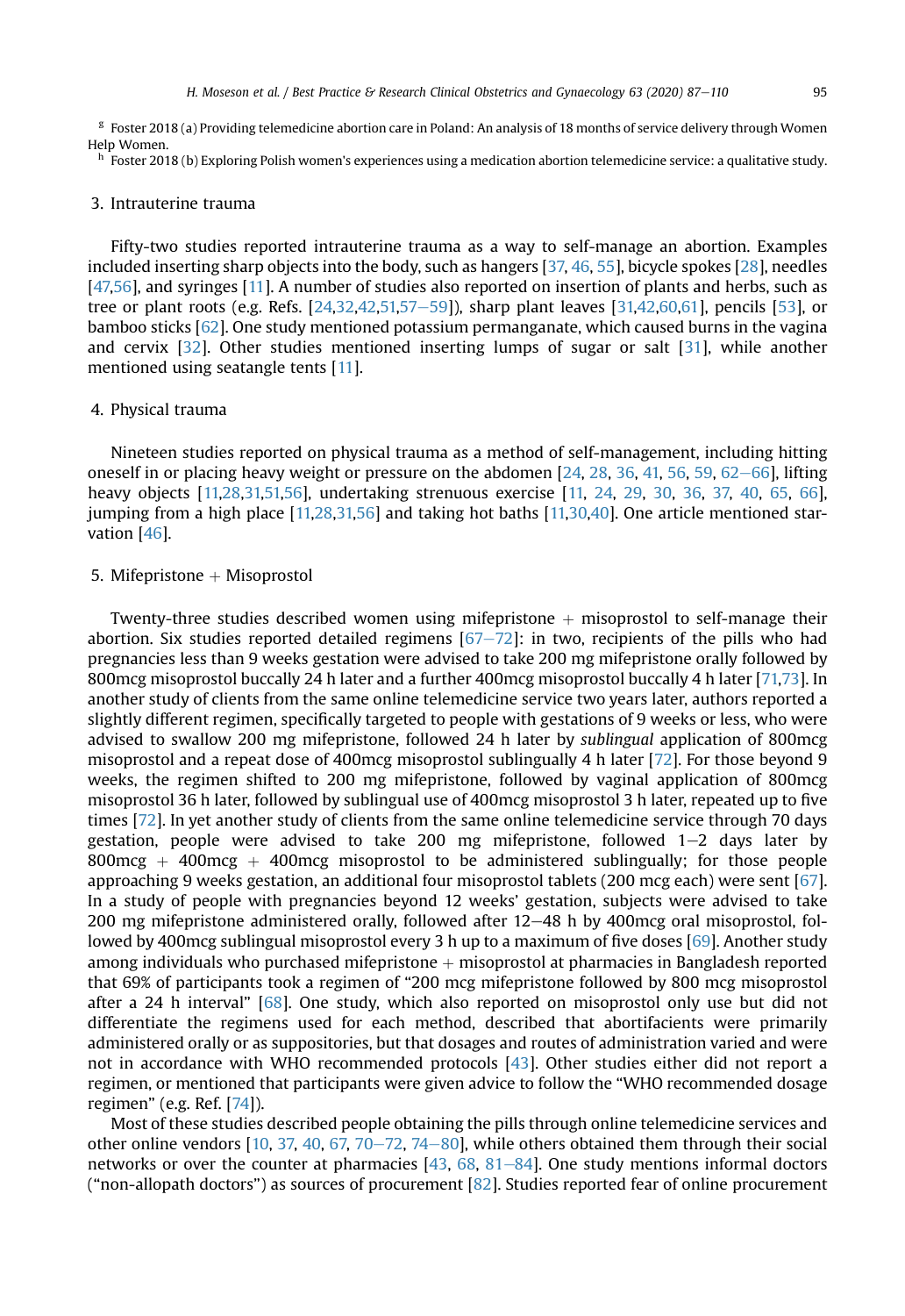among some participants, including fear of being scammed and receiving fake pills [[37\]](#page-20-25), and worries that the pills might be confiscated at customs [[10,](#page-20-1) [76\]](#page-22-3). However, online pharmacies were also used as a source of information and advice during the medication abortion process, as were student collectives at local universities [\[78\]](#page-22-20).

# 6. Misoprostol only

Thirty-nine studies described using misoprostol alone for abortion self-management. Six studies provided specifics of misoprostol only regimens  $[50, 68, 85-88]$  $[50, 68, 85-88]$  $[50, 68, 85-88]$  $[50, 68, 85-88]$  $[50, 68, 85-88]$  $[50, 68, 85-88]$  $[50, 68, 85-88]$  $[50, 68, 85-88]$ . One study of misoprostol use among women along the Thailand/Burma border describes community health workers dispensing 12 misoprostol tablets (200 mcg each), and instructing the woman to "vaginally take 800 mcg followed 24 h later with another 800 mcg dose and a third 800mcg dose one week after the initial administration, if needed," in accordance with evidence-based guidelines at that time [\[86\]](#page-22-13). A study in Uruguay reported a majority of participants administering one 800mcg dose of misoprostol vaginally [[85](#page-22-25)]. Another study reported details on misoprostol dosage among participants with pregnancies at or beyond 24 weeks gestation, which ranged from 400 to 1200 mcg, almost all taken orally [\[88\]](#page-22-19). Another two studies reported more generally on regimen, describing use of between one and eight misoprostol tablets, administered either vaginally or orally [[87](#page-22-18)]; and another described participants taking "four misoprostol pills, two or three vaginally and one or two orally" [[50](#page-21-16)]. Yet another study among participants who purchased misoprostol over the counter at pharmacies in Bangladesh reported receiving between 800 and 2400 mcg of misoprostol [\[68](#page-21-19)].

Sources of procurement and/or information included online vendors [[13,](#page-20-30)[39](#page-20-28),[47,](#page-21-17)[50,](#page-21-16)[77,](#page-22-14)[78,](#page-22-20)[89](#page-22-10)], telephone vendors  $[47,88]$  $[47,88]$  $[47,88]$ , friends and relatives  $[13,36,47,51,61,66,78,88-90]$  $[13,36,47,51,61,66,78,88-90]$  $[13,36,47,51,61,66,78,88-90]$  $[13,36,47,51,61,66,78,88-90]$  $[13,36,47,51,61,66,78,88-90]$  $[13,36,47,51,61,66,78,88-90]$  $[13,36,47,51,61,66,78,88-90]$  $[13,36,47,51,61,66,78,88-90]$  $[13,36,47,51,61,66,78,88-90]$  $[13,36,47,51,61,66,78,88-90]$  $[13,36,47,51,61,66,78,88-90]$ , accompaniment groups  $[89]$ , pharmacists (over the counter purchase with or without prescription) [[13,](#page-20-30)[28](#page-20-11)[,36](#page-20-22)[,41,](#page-21-1)[43](#page-21-3)[,47,](#page-21-17)[51,](#page-21-6)[53](#page-21-8),[66,](#page-21-31)[68,](#page-21-19)[78](#page-22-20)[,79,](#page-22-29)[90](#page-22-27)-[97\]](#page-22-27), doctors or nurses [[13](#page-20-30)[,28,](#page-20-11)[39](#page-20-28)[,43,](#page-21-3)[47,](#page-21-17)51,[53,](#page-21-8)[61,](#page-21-29)[66](#page-21-31)[,78,](#page-22-20)[88](#page-22-19)[,92\]](#page-22-4), community health workers [\[86\]](#page-22-13), and informal vendors [\[41,](#page-21-1)[43](#page-21-3),[47,](#page-21-17)[50,](#page-21-16)[51,](#page-21-6)[55](#page-21-12)[,61,](#page-21-29)[87,](#page-22-18)[88,](#page-22-19)[91,](#page-22-12)[98,](#page-22-7)[99](#page-22-11)]. Among those who procured misoprostol over the counter at pharmacies, some studies described this as an easier, faster, and often less expensive process than going to a clinic to obtain the same drug [\[43,](#page-21-3)[82](#page-22-8)[,93\]](#page-22-15), while others found it difficult due to barriers such as needing a doctor's prescription [\[13](#page-20-30)[,51,](#page-21-6)[79\]](#page-22-29).

# 7. Alcohol and drug abuse

Twelve studies reported on alcohol and drug abuse, such as drinking a bottle of vodka [\[40\]](#page-20-23), gin [[11,](#page-20-21) [29](#page-20-14), [37\]](#page-20-25), brandy or stout [\[44\]](#page-21-9), Guinness [[33](#page-20-18), [49\]](#page-21-10), Arak [[31\]](#page-20-18), smoking [[35\]](#page-20-18), or using cocaine [[36](#page-20-22)], to selfmanage an abortion.

# 8. Other drugs, substances and mixtures

Fifty studies reported on other methods of self-management that did not neatly fit within the above categories. For example, taking Vitamin C  $[36-40,76]$  $[36-40,76]$  $[36-40,76]$  $[36-40,76]$  $[36-40,76]$  $[36-40,76]$ , chloroquine  $[31,42,54]$  $[31,42,54]$  $[31,42,54]$  $[31,42,54]$ , Plan B or emergency contraception [[27](#page-20-16)[,35,](#page-20-20)[43](#page-21-3)[,45,](#page-21-4)[53,](#page-21-8)[95](#page-22-17)], laxatives [\[11,](#page-20-21)[23](#page-20-29)[,31,](#page-20-13)[35](#page-20-20)[,36](#page-20-22)[,44](#page-21-9)[,53\]](#page-21-8), misoprostol mixed with other substances such as beer, plants, or injections [\[44,](#page-21-9)[98](#page-22-7)[,100](#page-22-21)], or unspecified drugs  $[11,24,30,36,38,45,46,48,53,55,57,59,63-65,100-105]$  $[11,24,30,36,38,45,46,48,53,55,57,59,63-65,100-105]$  $[11,24,30,36,38,45,46,48,53,55,57,59,63-65,100-105]$  $[11,24,30,36,38,45,46,48,53,55,57,59,63-65,100-105]$  $[11,24,30,36,38,45,46,48,53,55,57,59,63-65,100-105]$  $[11,24,30,36,38,45,46,48,53,55,57,59,63-65,100-105]$  $[11,24,30,36,38,45,46,48,53,55,57,59,63-65,100-105]$  $[11,24,30,36,38,45,46,48,53,55,57,59,63-65,100-105]$  $[11,24,30,36,38,45,46,48,53,55,57,59,63-65,100-105]$  $[11,24,30,36,38,45,46,48,53,55,57,59,63-65,100-105]$  $[11,24,30,36,38,45,46,48,53,55,57,59,63-65,100-105]$  $[11,24,30,36,38,45,46,48,53,55,57,59,63-65,100-105]$  $[11,24,30,36,38,45,46,48,53,55,57,59,63-65,100-105]$  $[11,24,30,36,38,45,46,48,53,55,57,59,63-65,100-105]$  $[11,24,30,36,38,45,46,48,53,55,57,59,63-65,100-105]$  $[11,24,30,36,38,45,46,48,53,55,57,59,63-65,100-105]$  $[11,24,30,36,38,45,46,48,53,55,57,59,63-65,100-105]$  $[11,24,30,36,38,45,46,48,53,55,57,59,63-65,100-105]$  $[11,24,30,36,38,45,46,48,53,55,57,59,63-65,100-105]$  $[11,24,30,36,38,45,46,48,53,55,57,59,63-65,100-105]$  $[11,24,30,36,38,45,46,48,53,55,57,59,63-65,100-105]$ . Other examples included receiving hormonal injections or oral contraceptives [[24](#page-20-10)[,36](#page-20-22)[,51,](#page-21-6)[53](#page-21-8)[,95](#page-22-17)[,100,](#page-22-21)[103\]](#page-22-9), drinking non-herbal infusions [[27,](#page-20-16)[28,](#page-20-11)[33](#page-20-18),[36](#page-20-22)[,49\]](#page-21-10), including broken glass (e.g. Ref. [[58](#page-21-26)]) and blood tonics (e.g. Ref. [[33](#page-20-18)]), and taking over the counter medications such as paracetamol [\[41,](#page-21-1)[43,](#page-21-3)[49](#page-21-10)[,101](#page-22-0)] or aspirin, at times mixed with clear liquids such as 7-Up or Sprite [\[41](#page-20-18)]. Procurement varied by method, and included pharmacies or drugstores [[27,](#page-20-16)[31,](#page-20-13)[63,](#page-21-13)[65](#page-21-27)[,95,](#page-22-17)[97\]](#page-22-30), elder and/or unrelated women in the community [[53](#page-21-8)], and informal sellers [[11,](#page-20-21)[49](#page-21-10)[,101\]](#page-22-0). When describing the array of methods people used to self-manage their abortion, one study reported that women preferred methods that could be ingested rather than surgical methods, as the latter involved finding someone who would perform the procedure and higher risk of exposure [[11](#page-20-21)]. Not all studies mentioned where people procured methods or information about abortion selfmanagement.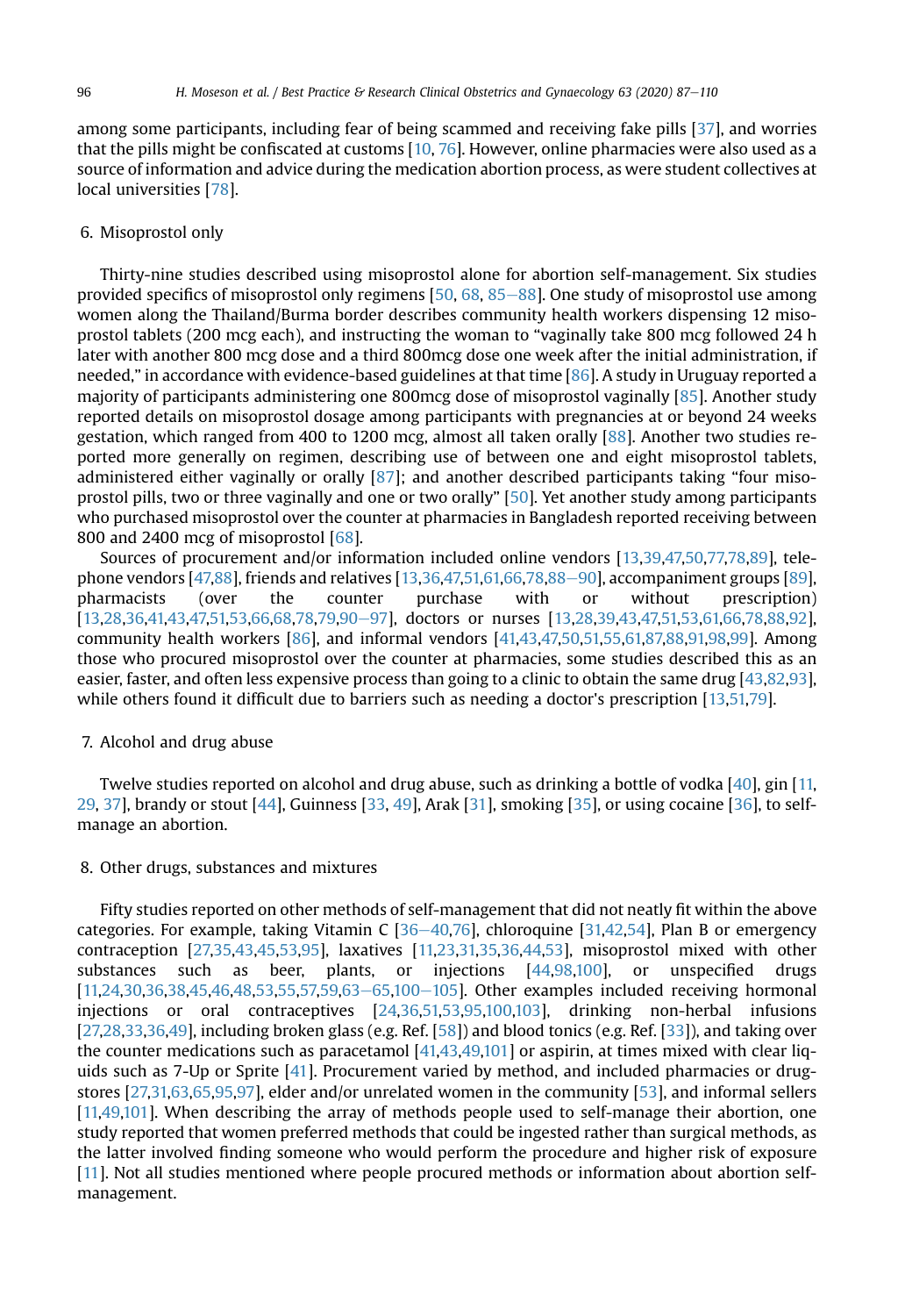#### Effectiveness of self-managed abortion

Nearly 30 studies presented data from over 15 countries on the effectiveness of self-managed abortion by method. Included studies reported on effectiveness in varying ways, from the more specific "no longer pregnant and no surgical intervention" (e.g. Ref. [[75](#page-22-2)]), to the less specific: "successful" (e.g. Ref. [\[43\]](#page-21-3)) and "abortion ended satisfactorily" (e.g. Ref. [\[78\]](#page-22-20)). Alternatively, some studies reported on effectiveness by quantifying failures of self-managed abortion, rather than successes  $-$  for instance, some studies reported on the occurrence of continuing pregnancy following abortion, but did not report in detail on other aspects of effectiveness (e.g. Ref. [\[70\]](#page-21-21)) In nearly all studies, authors evaluated effectiveness of the self-managed abortion based on participant self-report. Thirteen studies reported on the effectiveness of self-managed abortion attempts only among people presenting to health care with concerns or complications  $[50,51,54,60,63,81,82,88,103,104,106-108]$  $[50,51,54,60,63,81,82,88,103,104,106-108]$  $[50,51,54,60,63,81,82,88,103,104,106-108]$  $[50,51,54,60,63,81,82,88,103,104,106-108]$  $[50,51,54,60,63,81,82,88,103,104,106-108]$  $[50,51,54,60,63,81,82,88,103,104,106-108]$  $[50,51,54,60,63,81,82,88,103,104,106-108]$  $[50,51,54,60,63,81,82,88,103,104,106-108]$  $[50,51,54,60,63,81,82,88,103,104,106-108]$  $[50,51,54,60,63,81,82,88,103,104,106-108]$  $[50,51,54,60,63,81,82,88,103,104,106-108]$  $[50,51,54,60,63,81,82,88,103,104,106-108]$  $[50,51,54,60,63,81,82,88,103,104,106-108]$  $[50,51,54,60,63,81,82,88,103,104,106-108]$  $[50,51,54,60,63,81,82,88,103,104,106-108]$ . Given that all participants in these studies were only eligible for inclusion in the study because of their experience of warning signs of complications or actual complications that prompted their seeking of medical care, they are likely not a fair representation of outcomes among the full sample of people that self-manage their abortions. These studies, rather, provide information on the effectiveness of self-managed abortion among people that chose to seek health care as a result of their self-managed abortion, but do not provide information about the effectiveness of self-managed abortion among all people who selfmanage. Thus, due to the selection bias inherent in these samples, we do not present effectiveness outcomes reported in these studies.

By method of self-managed abortion, eight studies reported on the effectiveness of the combined medication abortion regimen, mifepristone  $+$  misoprostol  $[68-70,72,73,75,77,80]$  $[68-70,72,73,75,77,80]$  $[68-70,72,73,75,77,80]$  $[68-70,72,73,75,77,80]$  $[68-70,72,73,75,77,80]$  $[68-70,72,73,75,77,80]$  $[68-70,72,73,75,77,80]$  $[68-70,72,73,75,77,80]$  $[68-70,72,73,75,77,80]$  $[68-70,72,73,75,77,80]$ ; three on misoprostol only [\[68,](#page-21-19)[69](#page-21-20),[86](#page-22-13)]; and one on a range of other methods, such as ingestion of herbs and other substances [[30](#page-20-12)] [\(Table 2](#page-12-0)). Several studies reported on effectiveness of more than one method  $[30,36,64]$  $[30,36,64]$  $[30,36,64]$ , but it was not always possible to separate effectiveness by method  $-$  in some instances, because the included study had only been published in abstract form at the time of publication which did not allow space for additional detail (e.g. Ref.  $[64]$  $[64]$  $[64]$ ). Amongst the studies that provided information on effectiveness, the method of self-managed abortion with the highest reported effectiveness was  $m$ ifepristone  $+$  misoprostol.

# Safety of self-managed abortion

Over thirty studies reported data on the safety of self-managed abortion in 20 countries (and one reported on a dataset from over 80 countries). Several studies also made explicit mention of no occurrence of adverse events, (e.g. Ref. [[86](#page-22-13)]). Safety outcomes presented included signs of potential complications (discharge, fever, heavy bleeding, pain, health facility visits), complications (hemorrhage, receipt of antibiotics, surgical intervention), and adverse events (blood transfusion, death, hysterectomy, uterine rupture, multi-organ system failure). Due to the selection bias (described above in the "Effectiveness" section) inherent in reporting safety outcomes from studies that recruited only from patients presenting to a health facility after abortion, we do not report on safety outcomes from these 13 studies here, although list them in our references. Several other studies specifically reported no mortality due to self-managed abortion, but no other safety details (e.g. Ref. [\[80\]](#page-22-32)).

#### Signs of potential complications

Seven studies among non-hospital based samples reported on the occurrence of heavy bleeding after self-managed abortion  $[36,67-69,72,75,94]$  $[36,67-69,72,75,94]$  $[36,67-69,72,75,94]$  $[36,67-69,72,75,94]$  $[36,67-69,72,75,94]$  $[36,67-69,72,75,94]$  $[36,67-69,72,75,94]$  $[36,67-69,72,75,94]$  $[36,67-69,72,75,94]$ . Heavy bleeding was defined simply as "heavy bleeding" in two studies [[36](#page-20-22)[,72\]](#page-21-23), as "heavy, prolonged bleeding" in one study [[68\]](#page-21-19), and as a variation of "more than 2 maxi pads per hour for  $>2$  h" by three [\[67,](#page-21-18) [69](#page-21-20), [75](#page-22-2)], and as "prolonged bleeding" in another [\[94\]](#page-22-16). Among those who self-managed their abortions using medications after receiving evidence-based guidelines on how to administer mifepristone  $+$  misoprostol, or misoprostol alone, the proportion with heavy bleeding ranged from 5.2% ( $n = 51$ ) among women with pregnancies <9 weeks gestation in the Republic of Ireland and Northern Ireland [[75](#page-22-2)], up to 12.2%% ( $n = 11$ ) of those who self-managed an abortion  $>12$  weeks gestation in Indonesia [[69](#page-21-20)]. Among women who purchased medication abortion pills at pharmacies in Bangladesh, 13% (n = 14) experienced "heavy, prolonged bleeding" [[68\]](#page-21-19); just as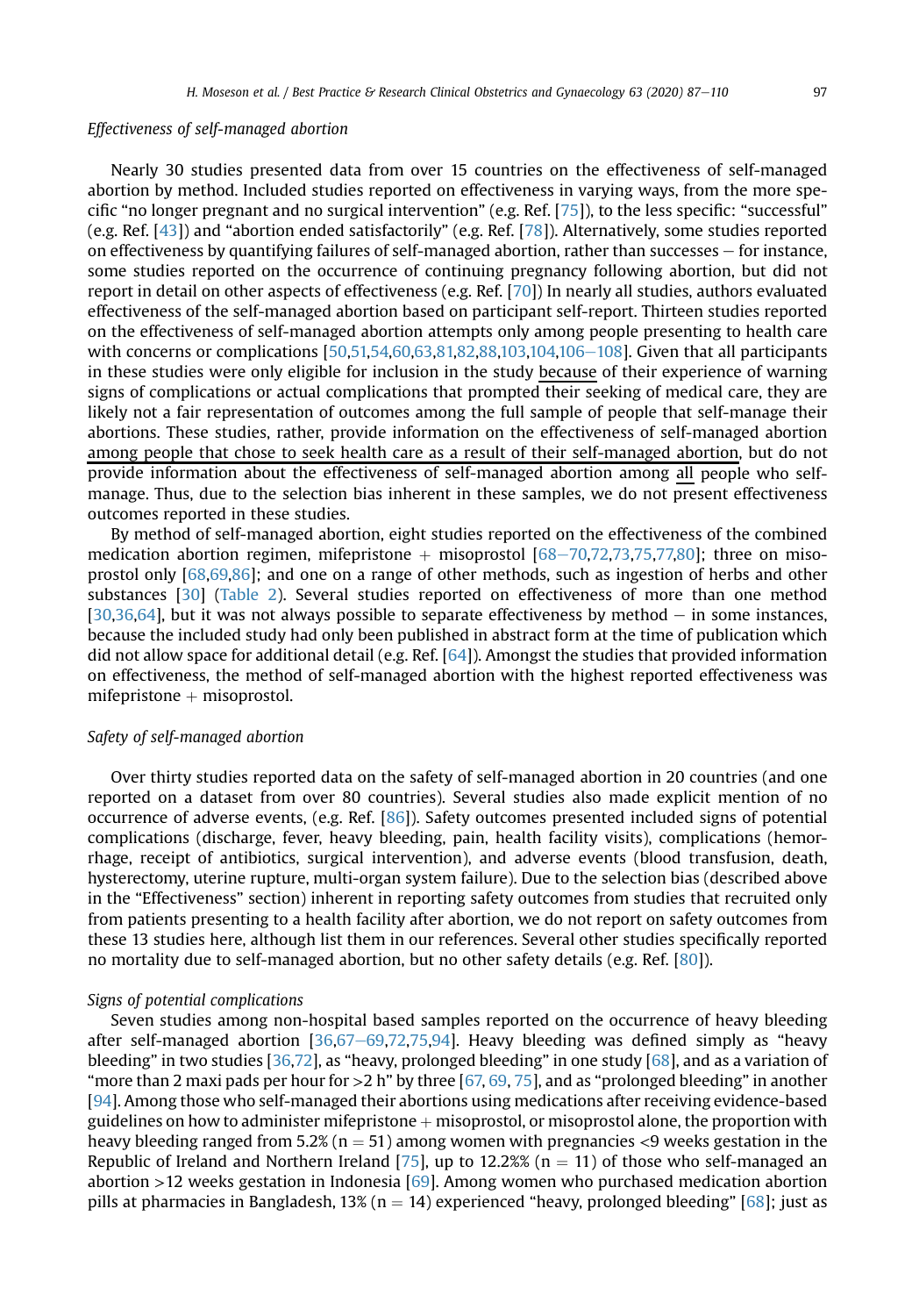13% ( $n = 3$ ) of women that self-managed an abortion of a confirmed pregnancy in the United States, using a variety of methods, reported heavy bleeding [\[36\]](#page-20-22).

# Signs of infection

Four studies reported on the occurrence of fever or abnormal discharge among those who self-managed an abortion [\[67,](#page-21-18)[68](#page-21-19)[,72](#page-21-23)[,75\]](#page-22-2). Fever was sometimes defined as  $>$ 39 $^{\circ}$  Celsius, and sometimes undefined. Discharge was at times defined as "abnormal vaginal discharge" or not mentioned. Among people that self-managed an abortion using mifepristone  $+$  misoprostol provided by an online telemedicine service,  $1.7\%$  (n = 17) reported a fever or abnormal vaginal discharge in the Republic of Ireland and Northern Ireland  $[75]$ , similar to the 0.3% $-2.4%$  in Poland that reported fever or abnormal discharge [[67\]](#page-21-18). Among women who purchased medication abortion at pharmacies in Bangladesh, 19.6%  $(n = 22)$  reported a fever [[68](#page-21-19)].

#### Pain

Three studies reported on pain as a sign of a potential complication [\[67,](#page-21-18)[72](#page-21-23)[,75\]](#page-22-2). All three defined pain similarly as "persistent pain continuing several days after abortion" [[75](#page-22-2)] or "pain that continued for several days after the abortion" [[72](#page-21-23)] and "did not go away" [[67](#page-21-18)]. All three studies were conducted among participants that received medication abortion (mifepristone  $+$  misoprostol) from an online telemedicine service. Among all users of medication abortion, 2.4% ( $n = 24$ ) in the Republic of Ireland and Northern Ireland reported persistent pain [[75](#page-22-2)], 5.1% of those <9 weeks gestation and 6.5% of those  $9-14$  weeks gestation in Poland [\[67\]](#page-21-18) reported strong pain, while among those who had a surgical intervention in Brazil, 10.9% ( $n = 7$ ) reported pain [\[72](#page-21-23)].

#### Visited a health facility following self-managed abortion

Eight studies reported on participants seeking care at a health facility following a self-managed abortion  $[44,67-69,73,75,78,86]$  $[44,67-69,73,75,78,86]$  $[44,67-69,73,75,78,86]$  $[44,67-69,73,75,78,86]$  $[44,67-69,73,75,78,86]$  $[44,67-69,73,75,78,86]$  $[44,67-69,73,75,78,86]$  $[44,67-69,73,75,78,86]$  $[44,67-69,73,75,78,86]$  $[44,67-69,73,75,78,86]$  $[44,67-69,73,75,78,86]$  $[44,67-69,73,75,78,86]$ . Among women along the Thailand/Burma border who selfmanaged with misoprostol alone,  $0.3\%$  (n  $=$  3) sought care at a clinic after the absence of expected bleeding [\[86\]](#page-22-13). Among women who were supported through self-managed abortion beyond the first trimester by a safe abortion hotline in Indonesia,  $3\%$  (n = 3) visited a health facility, all for heavy bleeding [\[69\]](#page-21-20). A similar proportion of women who purchased medication abortion pills from phar-macies in Bangladesh, 2% (n = 2), visited a general practitioner at some point after taking the pills [[68\]](#page-21-19). Among users of mifepristone  $+$  misoprostol from an online telemedicine service, 9.3% of users in the Republic of Ireland and Northern Ireland were advised to seek care at a health facility by the web service, while 8.8% actually did visit a health facility [[75](#page-22-2)]. Comparatively, 3.3% of people  $\leq$ 9 weeks gestation and 12.2% of people  $10-14$  weeks gestation visited a health facility within  $0-1$  days for a complaint following use of a telemedicine service in Poland  $[67]$  $[67]$  $[67]$ . In an analysis of data for women from 88 countries who self-managed with mifepristone  $+$  misoprostol with support from an online telemedicine service, 24.9% (n = 478) reported visiting a doctor or hospital for a potential complication  $$ although over a longer time period than in the study in Poland [[73](#page-22-33)]. The percentage of women who visited a doctor or hospital, however, varied by region: from 16.7% in Middle East, to 29% in Latin American and Caribbean regions [\[73](#page-22-33)]. A qualitative study of university students in Chile who selfmanaged abortion with mifepristone  $+$  misoprostol, or misoprostol alone, reported that 27 of 30 participants sought care at a health facility; although many explicitly stated that it was not for fear of a complication, rather to confirm completion [\[78\]](#page-22-20). Not all studies specified whether health care was sought for medical necessity or for other reasons, including seeking confirmation that the selfmanaged abortion had been completed.

#### Surgical intervention

The occurrence of surgical intervention following self-managed abortion varied across studies, and by method of self-managed abortion. Among women in Poland that used mifepristone  $+$  misoprostol to self-manage their abortions using support from an online telemedicine service,  $12.5\%$  of those  $\leq 9$ weeks gestation, and 22.6% of those  $10-14$  weeks gestation, reported a surgical intervention (vacuum aspiration or dilation and curettage) [\[67\]](#page-21-18). In a study of women in the Republic of Ireland and Northern Ireland with gestations  $\leq$ 9 weeks that used mifepristone  $+$  misoprostol with online telemedicine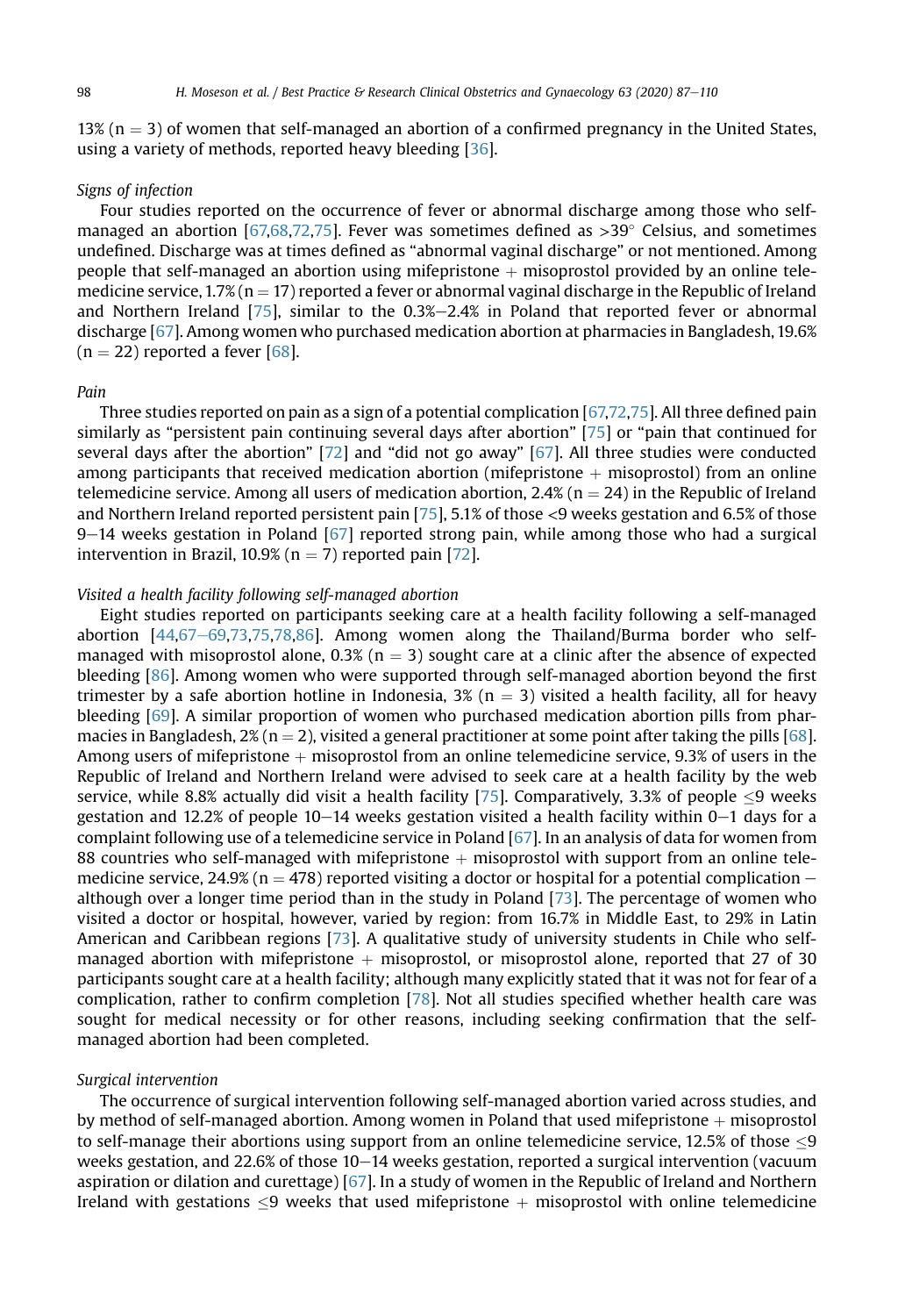<span id="page-12-0"></span>Table 2 Effectiveness of self-managed abortion by method.

| Method                                                                 | Study         | Year      | N      | Gestational Age Definition of | effectiveness                                                               | Complete Abortion                 |
|------------------------------------------------------------------------|---------------|-----------|--------|-------------------------------|-----------------------------------------------------------------------------|-----------------------------------|
| $M$ ifepristone + misoprostol                                          | Aiken         | 2017b 781 |        | <7 weeks                      | "No longer pregnant"                                                        | 99.1%<br>$(95\%CI: 98.2 - 99.6)$  |
|                                                                        | Aiken         | 2017b 781 |        | <7 weeks                      | "No longer pregnant<br>and no surgical<br>intervention"                     | 95.4%<br>$(95\%CI: 93.7 - 96.8)$  |
|                                                                        | Gomperts      | 2008      | $367*$ | <9 weeks                      | Did not report<br>continuing pregnancy                                      | 98.9%                             |
|                                                                        | Gomperts      | 2012      | 2345** | <9 weeks                      | Did not report ongoing<br>pregnancy                                         | 99.1%                             |
|                                                                        | Foster        | 2018      | 174    | <9 weeks                      | "confirmed their<br>abortion was<br>successful"***                          | 99.4%                             |
|                                                                        | Gomperts      | 2014      | 207    | <9 weeks                      | Complete abortion<br>without surgical<br>intervention                       | 78.7%<br>$(95\%CI: 72.4 - 84.0)$  |
|                                                                        | Yoon          | 2019      | 938    | <9 weeks                      | "The success rate<br>$was***$                                               | 96%                               |
|                                                                        | Aiken         | 2017b 219 |        | 7-9 weeks                     | "No longer pregnant"                                                        | 99.5%<br>$(95\%CI: 97.5 - 100.0)$ |
|                                                                        | Aiken         | 2017b 219 |        | 7-9 weeks                     | "No longer pregnant<br>and no surgical<br>intervention"                     | 92.2%<br>$(95\%CI: 87.9 - 95.4)$  |
|                                                                        | Gomperts      | 2014      | 71     | $10-12$ weeks                 | Complete abortion with 83.1%<br>no surgical intervention (95%CI: 72.0-90.6) |                                   |
|                                                                        | Footman       | 2018      | 82     | $\leq$ 12 weeks               | "not pregnant" at day<br>15                                                 | 94.3%                             |
|                                                                        | Gerdts        | 2018      | 75     | >12 weeks                     | Complete abortion with 97%<br>no surgical intervention                      |                                   |
|                                                                        | Gomperts      | 2014      | 29     | $\geq$ 13 weeks               | Complete abortion with 48.3%<br>no surgical intervention (95%CI: 29.9–67.1) |                                   |
| Misoprostol only                                                       | Foster        | 2017      | 918    | <9 weeks                      | "not pregnant at<br>follow-up"                                              | 96.4%                             |
|                                                                        | Footman       | 2018      | 15     | $<$ 12 weeks                  | "not pregnant" at day<br>15                                                 | 75%                               |
|                                                                        | Gerdts        | 2018      | 16     | >12 weeks                     | Complete abortion with 71%<br>no surgical intervention                      |                                   |
| Other methods<br>Drugs, instruments,<br>excessive exercise, baths, etc | Gemmings 1974 |           | 33     | unspecified                   | "successful"                                                                | 24%                               |

\* This sample size reflects the combined number of people that reported taking the medications that were sent to them, both between April and December 2006, and in January 2007. \*\* This sample n is the number of people who reportedly took the medications (i.e., the 2585 women who completed a follow-up questionnaire, minus 240 who decided not to take the medications.) \*\*\* These data are from a conference abstract, and thus space for definitions was limited.

support,  $4.5\%$  (n = 45) reported a surgical intervention [\[75\]](#page-22-2). In one study, two percent (n = 2) of women who self-managed their abortion with medication beyond 12 weeks gestation had a dilation and curettage procedure at a health facility [\[69\]](#page-21-20), while a harm-reduction program in Tanzania found that 5.6% (n = 3) of users of misoprostol reported a Manual Vacuum Aspiration (MVA) [\[94\]](#page-22-16). Studies on medication abortion users in Brazil, and data pooled from 88 countries, found that  $11-21\%$  of those who relied on online or friend support for information on how to self-manage their abortions reported a surgical intervention [\[70](#page-21-21)[,72,](#page-21-23)[73\]](#page-22-33). A study in Uruguay where most participants administered a single 800mcg dose of misoprostol vaginally reported uterine evacuation for  $26-40\%$  of participants [[85](#page-22-25)]. A study among women in Egypt that used intra-vaginal methods to self-manage their abortions found that 56% ( $n = 5$ ) sought care and received a dilation and curettage procedure [\[31](#page-20-13)]. It is not always clear whether the surgical intervention was medically necessary, or whether it was instead done to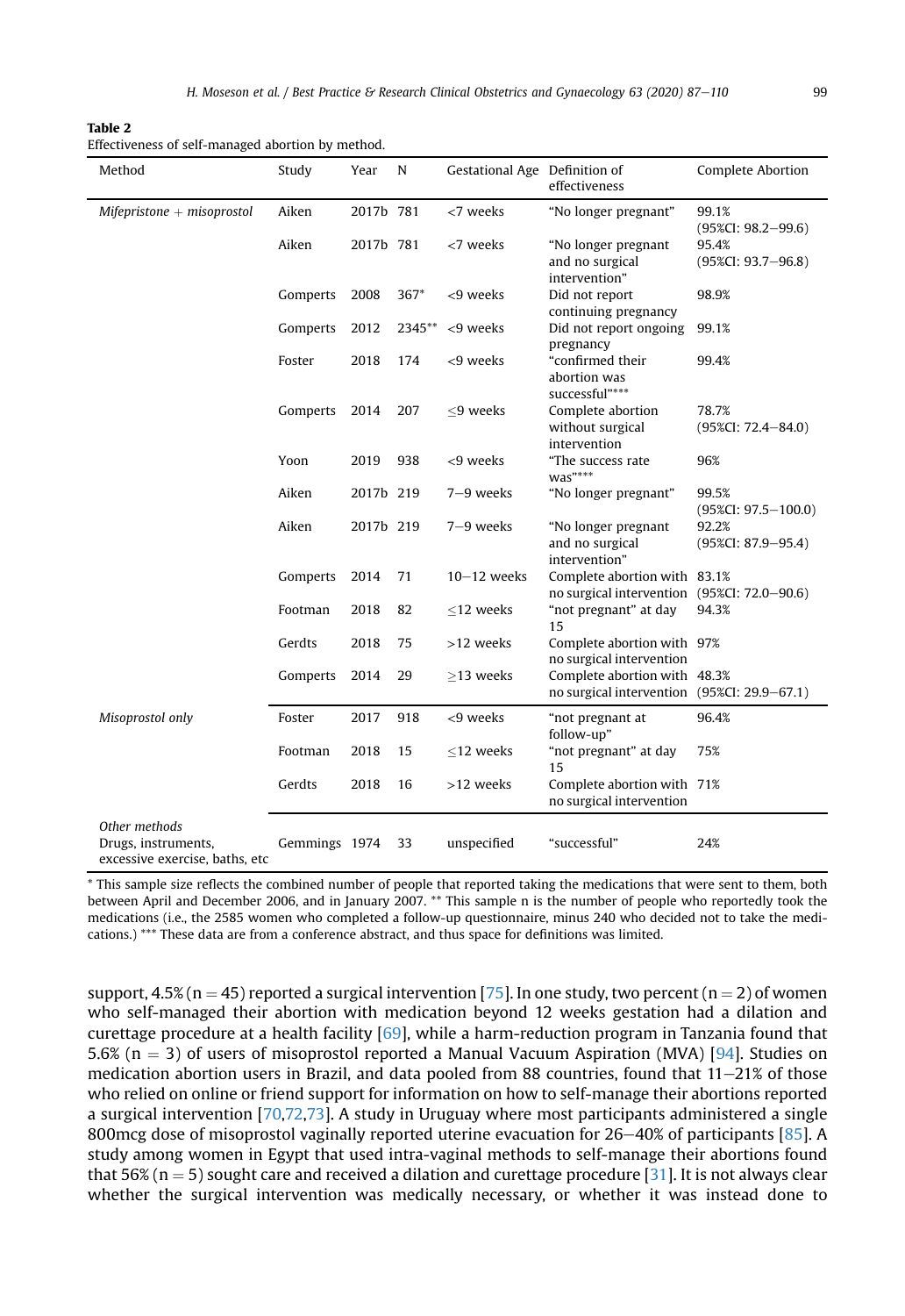guarantee/hasten the completion of the abortion. For instance, in Brazil, 40% of those that reported a surgical intervention had no signs or symptoms of a complication [[72\]](#page-21-23).

#### Adverse events

Studies defined adverse events differently, including a range of events that necessitated both minor and major health interventions, as well as death. Of four studies reporting on antibiotic administration following abortion, estimates were  $1.3\%$  (n = 5) of women who self-managed an abortion at <9 weeks gestation with medications from an online telemedicine service across 88 countries [[70](#page-21-21)], 2.6% ( $n = 26$ ) of women who self-managed an abortion at <10 weeks gestation with medications from an online telemedicine service in the Republic of Ireland and Northern Ireland [[75](#page-22-2)], 8.1% (n = 24) of women at 7–9 weeks gestation and 13.7% ( $n = 17$ ) among women 10–14 weeks gestation who self-managed with medications with support from a telemedicine service in Poland [[67](#page-21-18)], and 56% ( $n = 5$ ) of women who inserted objects into the vagina and cervix in Egypt [\[31](#page-20-13)]. Five studies reported blood transfusions among participants:  $0.7\%$  (95%CI:  $0.3-1.5\%$ ) of 1000 women who self-managed an abortion with medications from an online telemedicine service in the Republic of Ireland and Northern Ireland [\[75\]](#page-22-2), 0.9% of 109 women who purchased medication abortion pills at pharmacies in Bangladesh [[68](#page-21-19)], none among women  $\lt 9$  weeks gestation, and 1.6% among women  $10-14$  weeks gestation who self-managed their abortions with support from a telemedicine service in Poland [\[67\]](#page-21-18), approximately  $4\%$  (n = 2) of women in Saudi Arabia who self-managed with misoprostol [[92](#page-22-4)], and 4.3% of 23 women who selfinduced an abortion and had a confirmed pregnancy in the United States [\[36\]](#page-20-22). Two studies reported a hysterectomy following a self-managed abortion attempt,  $4\frac{1}{2}$  (n = 2) of women in Saudi Arabia who self-managed with misoprostol  $[92]$ , and one person who utilized a uterine probe combined with misoprostol in a population of female sex workers in Brazil [[87](#page-22-18)]. Only one study reported on the incidence of ectopic pregnancy, finding that 0.3% of 918 women receiving misoprostol up to 9 weeks gestation along the Thailand/Burma border had an ectopic pregnancy - all of which were treated with standard clinical protocols [[86](#page-22-13)]. Five studies reported on deaths due to self-managed abortion [[24](#page-20-10)[,49,](#page-21-10)[55](#page-21-12),[58](#page-21-26)[,103](#page-22-9)]. Deaths reported occurred among women who drank "potion" or other oral prepa-rations (n = 3), including broken glass [[24,](#page-20-10) [49](#page-21-10), [55,](#page-21-12) [58](#page-21-26)], ingested herbs (n = 5) [\[103\]](#page-22-9), or inserted foreign bodies ( $n = 6$ ) [[24\]](#page-20-10).

# Considerations by gestational age

Four studies compared safety of medication abortion outcomes by gestational age [[67,](#page-21-18)[71,](#page-21-22)[72](#page-21-23)[,75\]](#page-22-2). Gomperts et al., 2014 found no difference in the incidence of potential complications (pain, bleeding, and fever) by gestational age among people who self-managed an abortion with mifepristone  $+$  misoprostol in Brazil [[72](#page-21-23)]. Comparing outcomes across pregnancies at  $\leq$ 9 weeks gestation,  $10-12$  weeks gestation, and  $13 +$  weeks gestations, the study reported the following proportions across gestational age groups (in gestational age category order as listed above) by outcome: continuing pain (12.5%, 9.1%, 7.7%, p = 0.88); heavy bleeding (15%, 0%, 15.3%, p = 0.44); and fever/ vaginal discharge (2.5%, 9.1%, 0%,  $p = 0.43$ ). Similarly, in both unadjusted and adjusted logistic regression analyses of outcomes following self-managed abortions with mifepristone  $+$  misoprostol with support from an online telemedicine service in Poland, there was no difference in reported heavybleeding following abortion between those who were  $\leq 9$  weeks gestation, versus 10-14 weeks gestation (aOR:1.65, 95%CI: 0.90, 3.04) [\[67\]](#page-21-18). However, a study in the Republic of Ireland and Northern Ireland did find a difference in reported warning signs of complications (heavy bleeding, fever/vaginal discharge, persistent pain) when looking more closely at earlier gestations: a higher proportion of those at 7–9 weeks of gestation reported signs of potential complications than those at  $\langle 7 \rangle$  weeks gestation (<7 weeks: 8.1% (6.2–10.2); 7–9 weeks: 13.7% (9.4–19.0),  $p = 0.02$  [\[75\]](#page-22-2).

Beyond potential signs of complications, health care seeking and interventions received following abortion may increase with gestational age. The above study from Poland found that hospital visits resulting from a complaint in the  $0-1$  days following the abortion (aOR: 3.82, 95%CI: 1.9, 7.7), as well as surgical intervention (aOR: 2.04, 95%CI: 1.2, 3.3), as well as any treatment overall (defined as receiving antibiotics or misoprostol treatment, fluid or blood transfusion, vacuum aspiration or D&C) (aOR: 1.84, 95%CI: 1.1, 3.0), had a higher odds among those who self-managed an abortion between 10 and 14 weeks gestation as compared to those who self-managed at  $\leq$ 9 weeks gestation [[67](#page-21-18)]. A study among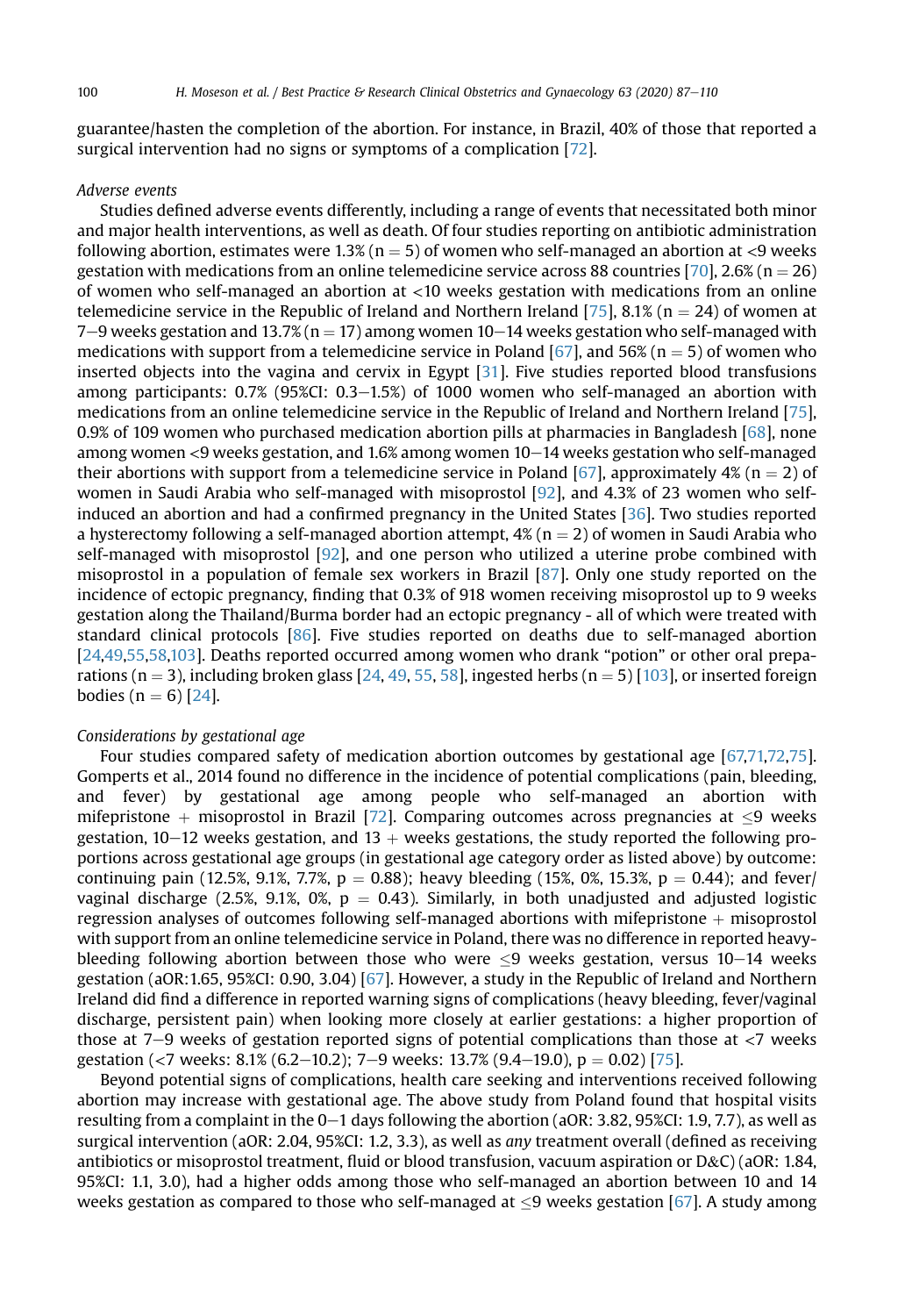users of an online telemedicine service from 88 countries found that the proportion reporting surgical intervention was higher among those 7-9 weeks pregnant, than among those <7 weeks (16.3% versus 11.7%; RR: 1.71, 95%CI: 1.25-2.36) [[71\]](#page-21-22). Similarly, a study among Brazilian users of an online telemedicine service found that the proportion of people reporting surgical intervention increased with gestational age: 19.3% of those <9 weeks, 15.5% of those  $10-12$  weeks, and 44.8% of those >13 weeks  $(p = 0.006)$  [\[72](#page-21-23)]. A similar pattern of increasing surgical intervention with gestational age was reported among users of mifepristone  $+$  misoprostol in the Republic of Ireland and Northern Ireland, where 3.7%  $(n = 29)$  of abortions <7 weeks' gestation reported a D&E or MVA, versus 7.3% (n = 16) of abortions 7–9 weeks' gestation (p value  $= 0.04$ ) [\[75\]](#page-22-2). However, this same study found no difference in self-reported treatment for adverse events (antibiotics, blood transfusion, death) among women who self-managed with mifepristone  $+$  misoprostol (<7 weeks gestation: 2.7% (1.7–4.1); 7–9 weeks: 4.6% (2.2–8.2),  $p = 0.19$ ). The differences in gestational age groups compared across studies is worth noting.

#### Characteristics of people who self-managed abortions

Approximately sixty studies contained demographic information about people who self-managed an abortion (S1: Table 3). The most frequently collected demographic data included age, previous pregnancies or children, educational status, relationship status, and gestational age at the time of abortion. Less commonly measured demographic characteristics included employment status, socioeconomic status, geographic location, religion, a prior self-managed abortion attempt, knowing someone who had taken misoprostol before, and knowledge of or use of contraception. Due to variation across studies in the content and format of demographic data collected, we are not able to report on patterns in characteristics of people who self-managed an abortion. Several studies did not report separate demographic data for their study population if it included both people who did and did not self-manage, making it difficult to report on this information.

#### Reasons for abortion self-management

Slightly over one-third of studies shared information related to people's reasons for self-managing an abortion (S2: Table 4). Some studies did not separate out reasons participants chose to self-manage an abortion from reasons a participant sought any form of abortion. Studies documented reasons for abortion including financial concerns  $[33,37,43,46,49,55,57,64,74,88-90,109,110]$  $[33,37,43,46,49,55,57,64,74,88-90,109,110]$  $[33,37,43,46,49,55,57,64,74,88-90,109,110]$  $[33,37,43,46,49,55,57,64,74,88-90,109,110]$  $[33,37,43,46,49,55,57,64,74,88-90,109,110]$  $[33,37,43,46,49,55,57,64,74,88-90,109,110]$  $[33,37,43,46,49,55,57,64,74,88-90,109,110]$  $[33,37,43,46,49,55,57,64,74,88-90,109,110]$  $[33,37,43,46,49,55,57,64,74,88-90,109,110]$  $[33,37,43,46,49,55,57,64,74,88-90,109,110]$  $[33,37,43,46,49,55,57,64,74,88-90,109,110]$  $[33,37,43,46,49,55,57,64,74,88-90,109,110]$  $[33,37,43,46,49,55,57,64,74,88-90,109,110]$  $[33,37,43,46,49,55,57,64,74,88-90,109,110]$ , a desire to continue school or other life plans  $[33,45,49,59,88-90,111]$  $[33,45,49,59,88-90,111]$  $[33,45,49,59,88-90,111]$  $[33,45,49,59,88-90,111]$  $[33,45,49,59,88-90,111]$  $[33,45,49,59,88-90,111]$  $[33,45,49,59,88-90,111]$  $[33,45,49,59,88-90,111]$  $[33,45,49,59,88-90,111]$ , not desiring any or additional children [\[59,](#page-21-28)[63](#page-21-13)[,74,](#page-22-1)[81,](#page-22-6)[89,](#page-22-10)[90](#page-22-27)[,110\]](#page-23-8), and lack of support from a partner [[46](#page-21-14)[,62,](#page-21-15)89,90].

Other studies documented specific barriers to clinical care that led people to pursue or consider a selfmanaged abortion (e.g. Ref. [[112](#page-23-0)]). Most commonly cited barriers were logistical difficulties, including travelling long distances to a clinic, taking time away from work, or arranging travel or childcare [\[10,](#page-20-1)[37,](#page-20-25)[39](#page-20-28)[,40](#page-20-23)[,46](#page-21-14)[,74,](#page-22-1)[76,](#page-22-3)[113](#page-23-9)]. Inability to pay for an in-clinic abortion [\[37](#page-20-25)[,46,](#page-21-14)[65,](#page-21-27)[82,](#page-22-8)[109,](#page-23-6)[112](#page-23-0)] and insurmountable legal restrictions on abortion  $[10,12,23,36,37,40,45-47,74,89,91,92,114]$  $[10,12,23,36,37,40,45-47,74,89,91,92,114]$  $[10,12,23,36,37,40,45-47,74,89,91,92,114]$  $[10,12,23,36,37,40,45-47,74,89,91,92,114]$  $[10,12,23,36,37,40,45-47,74,89,91,92,114]$  $[10,12,23,36,37,40,45-47,74,89,91,92,114]$  $[10,12,23,36,37,40,45-47,74,89,91,92,114]$  $[10,12,23,36,37,40,45-47,74,89,91,92,114]$  $[10,12,23,36,37,40,45-47,74,89,91,92,114]$  $[10,12,23,36,37,40,45-47,74,89,91,92,114]$  $[10,12,23,36,37,40,45-47,74,89,91,92,114]$  $[10,12,23,36,37,40,45-47,74,89,91,92,114]$  $[10,12,23,36,37,40,45-47,74,89,91,92,114]$  $[10,12,23,36,37,40,45-47,74,89,91,92,114]$  $[10,12,23,36,37,40,45-47,74,89,91,92,114]$  $[10,12,23,36,37,40,45-47,74,89,91,92,114]$  contributed to people pursuing self-managed abortion. While 15 studies explicitly named legal restrictions as a reason for pursuing abortion self-management, it is possible that this finding is implicit in additional studies conducted in contexts where abortion is legally restricted or inaccessible. Less commonly cited barriers to clinical care included physician refusal to perform an in-clinic abortion [[53,](#page-21-8)[88,](#page-22-19)[92,](#page-22-4)[114\]](#page-23-4), overly long wait-times for appointments [\[53](#page-21-8), [88\]](#page-22-19), and lack of knowledge about where to obtain a legal abortion  $[44-46]$  $[44-46]$  $[44-46]$  $[44-46]$ .

Some studies described concerns that led people to pursue self-managed abortion, including concerns about privacy and confidentiality  $[10,37,40,42-45,53,58,76,78,82,84,93,114]$  $[10,37,40,42-45,53,58,76,78,82,84,93,114]$  $[10,37,40,42-45,53,58,76,78,82,84,93,114]$  $[10,37,40,42-45,53,58,76,78,82,84,93,114]$  $[10,37,40,42-45,53,58,76,78,82,84,93,114]$  $[10,37,40,42-45,53,58,76,78,82,84,93,114]$  $[10,37,40,42-45,53,58,76,78,82,84,93,114]$  $[10,37,40,42-45,53,58,76,78,82,84,93,114]$  $[10,37,40,42-45,53,58,76,78,82,84,93,114]$  $[10,37,40,42-45,53,58,76,78,82,84,93,114]$  $[10,37,40,42-45,53,58,76,78,82,84,93,114]$  $[10,37,40,42-45,53,58,76,78,82,84,93,114]$  $[10,37,40,42-45,53,58,76,78,82,84,93,114]$  $[10,37,40,42-45,53,58,76,78,82,84,93,114]$  $[10,37,40,42-45,53,58,76,78,82,84,93,114]$  $[10,37,40,42-45,53,58,76,78,82,84,93,114]$  $[10,37,40,42-45,53,58,76,78,82,84,93,114]$ , and about clinic staff, including mistreatment or being reported to police [\[23,](#page-20-29)[40](#page-20-23)[,43,](#page-21-3)[44](#page-21-9)[,47,](#page-21-17)[50,](#page-21-16)[51,](#page-21-6)[53](#page-21-8)[,109](#page-23-6)[,111](#page-23-1)[,114\]](#page-23-4). Ten studies explicitly stated that respondents pursued self-managed abortion as a way to cope with abortion stigma [\[23,](#page-20-29)[40](#page-20-23)[,43,](#page-21-3)[45](#page-21-4),[46](#page-21-14)[,74](#page-22-1)[,76](#page-22-3)[,84,](#page-22-28)[111,](#page-23-1)[113\]](#page-23-9) or to bypass the stigma of being seen at an abortion clinic [\[37,](#page-20-25)[43](#page-21-3)[,58\]](#page-21-26). Five studies noted that people were concerned about presenting at a clinic due to the threat of violence from a partner or other person [[40](#page-20-23)[,46,](#page-21-14)[62](#page-21-15),[76](#page-22-3)[,89](#page-22-10)].

Other studies cited proactive, positive reasons that a person might prefer self-managed abortion over clinical care. In ten studies, respondents noted that the ease of using and procuring abortion pills contributed to seeking a self-managed abortion [[10,](#page-20-1)[13](#page-20-30)[,40,](#page-20-23)[74](#page-22-1)[,79,](#page-22-29)[82](#page-22-8)[,92,](#page-22-4)[102](#page-22-5)[,110,](#page-23-8)[115\]](#page-23-5). Other studies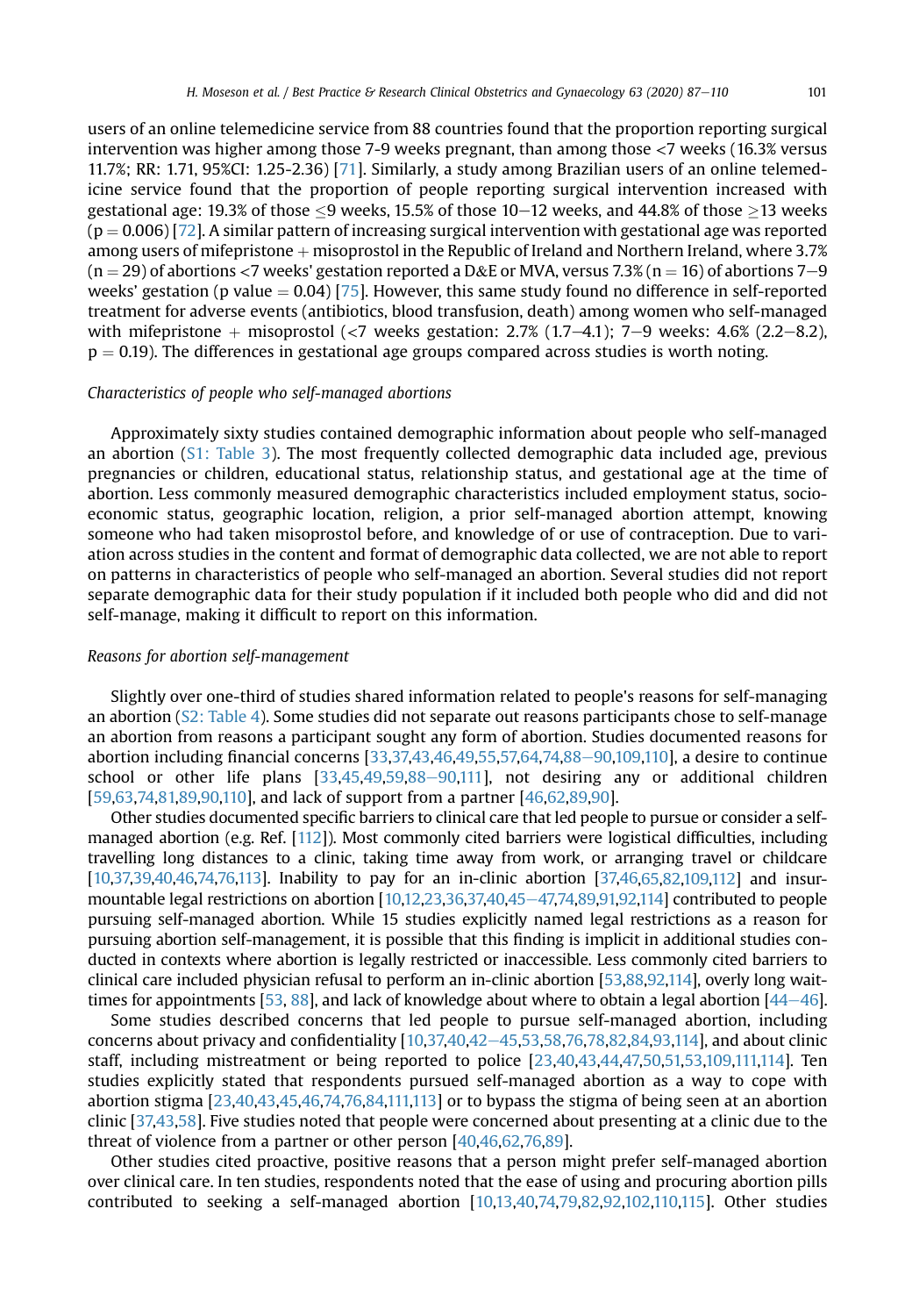indicated that knowing someone who had prior experience with successful self-managed abortion led participants to pursue the same option [[92](#page-22-4)[,114](#page-23-4)], while others highlighted the perception that selfmanaged abortion is safer or more acceptable than a surgical abortion [\[10](#page-20-1),[11,](#page-20-21)[73\]](#page-22-33), and still others emphasized the comfort, privacy, and autonomy conferred by the self-managed nature of their abortion  $[10-13,37,40,43,53,61,74,76,102]$  $[10-13,37,40,43,53,61,74,76,102]$  $[10-13,37,40,43,53,61,74,76,102]$  $[10-13,37,40,43,53,61,74,76,102]$  $[10-13,37,40,43,53,61,74,76,102]$  $[10-13,37,40,43,53,61,74,76,102]$  $[10-13,37,40,43,53,61,74,76,102]$  $[10-13,37,40,43,53,61,74,76,102]$  $[10-13,37,40,43,53,61,74,76,102]$  $[10-13,37,40,43,53,61,74,76,102]$  $[10-13,37,40,43,53,61,74,76,102]$  $[10-13,37,40,43,53,61,74,76,102]$  $[10-13,37,40,43,53,61,74,76,102]$  $[10-13,37,40,43,53,61,74,76,102]$ . Other reasons for pursuing self-management included: explicitly not wanting a surgical abortion [[93](#page-22-15)], being able to have someone with them during the abortion [[11,](#page-20-21)[13](#page-20-30),[43](#page-21-3)[,78\]](#page-22-20), a previous successful self-managed abortion [\[115](#page-23-5)], and the perception that self-managed abortion is more affordable than a facility-based, often surgical, abortion [[37,](#page-20-25)[42](#page-21-2)[,64,](#page-21-24)[93](#page-22-15)] or that selfmanaged abortion is not even abortion, rather, it is bringing on a miscarriage [[93](#page-22-15)].

# Physical experience of self-managed abortion

Ten studies documented physical symptoms associated with self-managed abortion by medication [[13](#page-20-30),  $43, 51, 63, 67-69, 78, 87, 109$  $43, 51, 63, 67-69, 78, 87, 109$  $43, 51, 63, 67-69, 78, 87, 109$  $43, 51, 63, 67-69, 78, 87, 109$  $43, 51, 63, 67-69, 78, 87, 109$  $43, 51, 63, 67-69, 78, 87, 109$  $43, 51, 63, 67-69, 78, 87, 109$  $43, 51, 63, 67-69, 78, 87, 109$  $43, 51, 63, 67-69, 78, 87, 109$  $43, 51, 63, 67-69, 78, 87, 109$  $43, 51, 63, 67-69, 78, 87, 109$  $43, 51, 63, 67-69, 78, 87, 109$  $43, 51, 63, 67-69, 78, 87, 109$  $43, 51, 63, 67-69, 78, 87, 109$ . All of these studies described abortion symptoms, including heavy bleeding, cramping, and back pain, of varying intensity. Seven studies mentioned other common symptoms, including nausea, dizziness, and fevers  $[13,43,63,67-69,109]$  $[13,43,63,67-69,109]$  $[13,43,63,67-69,109]$  $[13,43,63,67-69,109]$  $[13,43,63,67-69,109]$  $[13,43,63,67-69,109]$  $[13,43,63,67-69,109]$  $[13,43,63,67-69,109]$ . Symptoms reported included buzzing in ears, chills, diarrhea, and expelling blood clots or the actual gestational sac [[13](#page-20-30)[,78\]](#page-22-20). Four of the ten studies reported on pain management techniques, including over-the-counter pain medication [[13,](#page-20-30)[43](#page-21-3)[,69,](#page-21-20)[78\]](#page-22-20) and accompaniment during the abortion [[78](#page-22-20)]. An eleventh study described symptoms of mild cramping and diarrhea, but did not specify the method of self-managed abortion [\[36](#page-20-22)], and a twelfth study among people contacting a poison control center after using herbal methods and other substances to self-manage abortion reported gastrointestinal symptoms, including abdominal pain and vomiting [\[103\]](#page-22-9).

# Emotional experiences of self-managed abortion

Nearly half of included studies documented emotional experiences with self-managed abortion (S3: Table 5). We categorized an experience as "emotional" if it documented anything related to how a person felt before, during, or after the self-managed abortion.

Several studies documented respondents reporting positive emotions following self-managed abortion, including gratefulness [\[12](#page-20-26)[,70,](#page-21-21)[74](#page-22-1)[,110\]](#page-23-8) and relief [\[13](#page-20-30),[74,](#page-22-1)[77](#page-22-14)]. Six studies documented participants taking comfort in being able to have an abortion at home [\[13](#page-20-30)[,37,](#page-20-25)[40](#page-20-23)[,74](#page-22-1),[78](#page-22-20)[,79\]](#page-22-29). Five studies documented participants receiving emotional support from a partner, friend, or family member during their abortion at home [[13,](#page-20-30)[43](#page-21-3)[,74](#page-22-1),[78](#page-22-20)[,89\]](#page-22-10). While they did not explicitly document positive emotions, two studies reported that participants would recommend self-management to others [\[74](#page-22-1)[,94\]](#page-22-16). Some participants reported feeling safe self-managing [\[76](#page-22-3)[,110](#page-23-8)] and confident that it was the right decision for them [\[13,](#page-20-30)[74\]](#page-22-1), although it is unclear if this refers to the decision to have an abortion or the decision to self-manage. Five studies documented satisfaction data related to self-managed abortion procured via an online telemedicine service, finding that people were satisfied with the experience, that they "valued the privacy, confidentiality and convenience" conferred by the telemedicine model [[12\]](#page-20-26), had "acceptable" levels of stress, or had no specific feelings about the experience [[12,](#page-20-26)[70](#page-21-21)[,72](#page-21-23)[,73,](#page-22-33)[80](#page-22-32)].

Negative emotional experiences fell generally into two categories: a negative experience related to the abortion itself, or related to the environment in which the abortion occurred. Five studies explicitly named guilt, sadness, stress, and/or shame [\[13](#page-20-30)[,65](#page-21-27)[,80,](#page-22-32)[109,](#page-23-6)[116](#page-23-2)] as emotions accompanying the selfmanaged abortion experience. Eight studies reported fear as a powerful emotion participants experienced related to self-management, including fears related to safety, death, and lack of information about how to self-manage an abortion effectively, or what was considered "normal" in terms of bleeding and pain [[13,](#page-20-30)[31,](#page-20-13)[36,](#page-20-22)[47,](#page-21-17)[51,](#page-21-6)[78](#page-22-20)[,79,](#page-22-29)[99](#page-22-11)]. Two studies stated that secrecy surrounding self-managed abortion was associated with concerns about safety [[51,](#page-21-6)[87](#page-22-18)]. Three studies of satisfaction with telemedicine services found that a small minority of people reported "extreme stress" or dissatisfaction with the self-managed abortion experience [\[67,](#page-21-18)[70](#page-21-21)[,73\]](#page-22-33).

Studies also reported on negative emotional experiences related to the environment in which selfmanaged abortions occurred. Six studies documented fears related to legal consequences of selfmanaged abortion, including fears of being reported to the police by health professionals [[10,](#page-20-1)[40](#page-20-23)[,51,](#page-21-6)[78,](#page-22-20)[110,](#page-23-8)[114\]](#page-23-4). Six studies also documented a fear of or past experiences with abortion-related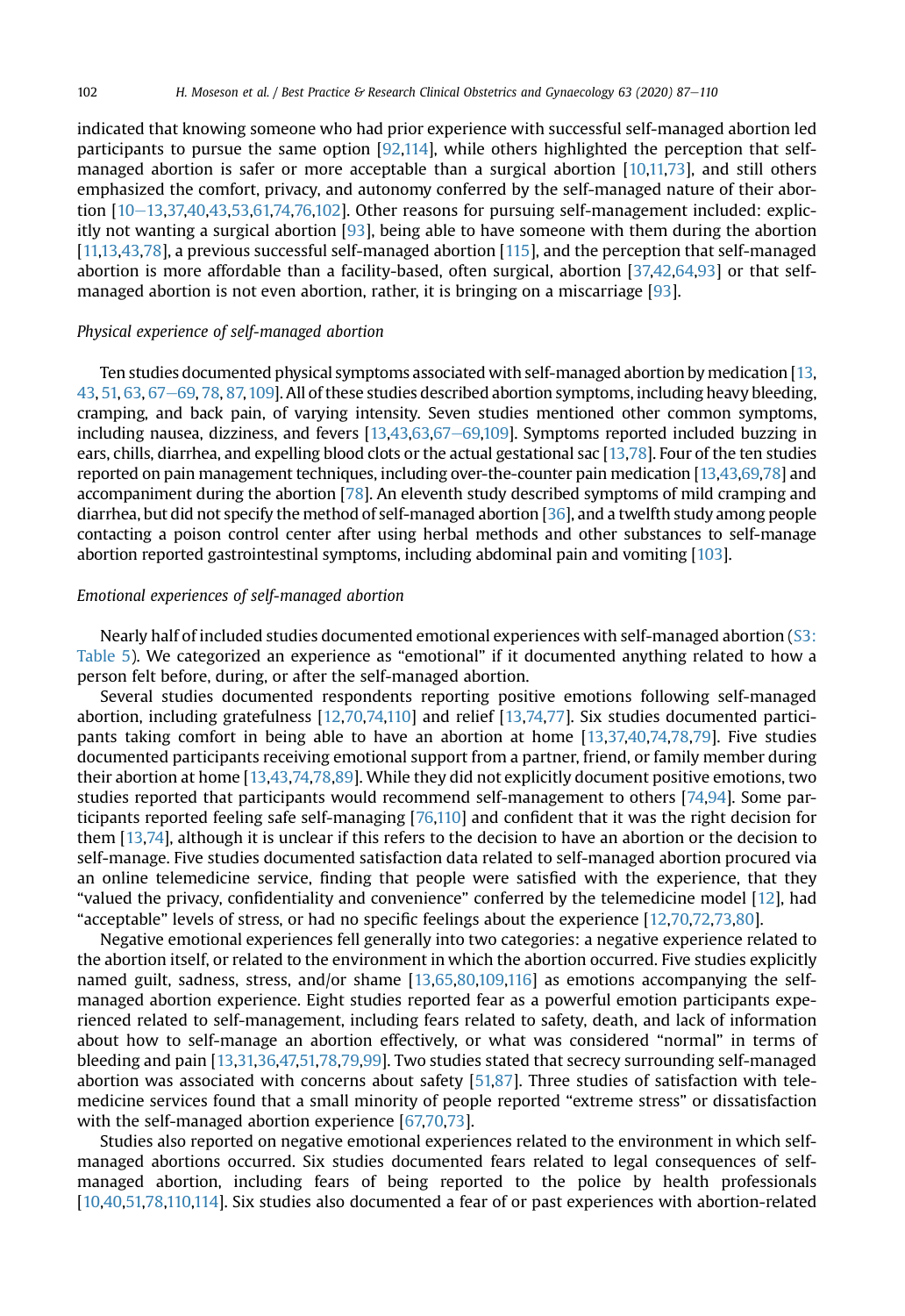mistreatment at a healthcare facility [\[47,](#page-21-17)[50,](#page-21-16)[51,](#page-21-6)[83](#page-22-23)[,87,](#page-22-18)[114](#page-23-4)]. Five studies named stigma-related fears, including community condemnation, mistreatment by peers, and an internalized sense of shame [\[40,](#page-20-23)[51,](#page-21-6)[109,](#page-23-6)[111,](#page-23-1)[113](#page-23-9)]. Three studies documented respondents expressing frustration, anger, and disappointment related to having to pursue self-managed abortion as a result of the legal restrictions [\[40,](#page-20-23)[74\]](#page-22-1).

# Discussion

This paper provides a comprehensive review of the existing public health literature on selfmanaged abortion. Our findings document a wide variety of methods for self-managed abortion, and how each is procured and/or performed. This review also describes what is known about those who self-manage their own abortions, reasons for pursuing self-managed abortion, safety and effectiveness of self-managed abortion, and physical and emotional experiences during the process.

The most commonly reported finding among studies in this review was the method used to selfmanage abortion. This may be reflective of the relative simplicity of asking people what they used to self-manage an abortion, in comparison to asking about more nuanced and complex aspects of the process such as their physical or emotional experiences. Additionally, the prevention of unsafe abortion has been an important focus of research on abortion in highly restrictive settings—measuring and reporting on methods of self-managed abortion is central to that goal.

The reasons people cited for self-managed abortion often mirrored reasons that people cite for having clinic-based abortion that have been previously identified in the literature  $[117-120]$  $[117-120]$  $[117-120]$ . Yet, several reasons unique to self-managed abortion emerged, including concerns about legal, emotional, and social safety of seeking clinical care and an inability to overcome logistical and financial obstacles to clinical care. We also identified a proactive preference for self-management in some studies because of its inherent privacy, perceptions about the safety and ease of self-management, and knowing others who had self-managed. More research is needed to understand for whom self-management is a last resort, and for whom self-management is a preferred method of abortion, and what interventions are needed to ensure that these individuals can obtain the type of abortion they desire.

Despite much focus in recent years on self-management of abortion with medications, a substantial proportion of studies that reported method of self-managed abortion (42 versus 62) reported on the ingestion of plants and herbs as the method of abortion, as compared to describing the use of mifepristone  $+$  misoprostol, or misoprostol alone. This is true even when considering articles published since the year 2000, after which the proportion that focused on plants and herbs remains substantial. Yet, these studies on plant-based and herbal methods focused primarily on sourcing and preparation, rather than safety and effectiveness; peer-reviewed, published data on these aspects of plants and herbs as abortifacients are lacking. Also needed is a broader understanding of preferences for herbal or "natural" methods of self-managed abortion and the significance that these methods hold for many communities. Future research should elevate the knowledge and experiences of communities that practice these methods, particularly those that have been excluded from or mistreated by Western medicine through experiences of systemic and individual-level discrimination, including but not limited to racism and sexism, which can lead to a subpar standard of care for specific groups, particularly in sexual and reproductive health settings (e.g. Ref.  $[121]$  $[121]$  $[121]$ ). The frequent use of herbal and plantbased methods may also highlight a need to expand access to and information about medication abortion, but medication abortion should not be presumed to be the preferred method of choice for all people interested in self-managing an abortion. Notably, plants and herbs were reported to be obtained from local herbalists, healers, friends, and family, while medication abortion pills were more often obtained from the Internet, local vendors, as well as friends and family. This is consistent with an understanding that the Internet can facilitate access to WHO recommended methods of abortion, and also consistent with evidence that social networks play a key role in abortion access, regardless of method [\[44,](#page-21-9)[122](#page-23-12)].

Almost every study that described methods and procurement for self-management discussed harmful methods of abortion induction. Common reports of physical trauma or toxic substance ingestion, confirm previous findings that people are willing to risk their health and lives to prevent an unwanted birth and/or parenthood (e.g. Ref. [\[36\]](#page-20-22)), and that these more harmful methods are still very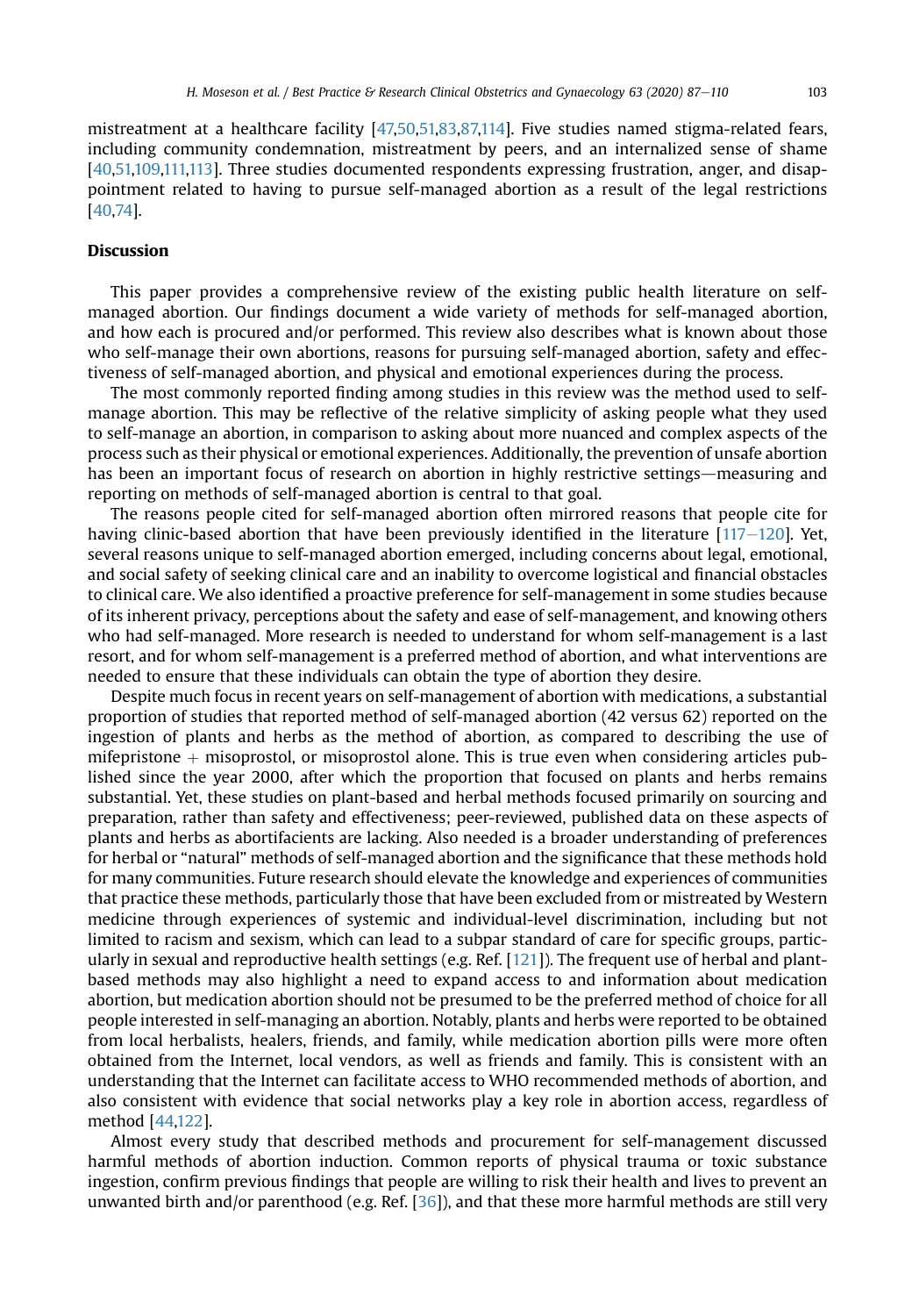much present around the world today, despite the existence of safer methods and legal access to abortion in some settings.

Beyond the presentation of methods used for self-management, many studies reported on the effectiveness of self-managed abortion in its various forms. Definitions of effectiveness varied and included clinical definitions such as complete uterine evacuation without additional intervention (e.g., surgical evacuation), to more general definitions such as the state of no longer being pregnant. Among studies reporting on self-managed medication abortion (with misoprostol alone, or in combination with mifepristone), high-levels of effectiveness were reported. These studies defined effectiveness with some variation, and included participants at a wide range of gestational ages. Yet, eight out of nine studies on self-managed abortion with WHO-endorsed medications reported an effectiveness greater than 70% - with most in the mid-to-high 90s. Due to the variation in definitions of effectiveness and the wide range of methods of self-managed abortion that are presented in the included studies, an overall assessment of the effectiveness of the complete range of methods of self-managed abortion was not  $possible$  – nor appropriate.

The safety of self-managed abortion in the included studies was also assessed in a variety of ways, and was reported in differential detail. Major adverse events were rare, although varied by method used. Complications and signs of potential complications were reported and defined with different degrees of detail across included studies. Of note, some studies framed health-care seeking following abortion as indication of a safety concern, some with more nuance (e.g. Ref. [\[67](#page-21-18)]), others with less. There are a range of reasons that people may seek health care during or following an abortion, including seeking reassurance about the process, obtaining confirmation of abortion completeness, or due to warning signs of a potential complication. Studies that classify all health facility visits related to an abortion as "complications" likely overestimate the proportion of self-managed abortions that result in complication and may contribute to concerns about the safety of self-managed abortion [[123,](#page-23-13)[124\]](#page-23-14).

Across the included studies, a range of characteristics of people who self-managed their abortions was reported. In reflecting on this compiled body of self-managed abortion research, we propose that experts convene to recommend the relevant demographic characteristics that would be most critical for future research on self-managed abortion, and share tools for measurement. Consistency across this set of informative indicators would contribute greatly to our knowledge about the people that pursue self-managed abortion, thereby facilitating the design of unique interventions and outreach to meet their needs. Additional measures of abortion knowledge, attitudes, and stigma may be relevant to better understand the relationship between self-management and these factors.

As with all research, this systematic scoping review has limitations. The search strategy we used was designed to identify and review studies of self-managed abortion. Yet, we must acknowledge that in many legally restrictive contexts, the majority of abortions taking place may well be self-managed abortions, but are not described as such  $-$  and as a result, may have been missed by our search strategy. Further, due to the nature of the databases searched, the studies we identified and included may be more likely to include findings from the biomedical model as opposed to anthropological or other disciplines. With regard to methodology, we restricted our search to publications in English and Spanish languages based on investigators' language ability, making it likely that we missed relevant research on this topic in other languages. Future research should explore the same or a similar search strategy in additional languages. Further, consistent with scoping review methodology, as our aim was not to conduct a meta-analysis for a particular quantitative research question about self-managed abortion, we do not evaluate the quality of included studies or assess bias. Finally, due to variance in how self-managed abortion is described and defined, and how that has changed over time and across disciplines, it is likely that our search strategy may have missed key studies that present relevant results. Hand searches of known journals attempted to mitigate this possibility, as did consultations with experts in the field, but it remains a near certainty that some studies were missed. The limitations of this review, however, are tempered by several key strengths, including the multidisciplinary nature of our research team, the rigorous and comprehensive multi-database search strategy that was utilized, and the iterative process of review of identified studies to ensure a consistent and replicable study selection process.

In reflecting on the state of the literature presented in this review, four key areas stand out where more and better evidence on self-managed abortion is urgently needed: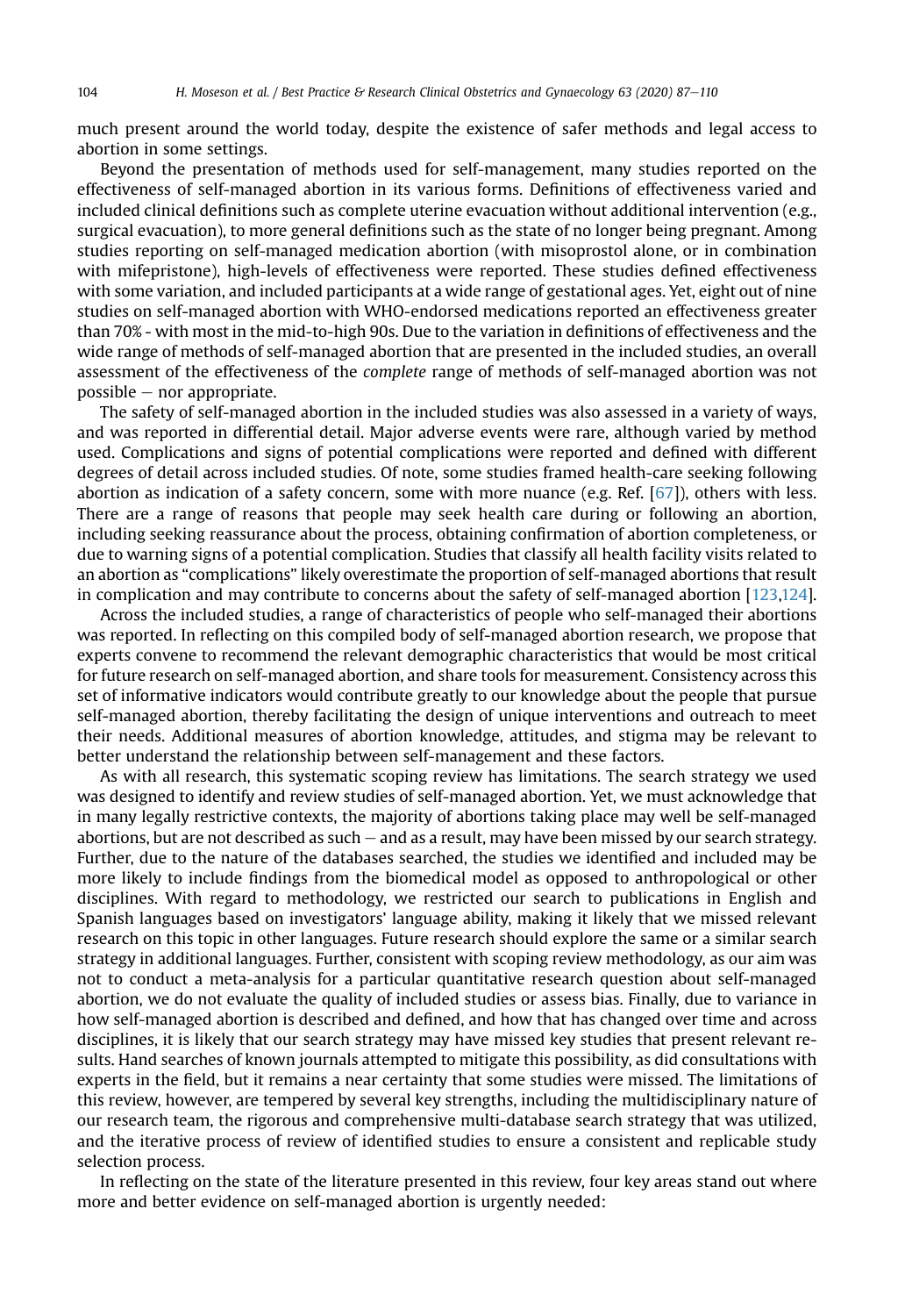- Consistency in definitions of and measurement approaches to the safety and effectiveness of, and complications experienced from, methods of self-managed abortion, including non-medication based methods. These data would continue to advance understanding of the safety of selfmanaged abortion with medications, would contribute to the development of global guidelines, and would help individuals to understand and evaluate their choice of method.
- More evidence on the physical experiences of self-managed abortion-including timing and duration of bleeding/cramping/other side effects, pain experienced, and pain management approaches. These data would help those seeking abortion to better understand the options available to them, and what to expect during a "normal" abortion process - perhaps preventing unnecessary health facility visits.
- Research that documents the social and emotional experience of self-managed abortion, distinct from satisfaction data. Such data would contribute to a more nuanced understanding of the interpersonal elements of interactions with care providers in the formal and informal health sectors and could inform interventions with care providers that center the provision of person-centered abortion care.
- Research that documents the needs, values, and preferences for care among abortion seekers in diverse legal, geographic, and social contexts.

# Summary

We provide a comprehensive synthesis of the scientific, peer-reviewed, public-health literature on self-managed abortion globally. While discussions of self-managed abortion often focus on medication abortion, we found a substantial number of studies that reported on non-medication based methods, including ingesting plants/herbs, toxic substances, intrauterine trauma, physical trauma, alcohol and drug abuse, and more. Reported safety outcomes included signs of complications, rare actual complications, and, even more rarely, adverse events. Studies reporting on self-managed medication abortion (with misoprostol alone, or in combination with mifepristone) reported high-levels of effectiveness. Due to the variation in definitions of effectiveness and the wide range of methods of selfmanaged abortion presented in the included studies, an overall assessment of the effectiveness of the complete range of methods of self-managed abortion was not possible. In reviewing the reasons people gave for seeking self-managed abortion, many similarities existed with reasons people have given in the literature for seeking clinic-based abortion care; however, reasons unique to self-managed abortion, such as a desire for privacy or to avoid anticipated negative treatment by health professionals, were also common. The literature on the emotional experience of self-management indicates that people feel a range of conflicting emotions, including gratefulness, relief, comfort, and fear  $-$  yet, more research is needed to understand how people manage these emotions and others before, during, and after abortion self-management. We identify gaps in the literature, particularly around a need to measure the safety and effectiveness of non-medication based methods of abortion self-management, and to better understand reasons for and the physical and emotional experience of, self-managed abortion.

# Data availability

All relevant data are accessible in an open repository hosted by the University of California (DASH) [https://doi.org/10.7272/Q6XS5SKD.](https://doi.org/10.7272/Q6XS5SKD) Links are provided as follows: S1: Table 3 - Sociodemographic and other characteristics about people who self-managed an abortion;  $S2$ : Table  $4 -$  Reasons reported for self-managing an abortion; S3: Table 5 - Emotional experiences with self-managed abortion; S4: Appendix 1 - Systematic review search strategy.

# Declaration of Competing Interest

The authors have no conflicts of interest to report.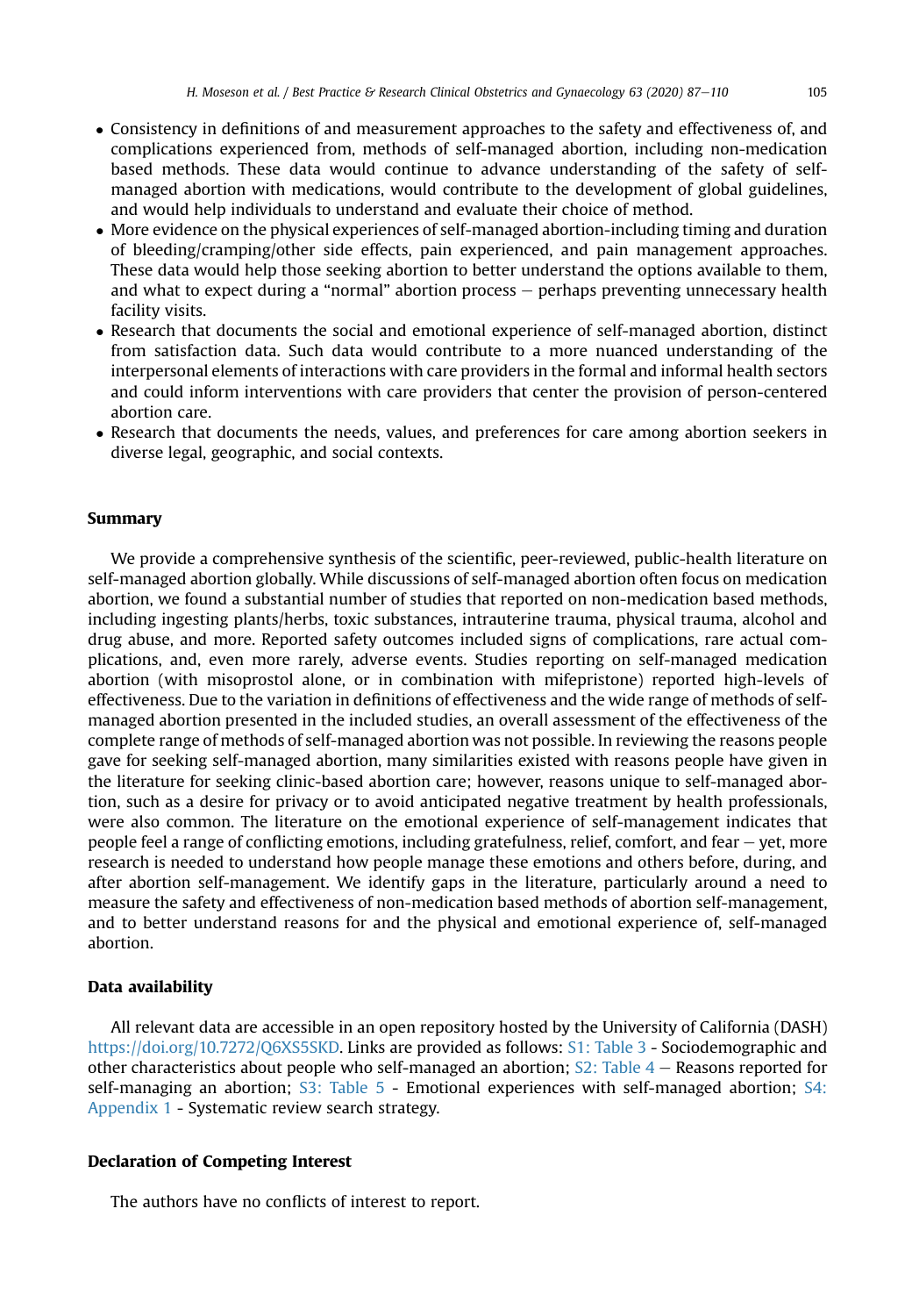#### Research agenda

- Evaluate the effectiveness and safety of methods of self-managed abortion beyond mifepristone and misoprostol.
- Document the physical experiences of self-managed abortion, including timing and duration of bleeding/cramping/other side effects
- Document pain management techniques used before and during self-managed abortion
- Measure the range of emotions felt about self-managed abortion, distinct from satisifaction
- Disentangle reasons for versus preferences for self-managed abortion
- Document pathways to self-managed abortion
- Measure experiences with the formal healthcare system after self-managed abortion

#### Practice points

- People self-manage their own abortions for a variety of reasons, from preference for the privacy inherent in this model, to viewing this mode of abortion as a last resort.
- People use a wide variety of methods to self-manage abortion, from herbal to medication to substance abuse to intrauterine trauma.
- Data suggest that self-management of abortion with medication (misoprostol alone, or in combination with mifepristone) is highly effective and safe.
- Data are lacking on the safety or effectiveness of non-medication methods

#### Acknowledgements

We would like to thank Dr. Leigh Senderowicz and Anna Katz for their thoughtful contributions to this work, and the Interlibrary Loan and Document Express teams at the University of California, San Francisco Library for their tireless assistance in tracking down full text articles. This work was supported in part by a grant from the David and Lucile Packard Foundation to Ibis Reproductive Health. The David and Lucile Packard Foundation had no role in the collection, analysis, interpretation of data, or in the writing of the manuscript.

# Appendix A. Supplementary data

Supplementary data to this article can be found online at [https://doi.org/10.1016/j.bpobgyn.2019.08.](https://doi.org/10.1016/j.bpobgyn.2019.08.002) [002](https://doi.org/10.1016/j.bpobgyn.2019.08.002).

#### <span id="page-19-0"></span>References

- <span id="page-19-1"></span>[1] [Singh S, Remez L, Sedgh G, Kowk L, Onda T. Abortion worldwide 2017: uneven progress and unequal acess. New York, NY:](http://refhub.elsevier.com/S1521-6934(19)30119-1/sref1) [Guttmacher Institute; 2018](http://refhub.elsevier.com/S1521-6934(19)30119-1/sref1).
- <span id="page-19-2"></span>[2] The safety and quality of abortion care in the United States. Washington, DC: National Academies of Sciences. Engi[neering, and Medicine; 2018.](http://refhub.elsevier.com/S1521-6934(19)30119-1/sref2)
- [3] [Biggs M, Upadhyay UD, McCulloch CE, Foster DG. Women's mental health and well-being 5 years after receiving or being](http://refhub.elsevier.com/S1521-6934(19)30119-1/sref3) [denied an abortion: a prospective, longitudinal cohort study. JAMA Psychiatry 2017;74\(2\):169](http://refhub.elsevier.com/S1521-6934(19)30119-1/sref3)-[78.](http://refhub.elsevier.com/S1521-6934(19)30119-1/sref3)
- [4] [Foster DG, Biggs MA, Raifman S, Gipson J, Kimport K, Rocca CH. Comparison of health, development, maternal bonding,](http://refhub.elsevier.com/S1521-6934(19)30119-1/sref4) [and poverty among children born after denial of abortion vs after pregnancies subsequent to an abortion. JAMA Pediatr](http://refhub.elsevier.com/S1521-6934(19)30119-1/sref4) [2018;172\(11\):1053](http://refhub.elsevier.com/S1521-6934(19)30119-1/sref4)-[60](http://refhub.elsevier.com/S1521-6934(19)30119-1/sref4).
- [5] [Gerdts C, Dobkin L, Foster DG, Schwarz EB. Side effects, physical health consequences, and mortality associated with](http://refhub.elsevier.com/S1521-6934(19)30119-1/sref5) abortion and birth after an unwanted pregnancy. Women's Health Issues  $2016;26(1):55-9$  $2016;26(1):55-9$ .
- [6] [Roberts SC, Biggs MA, Chibber KS, Gould H, Rocca CH, Foster DG. Risk of violence from the man involved in the pregnancy](http://refhub.elsevier.com/S1521-6934(19)30119-1/sref6) [after receiving or being denied an abortion. BMC Med 2014;12:144.](http://refhub.elsevier.com/S1521-6934(19)30119-1/sref6)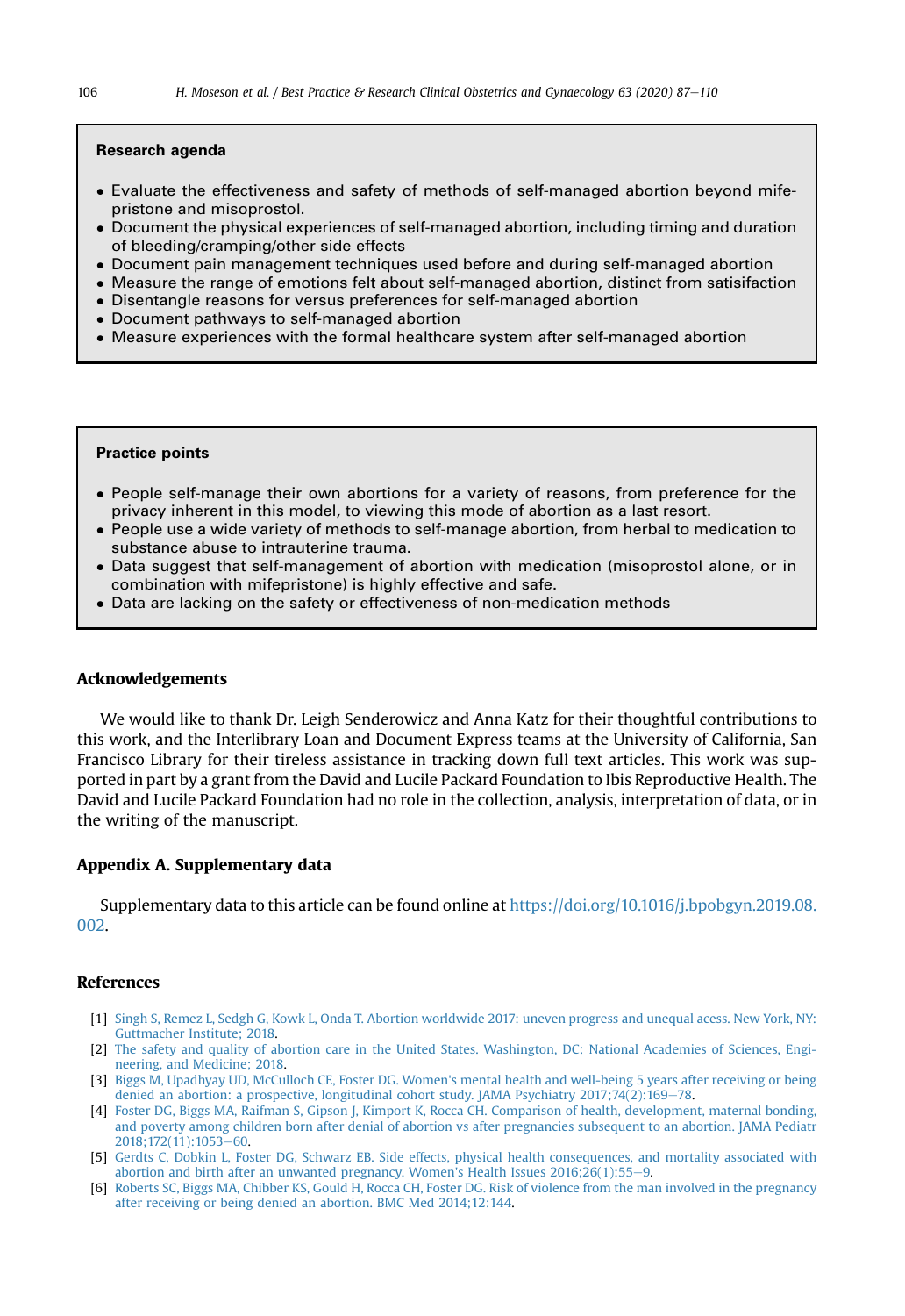- [7] [Roberts SCM, Foster DG, Gould H, Biggs MA. Changes in alcohol, tobacco, and other drug use over](http://refhub.elsevier.com/S1521-6934(19)30119-1/sref7) five years after [receiving versus being denied a pregnancy termination. J Stud Alcohol Drugs 2018;79\(2\):293](http://refhub.elsevier.com/S1521-6934(19)30119-1/sref7)–[301.](http://refhub.elsevier.com/S1521-6934(19)30119-1/sref7)
- [8] [Upadhyay UD, Biggs MA, Foster DG. The effect of abortion on having and achieving aspirational one-year plans. BMC](http://refhub.elsevier.com/S1521-6934(19)30119-1/sref8) [Women's Health 2015;15\(1\):102.](http://refhub.elsevier.com/S1521-6934(19)30119-1/sref8)
- <span id="page-20-0"></span>[9] [Chemlal S, Russo G. Why do they take the risk? A systematic review of the qualitative literature on informal sector](http://refhub.elsevier.com/S1521-6934(19)30119-1/sref9) [abortions in settings where abortion is legal. BMC Women's Health 2019;19\(1\):55.](http://refhub.elsevier.com/S1521-6934(19)30119-1/sref9)
- <span id="page-20-1"></span>[10] [Aiken ARA, Padron E, Broussard K, Johnson D. The impact of Northern Ireland's abortion laws on women's abortion](http://refhub.elsevier.com/S1521-6934(19)30119-1/sref10) [decision-making and experiences. BMJ Sex Reprod Health 2019;45\(1\):3](http://refhub.elsevier.com/S1521-6934(19)30119-1/sref10)-[9](http://refhub.elsevier.com/S1521-6934(19)30119-1/sref10).
- <span id="page-20-21"></span>[11] [Delay C. Pills, potions, and purgatives: women and abortion methods in Ireland, 1900](http://refhub.elsevier.com/S1521-6934(19)30119-1/sref11)–[1950. J Women's Hist Rev 2018:](http://refhub.elsevier.com/S1521-6934(19)30119-1/sref11)  $1 - 21$  $1 - 21$
- <span id="page-20-26"></span>[12] [Foster A. Exploring Polish women's experiences using a medication abortion telemedicine service: a qualitative study.](http://refhub.elsevier.com/S1521-6934(19)30119-1/sref12) [Eur J Contracept Reprod Health Care 2018;23:59](http://refhub.elsevier.com/S1521-6934(19)30119-1/sref12)-[60](http://refhub.elsevier.com/S1521-6934(19)30119-1/sref12).
- <span id="page-20-30"></span>[13] [Ramos S, Romero M, Aizenberg L. Women's experiences with the use of medical abortion in a legally restricted context:](http://refhub.elsevier.com/S1521-6934(19)30119-1/sref13) the case of Argentina. Reprod Health Matters  $2015;22(44$  $2015;22(44$  $2015;22(44$  Suppl 1):4-15.
- <span id="page-20-2"></span>[14] [Kapp N, Blanchard K, Coast E, Ganatra B, Harries J, Footman K, et al. Developing a forward-looking agenda and meth](http://refhub.elsevier.com/S1521-6934(19)30119-1/sref14)odologies for research of self-use of medical abortion. Contraception  $2018;97(2);184-8$  $2018;97(2);184-8$  $2018;97(2);184-8$ .
- <span id="page-20-3"></span>[15] Gambir K, Kim C, Necastro KA, Ganatra B, Ngo TD. Self-administered versus provider-administered medical abortion. Cochrane Database Syst Rev 2018;(11). [https://doi.org/10.1002/14651858.CD013181.](https://doi.org/10.1002/14651858.CD013181) John Wiley & Sons, Ltd., ISSN 1465- 1858.
- <span id="page-20-4"></span>[16] [Arksey H, O'Malley L. Scoping studies: towards a methodological framework. Int J Soc Res Methodol 2005;8\(1\):19](http://refhub.elsevier.com/S1521-6934(19)30119-1/sref16)-[32.](http://refhub.elsevier.com/S1521-6934(19)30119-1/sref16)
- <span id="page-20-5"></span>[17] [Levac D, Colquhoun H, O'Brien KK. Scoping studies: advancing the methodology. Implement Sci 2010;5:69.](http://refhub.elsevier.com/S1521-6934(19)30119-1/sref17)
- <span id="page-20-7"></span>[18] [Moher D, Stewart L, Shekelle P. All in the Family: systematic reviews, rapid reviews, scoping reviews, realist reviews, and](http://refhub.elsevier.com/S1521-6934(19)30119-1/sref18) [more. Syst Rev 2015;4:183.](http://refhub.elsevier.com/S1521-6934(19)30119-1/sref18)
- [19] [Peters MD, Godfrey CM, Khalil H, McInerney P, Parker D, Soares CB. Guidance for conducting systematic scoping reviews.](http://refhub.elsevier.com/S1521-6934(19)30119-1/sref19) Int J Evid Based Healthc  $2015;13(3):141-6$  $2015;13(3):141-6$ .
- <span id="page-20-6"></span>[20] [Moher D, Liberati A, Tetzlaff J, Altman DG, Group P. Preferred reporting items for systematic reviews and meta-analyses:](http://refhub.elsevier.com/S1521-6934(19)30119-1/sref20) [the PRISMA statement. PLoS Med 2009;6\(7\):e1000097.](http://refhub.elsevier.com/S1521-6934(19)30119-1/sref20)
- <span id="page-20-8"></span>[21] [Gerdts C, Hudaya I. Quality of care in a safe-abortion hotline in Indonesia: beyond harm reduction. Am J Public Health](http://refhub.elsevier.com/S1521-6934(19)30119-1/sref21) [2016;106\(11\):2071](http://refhub.elsevier.com/S1521-6934(19)30119-1/sref21)-[5](http://refhub.elsevier.com/S1521-6934(19)30119-1/sref21).
- <span id="page-20-9"></span>[22] [Flavier JM, Chen CH. Induced abortion in rural villages of Cavite, the Philippines: knowledge, attitudes, and practice. Stud](http://refhub.elsevier.com/S1521-6934(19)30119-1/sref22) [Fam Plan 1980;11\(2\):65](http://refhub.elsevier.com/S1521-6934(19)30119-1/sref22)-[71.](http://refhub.elsevier.com/S1521-6934(19)30119-1/sref22)
- <span id="page-20-29"></span>[23] [Makorah F, Wood K, Jewkes R. Backstreet abortion: women's experiences. Curationis 1997;20\(2\):79](http://refhub.elsevier.com/S1521-6934(19)30119-1/sref23)-[82.](http://refhub.elsevier.com/S1521-6934(19)30119-1/sref23)
- <span id="page-20-10"></span>[24] [Measham AR, Rosenberg MJ, Obaidullah M. Complications from induced abortion in Bangladesh related to types of](http://refhub.elsevier.com/S1521-6934(19)30119-1/sref24) [practitioner and methods, amd impact on mortality. Lancet 1981;1\(8213\):199](http://refhub.elsevier.com/S1521-6934(19)30119-1/sref24)-[202](http://refhub.elsevier.com/S1521-6934(19)30119-1/sref24).
- <span id="page-20-17"></span>[25] [Mengue SS, Schenkel EP, Duncan BB, Schmidt MI. Prevalence and clinical correlates of unsuccessful use of drugs to induce](http://refhub.elsevier.com/S1521-6934(19)30119-1/sref25) [menstruation. Contraception 1998;57\(2\):93](http://refhub.elsevier.com/S1521-6934(19)30119-1/sref25)-[7.](http://refhub.elsevier.com/S1521-6934(19)30119-1/sref25)
- <span id="page-20-24"></span>[26] [Nath D, Sethi N, Srivastav S, Jain AK, Srivastava R. Survey on indigenous medicinal plants used for abortion in some](http://refhub.elsevier.com/S1521-6934(19)30119-1/sref26) districts of Uttar Pradesh. Fitoterapia  $1997:68(3):223-5$  $1997:68(3):223-5$ .
- <span id="page-20-16"></span>[27] [Nations MK, Misago C, Fonseca W, Correia LL, Campbell OM. Women's hidden transcripts about abortion in Brazil. Soc Sci](http://refhub.elsevier.com/S1521-6934(19)30119-1/sref27) [Med \(1982\) 1997;44\(12\):1833](http://refhub.elsevier.com/S1521-6934(19)30119-1/sref27)-[45.](http://refhub.elsevier.com/S1521-6934(19)30119-1/sref27)
- <span id="page-20-11"></span>[28] [Oodit G, Bhowon U. The use of induced abortion in Mauritius: alternative to fertility regulation or emergency procedure?](http://refhub.elsevier.com/S1521-6934(19)30119-1/sref28) Afr J Fertil Sex Reprod Health  $1996;1(1):72-5$  $1996;1(1):72-5$ .
- <span id="page-20-14"></span>[29] [Polgar S, Fried ES. The bad old days: clandestine abortions among the poor in New York City before liberalization of the](http://refhub.elsevier.com/S1521-6934(19)30119-1/sref29) abortion law. Fam Plan Perspect  $1976;8(3):125-7$ .
- <span id="page-20-12"></span>[30] [Gemming JS, Crighton AS. Abortion among women in Auckland. N Z Med J 1974;79:857](http://refhub.elsevier.com/S1521-6934(19)30119-1/sref30)–[62.](http://refhub.elsevier.com/S1521-6934(19)30119-1/sref30)
- <span id="page-20-13"></span>[31] [Lane SD, Jok JM, El-Mouelhy MT. Buying safety: the economics of reproductive risk and abortion in Egypt. Soc Sci Med](http://refhub.elsevier.com/S1521-6934(19)30119-1/sref31)  $(1982) 1998;47(8):1089-99.$  $(1982) 1998;47(8):1089-99.$  $(1982) 1998;47(8):1089-99.$  $(1982) 1998;47(8):1089-99.$
- <span id="page-20-15"></span>[32] [Machungo F, Zanconato G, Bergstrom S. Reproductive characteristics and post-abortion health consequences in women](http://refhub.elsevier.com/S1521-6934(19)30119-1/sref32) undergoing illegal and legal abortion in Maputo. Soc Sci Med  $1997;45(11);1607-13$ .
- <span id="page-20-18"></span>[33] [Damalie FJMK, Dassah ET, Morhe ESK, Nakua EK, Tagbor HK, Opare-Addo HS. Severe morbidities associated with induced](http://refhub.elsevier.com/S1521-6934(19)30119-1/sref33) [abortions among misoprostol users and non-users in a tertiary public hospital in Ghana. BMC Women's Health 2014;](http://refhub.elsevier.com/S1521-6934(19)30119-1/sref33) [14\(1\).](http://refhub.elsevier.com/S1521-6934(19)30119-1/sref33)
- <span id="page-20-19"></span>[34] Jerman J, Onda T, Jones RK. What are people looking for when they google "self-abortion"? Contraception 2018;(97): 510-4. <https://doi.org/10.1016/j.contraception.2018.02.006>.
- <span id="page-20-20"></span>[35] [Constant D, Grossman D, Lince N, Harries J. Self-induction of abortion among women accessing second-trimester](http://refhub.elsevier.com/S1521-6934(19)30119-1/sref35) [abortion services in the public sector, Western Cape Province, South Africa: an exploratory study. S Afr Med J S-Afr](http://refhub.elsevier.com/S1521-6934(19)30119-1/sref35) [Tydskr Geneeskd 2014;104\(4\):302](http://refhub.elsevier.com/S1521-6934(19)30119-1/sref35)-[5](http://refhub.elsevier.com/S1521-6934(19)30119-1/sref35).
- <span id="page-20-22"></span>[36] [Grossman D, Holt K, Pena M, Lara D, Veatch M, Cordova D, et al. Self-induction of abortion among women in the United](http://refhub.elsevier.com/S1521-6934(19)30119-1/sref36) States. Reprod Health Matters  $2010;18(36):136-46$ .
- <span id="page-20-25"></span>[37] Aiken ARA, Broussard K, Johnson DM, Padron E. Motivations and experiences of people seeking medication abortion online in the United States. Perspect Sex Reprod Health 2018:50(4):157–63. <https://doi.org/10.1363/psrh.12073>.
- <span id="page-20-27"></span>[38] [Jones RK. How commonly do US abortion patients report attempts to self-induce? Am J Obstet Gynecol 2011;204\(1\). 23.](http://refhub.elsevier.com/S1521-6934(19)30119-1/sref38)  $e1-e4$
- <span id="page-20-28"></span>[39] [Kerestes C, Sheets K, Stockdale CK, Hardy-Fairbanks AJ. Prevalence, attitudes and knowledge of misoprostol for self](http://refhub.elsevier.com/S1521-6934(19)30119-1/sref39)[induction of abortion in women presenting for abortion at Midwestern reproductive health clinics. Sex Reprod Health](http://refhub.elsevier.com/S1521-6934(19)30119-1/sref39) [Matters 2019;27\(1\).](http://refhub.elsevier.com/S1521-6934(19)30119-1/sref39)
- <span id="page-20-23"></span>[40] Aiken AR, Johnson DM, Broussard K, Padron E. Experiences of women in Ireland who accessed abortion by travelling abroad or by using abortion medication at home: a qualitative study. BMJ Sex Reprod Health 2018;(44):181–6. [https://](https://doi.org/10.1136/bmjsrh-2018-200113) [doi.org/10.1136/bmjsrh-2018-200113](https://doi.org/10.1136/bmjsrh-2018-200113).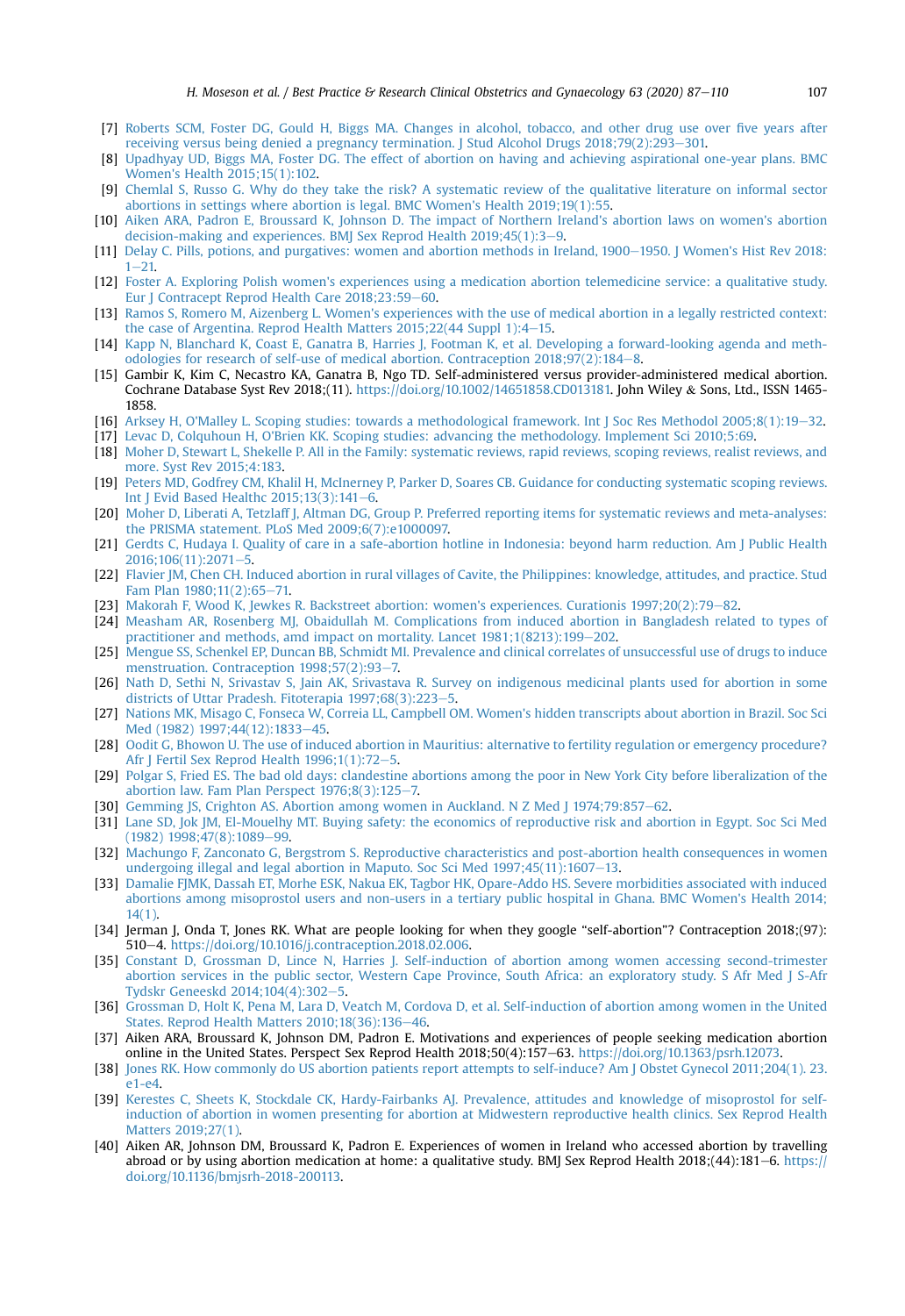- <span id="page-21-1"></span>[41] [Gipson JD, Hirz AE, Avila JL. Perceptions and practices of illegal abortion among urban young adults in the Philippines: a](http://refhub.elsevier.com/S1521-6934(19)30119-1/sref41) qualitative study. Stud Fam Plan  $2011;42(4):261-72$ .
- <span id="page-21-2"></span>[42] [Webb D. Attitudes to 'Kaponya Mafumo': the terminators of pregnancy in urban Zambia. Health Policy Plan 2000;15\(2\):](http://refhub.elsevier.com/S1521-6934(19)30119-1/sref42) [186](http://refhub.elsevier.com/S1521-6934(19)30119-1/sref42)-[93](http://refhub.elsevier.com/S1521-6934(19)30119-1/sref42)
- <span id="page-21-3"></span>[43] [Appiah-Agyekum NN. Medical abortions among university students in Ghana: implications for reproductive health](http://refhub.elsevier.com/S1521-6934(19)30119-1/sref43) [education and management. Int J Women Health 2018;10:515](http://refhub.elsevier.com/S1521-6934(19)30119-1/sref43)-[22](http://refhub.elsevier.com/S1521-6934(19)30119-1/sref43).
- <span id="page-21-9"></span>[44] [Gerdts C, Raifman S, Daskilewicz K, Momberg M, Roberts S, Harries J. Women's experiences seeking informal sector](http://refhub.elsevier.com/S1521-6934(19)30119-1/sref44) [abortion services in Cape Town, South Africa: a descriptive study. BMC Women's Health 2017;17\(1\):95](http://refhub.elsevier.com/S1521-6934(19)30119-1/sref44).
- <span id="page-21-4"></span>[45] Hernandez-Rosete D, Estrada-Hipolito R. Diffi[culties accessing abortion in legal termination contexts: high school stu](http://refhub.elsevier.com/S1521-6934(19)30119-1/sref45)[dents' narratives in a rural community in Mexico. Cad Saúde Pública 2019;35\(3\):e00046218.](http://refhub.elsevier.com/S1521-6934(19)30119-1/sref45)
- <span id="page-21-14"></span>[46] [Begun S, Combs KM, Schwan K, Torrie M, Bender KJY. Society.](http://refhub.elsevier.com/S1521-6934(19)30119-1/sref46) "I know they would kill me": abortion attitudes and [experiences among youth experiencing homelessness. 2019. 0044118X18820661.](http://refhub.elsevier.com/S1521-6934(19)30119-1/sref46)
- <span id="page-21-17"></span>[47] [Duarte NIG, Moraes LL, Andrade CB. Abortion experience in the media: analysis of abortive paths shared in an online](http://refhub.elsevier.com/S1521-6934(19)30119-1/sref47) community. Ciência Saúde Coletiva 2018;23(10):3337-[46](http://refhub.elsevier.com/S1521-6934(19)30119-1/sref47).
- <span id="page-21-5"></span>[48] [Burkhardt G, Scott J, Onyango MA, Rouhani S, Haider S, Greiner A, et al. Sexual violence-related pregnancies in eastern](http://refhub.elsevier.com/S1521-6934(19)30119-1/sref48) [Democratic Republic of Congo: a qualitative analysis of access to pregnancy termination services. Con](http://refhub.elsevier.com/S1521-6934(19)30119-1/sref48)flict Health 2016; [10:30.](http://refhub.elsevier.com/S1521-6934(19)30119-1/sref48)
- <span id="page-21-10"></span>[49] [Hill ZE, Tawiah-Agyemang C, Kirkwood B. The context of informal abortions in rural Ghana. J Women's Health \(2002\)](http://refhub.elsevier.com/S1521-6934(19)30119-1/sref49) [2009;18\(12\):2017](http://refhub.elsevier.com/S1521-6934(19)30119-1/sref49)-[22.](http://refhub.elsevier.com/S1521-6934(19)30119-1/sref49)
- <span id="page-21-16"></span>[50] [Zordo SD. The biomedicalisation of illegal abortion: the double life of misoprostol in Brazil. Hist](http://refhub.elsevier.com/S1521-6934(19)30119-1/sref50)ó[ria, Ci](http://refhub.elsevier.com/S1521-6934(19)30119-1/sref50)ências, Saúde-[Manguinhos 2016;23\(1\):19](http://refhub.elsevier.com/S1521-6934(19)30119-1/sref50)-[36.](http://refhub.elsevier.com/S1521-6934(19)30119-1/sref50)
- <span id="page-21-6"></span>[51] [Bury L, Aliaga Bruch S, Machicao Barbery X, Garcia Pimentel F. Hidden realities: what women do when they want to](http://refhub.elsevier.com/S1521-6934(19)30119-1/sref51) [terminate an unwanted pregnancy in Bolivia. Int J Gynaecol Obstet 2012;118\(Suppl. 1\):S4](http://refhub.elsevier.com/S1521-6934(19)30119-1/sref51)-[9.](http://refhub.elsevier.com/S1521-6934(19)30119-1/sref51)
- <span id="page-21-7"></span>[52] [Hodoglugil NS, Gessessew A, Tsegay Y, Asier S, Holston M, Weinrib R, et al. Abortion as a](http://refhub.elsevier.com/S1521-6934(19)30119-1/sref52) «solution»: reformulation of [abortion stigma in the context of service introduction. Contraception 2012;86\(3\):303.](http://refhub.elsevier.com/S1521-6934(19)30119-1/sref52)
- <span id="page-21-8"></span>[53] [Jewkes RK, Gumede T, Westaway MS, Dickson K, Brown H, Rees H. Why are women still aborting outside designated](http://refhub.elsevier.com/S1521-6934(19)30119-1/sref53) [facilities in metropolitan South Africa? BJOG An Int J Obstet Gynaecol 2005;112\(9\):1236](http://refhub.elsevier.com/S1521-6934(19)30119-1/sref53)-[42](http://refhub.elsevier.com/S1521-6934(19)30119-1/sref53).
- <span id="page-21-11"></span>[54] [Hami H, Diallo T, Maïga A, Mokhtari A, Soulaymani-Bencheikh R, Soulaymani A. Self-induced abortion in Mali. Clin](http://refhub.elsevier.com/S1521-6934(19)30119-1/sref54) [Toxicol 2013;51\(4\):332](http://refhub.elsevier.com/S1521-6934(19)30119-1/sref54)-[3](http://refhub.elsevier.com/S1521-6934(19)30119-1/sref54).
- <span id="page-21-12"></span>[55] [Albuja LD, Cianelli R, Anglade D, Owusu B, Joseph L, Sailsman S, et al. Women's and healthcare workers' beliefs and](http://refhub.elsevier.com/S1521-6934(19)30119-1/sref55) experiences surrounding abortion: the case of Haiti. J Nur Scholarsh  $2017;49(2):170-6$ .
- <span id="page-21-30"></span>[56] [Sensoy N, Dogan N, Sen K, Aslan H, Tore-Baser A. Unwanted pregnancy and traditional self-induced abortion methods](http://refhub.elsevier.com/S1521-6934(19)30119-1/sref56) known among women aged 15 to 49. JPMA J Pakis Med Asso  $2015;65(5):452-6$  $2015;65(5):452-6$  $2015;65(5):452-6$ .
- <span id="page-21-25"></span>[57] [Kebede S, Jira C, Mariam D. A survey of illegal abortion in Jimma Hospital, south western Ethiopia. Ethiop Med J 2000;](http://refhub.elsevier.com/S1521-6934(19)30119-1/sref57)  $38(1):35-42.$  $38(1):35-42.$  $38(1):35-42.$  $38(1):35-42.$
- <span id="page-21-26"></span>[58] [Kyilleh JM, Tabong PTN, Konlaan BB. Adolescents' reproductive health knowledge, choices and factors affecting repro](http://refhub.elsevier.com/S1521-6934(19)30119-1/sref58)[ductive health choices: a qualitative study in the West Gonja District in Northern region, Ghana. BMC Int Health Hum](http://refhub.elsevier.com/S1521-6934(19)30119-1/sref58) [Right 2018;18\(1\)](http://refhub.elsevier.com/S1521-6934(19)30119-1/sref58).
- <span id="page-21-28"></span>[59] [Penfold S, Wendot S, Nafula I, Footman K. A qualitative study of safe abortion and post-abortion family planning service](http://refhub.elsevier.com/S1521-6934(19)30119-1/sref59) [experiences of women attending private facilities in Kenya. Reprod Health 2018;15\(1\):70](http://refhub.elsevier.com/S1521-6934(19)30119-1/sref59).
- <span id="page-21-0"></span>[60] [Bose C. A comparative study of spontaneous and self-induced abortion cases in married women. J Indian Med Assoc](http://refhub.elsevier.com/S1521-6934(19)30119-1/sref60)  $1979.73(3-4):56-9$  $1979.73(3-4):56-9$  $1979.73(3-4):56-9$  $1979.73(3-4):56-9$
- <span id="page-21-29"></span>[61] [Pourette D, Mattern C, Ratovoson R, Raharimalala PJC. Complications with use of misoprostol for abortion in Madagascar:](http://refhub.elsevier.com/S1521-6934(19)30119-1/sref61) between ease of access and lack of information. Contraception  $2018;97(2):116-21$ .
- <span id="page-21-15"></span>[62] [Belton S. Borders of fertility: unplanned pregnancy and unsafe abortion in Burmese women migrating to Thailand. Health](http://refhub.elsevier.com/S1521-6934(19)30119-1/sref62) Care Women Int  $2007;28(4):419-33$  $2007;28(4):419-33$ .
- <span id="page-21-13"></span>[63] [Banerjee SK, Andersen K. Exploring the pathways of unsafe abortion in Madhya Pradesh, India. Glob Public Health 2012;](http://refhub.elsevier.com/S1521-6934(19)30119-1/sref63) [7\(8\):882](http://refhub.elsevier.com/S1521-6934(19)30119-1/sref63)-[96](http://refhub.elsevier.com/S1521-6934(19)30119-1/sref63).
- <span id="page-21-24"></span>[64] [Grossman D, Ralph L, Raifman S, Upadhyay U, Gerdts C, Biggs A, et al. Lifetime prevalence of self-induced abortion among](http://refhub.elsevier.com/S1521-6934(19)30119-1/sref64) [a nationally representative sample of US women. Contraception 2018;97\(5\):460.](http://refhub.elsevier.com/S1521-6934(19)30119-1/sref64)
- <span id="page-21-27"></span>[65] [Naravage W, Sakulbumrungsil RC. In: Murphy D, Longo D, editors. Decision making process and health seeking patterns](http://refhub.elsevier.com/S1521-6934(19)30119-1/sref65) [of young women with unplanned pregnancies, bangkok, Thailand; 2009. p. 391](http://refhub.elsevier.com/S1521-6934(19)30119-1/sref65)-[455.](http://refhub.elsevier.com/S1521-6934(19)30119-1/sref65)
- <span id="page-21-31"></span>[66] [Vallely LM, Homiehombo P, Kelly-Hanku A, Kumbia A, Mola GDL, Whittaker A. Hospital admission following induced](http://refhub.elsevier.com/S1521-6934(19)30119-1/sref66) [abortion in Eastern Highlands Province, Papua New Guinea - a descriptive study. PLoS One 2014;9\(10\).](http://refhub.elsevier.com/S1521-6934(19)30119-1/sref66)
- <span id="page-21-18"></span>[67] [Endler M, Beets L, Gemzell Danielsson K, Gomperts R. Safety and acceptability of medical abortion through telemedicine](http://refhub.elsevier.com/S1521-6934(19)30119-1/sref67) [after 9 weeks of gestation: a population-based cohort study. BJOG An Int J Obstet Gynaecol 2019;126\(5\):609](http://refhub.elsevier.com/S1521-6934(19)30119-1/sref67)-[18](http://refhub.elsevier.com/S1521-6934(19)30119-1/sref67).
- <span id="page-21-19"></span>[68] [Footman K, Scott R, Taleb F, Dijkerman S, Nuremowla S, Reiss K, et al. Feasibility of assessing the safety and effectiveness](http://refhub.elsevier.com/S1521-6934(19)30119-1/sref68) [of menstrual regulation medications purchased from pharmacies in Bangladesh: a prospective cohort study. Contra](http://refhub.elsevier.com/S1521-6934(19)30119-1/sref68)[ception 2018;97\(2\):152](http://refhub.elsevier.com/S1521-6934(19)30119-1/sref68)-[9](http://refhub.elsevier.com/S1521-6934(19)30119-1/sref68).
- <span id="page-21-20"></span>[69] Gerdts C, Jayaweera RT, Baum SE, Hudaya I. Second-trimester medication abortion outside the clinic setting: an analysis of electronic client records from a safe abortion hotline in Indonesia. BMJ Sex Reprod Health 2018;(0 (epub)):1–6. [https://doi.org/10.1136/bmjsrh-2018-200102.](https://doi.org/10.1136/bmjsrh-2018-200102)
- <span id="page-21-21"></span>[70] [Gomperts R, Jelinska K, Davies S, Gemzell-Danielsson K, Kleiverda G. Using telemedicine for termination of pregnancy](http://refhub.elsevier.com/S1521-6934(19)30119-1/sref70) [with mifepristone and misoprostol in settings where there is no access to safe services - Reply. Bjog Int J Obst Gynae](http://refhub.elsevier.com/S1521-6934(19)30119-1/sref70) [2008;115\(12\):C 1588.](http://refhub.elsevier.com/S1521-6934(19)30119-1/sref70)
- <span id="page-21-22"></span>[71] [Gomperts R, Jelinska K, Sabine S, Gemzell-Danielsson K, Kleiverda G. Regional differences in surgical intervention](http://refhub.elsevier.com/S1521-6934(19)30119-1/sref71) [following medical termination of pregnancy provided by telemedicine. BJOG An Int J Obstet Gynaecol 2012;119\(4\).](http://refhub.elsevier.com/S1521-6934(19)30119-1/sref71)
- <span id="page-21-23"></span>[72] [Gomperts R, van der Vleuten K, Jelinska K, da Costa CV, Gemzell-Danielsson K, Kleiverda G. Provision of medical abortion](http://refhub.elsevier.com/S1521-6934(19)30119-1/sref72) [using telemedicine in Brazil. Contraception 2014;89\(2\):129](http://refhub.elsevier.com/S1521-6934(19)30119-1/sref72)-[33](http://refhub.elsevier.com/S1521-6934(19)30119-1/sref72).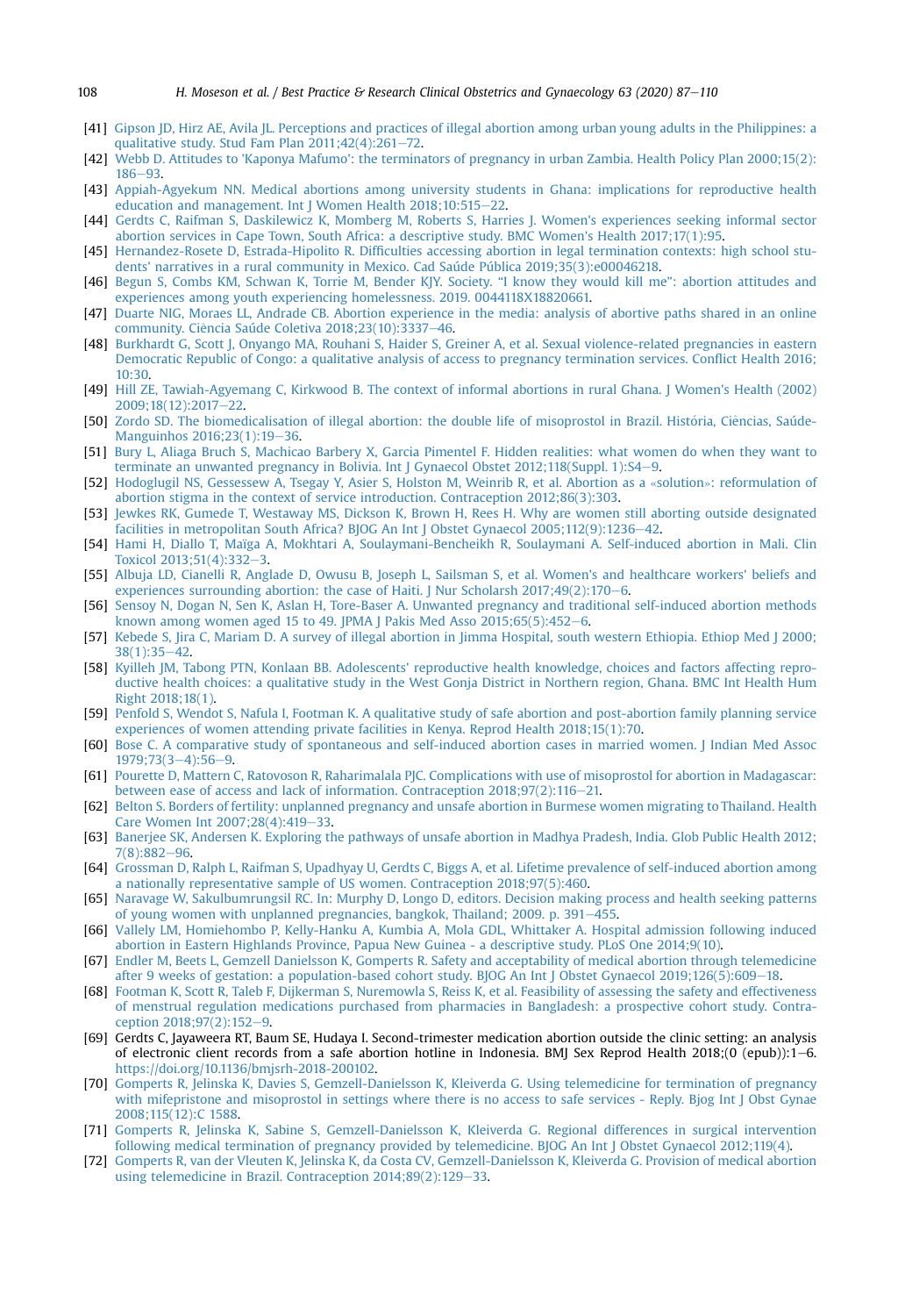- <span id="page-22-33"></span>[73] [Gomperts R, Petow SAM, Jelinska K, Steen L, Gemzell-Danielsson K, Kleiverda G. Regional differences in surgical inter](http://refhub.elsevier.com/S1521-6934(19)30119-1/sref73)[vention following medical termination of pregnancy provided by telemedicine. Acta Obstet Gynecol Scand 2012;91\(2\):](http://refhub.elsevier.com/S1521-6934(19)30119-1/sref73)  $226 - 31$  $226 - 31$
- <span id="page-22-1"></span>[74] [Aiken ARA, Gomperts R, Trussell J. Experiences and characteristics of women seeking and completing at-home medical](http://refhub.elsevier.com/S1521-6934(19)30119-1/sref74) [termination of pregnancy through online telemedicine in Ireland and Northern Ireland: a population-based analysis.](http://refhub.elsevier.com/S1521-6934(19)30119-1/sref74) [BJOG An Int J Obstet Gynaecol 2017;124\(8\):1208](http://refhub.elsevier.com/S1521-6934(19)30119-1/sref74)-[15.](http://refhub.elsevier.com/S1521-6934(19)30119-1/sref74)
- <span id="page-22-2"></span>[75] [Aiken ARA, I DI, Trussell J, Gomperts R. Self reported outcomes and adverse events after medical abortion through online](http://refhub.elsevier.com/S1521-6934(19)30119-1/sref75) [telemedicine: population based study in the Republic of Ireland and Northern Ireland. BMJ \(Online\) 2017;357.](http://refhub.elsevier.com/S1521-6934(19)30119-1/sref75)
- <span id="page-22-3"></span>[76] [Aiken ARA, Guthrie KA, Schellekens M, Trussell J, Gomperts R. Barriers to accessing abortion services and perspectives on](http://refhub.elsevier.com/S1521-6934(19)30119-1/sref76) [using mifepristone and misoprostol at home in Great Britain. Contraception 2018;97\(2\):177](http://refhub.elsevier.com/S1521-6934(19)30119-1/sref76)-[83](http://refhub.elsevier.com/S1521-6934(19)30119-1/sref76).
- <span id="page-22-14"></span>[77] [Foster A. Providing telemedicine abortion care in Poland: an analysis of 18 months of service delivery through women](http://refhub.elsevier.com/S1521-6934(19)30119-1/sref77) [help women. Eur J Contracept Reprod Health Care 2018;23:52](http://refhub.elsevier.com/S1521-6934(19)30119-1/sref77).
- <span id="page-22-20"></span>[78] [Manriquez IP, Standen CM, Carimoney AA, Richards A. Experience of clandestine use of medical abortion among uni](http://refhub.elsevier.com/S1521-6934(19)30119-1/sref78)versity students in Chile: a qualitative study. Contraception  $2018;97(2):100-7$ .
- <span id="page-22-29"></span>[79] [Szwarc L, V](http://refhub.elsevier.com/S1521-6934(19)30119-1/sref79)ázquez SSF. "[Lo quería hacer r](http://refhub.elsevier.com/S1521-6934(19)30119-1/sref79)ápido, lo quería hacer ya"[: tiempos e intervalos durante el proceso de aborto.](http://refhub.elsevier.com/S1521-6934(19)30119-1/sref79) [Sex Salud Soc 2018;0\(28\):90](http://refhub.elsevier.com/S1521-6934(19)30119-1/sref79)-[115](http://refhub.elsevier.com/S1521-6934(19)30119-1/sref79).
- <span id="page-22-32"></span>[80] [Yoon J. Women's experience after medical abortion through online telemedicine in South Korea. Int J Gynecol Obstet](http://refhub.elsevier.com/S1521-6934(19)30119-1/sref80) [2018;143:861.](http://refhub.elsevier.com/S1521-6934(19)30119-1/sref80)
- <span id="page-22-6"></span>[81] [Armo M, Babbar K, Viswas S. Self-medication for medical abortion in rural scenario: why to choose unsafe way? Int J Sci](http://refhub.elsevier.com/S1521-6934(19)30119-1/sref81) [Study 2015;3\(6\):115](http://refhub.elsevier.com/S1521-6934(19)30119-1/sref81)-[9](http://refhub.elsevier.com/S1521-6934(19)30119-1/sref81).
- <span id="page-22-8"></span>[82] [Bhalla S, Goyal LD, Bhalla S, Kaur B. Self administered medical abortion pills: evaluation of the clinical outcome and](http://refhub.elsevier.com/S1521-6934(19)30119-1/sref82) [complications among women presenting with unsupervised pill intake to a tertiary care hospital in Malwa region of](http://refhub.elsevier.com/S1521-6934(19)30119-1/sref82) [Punjab, India. Int J Reprod Contracept Obstet Gynecol 2018;7\(4\):1537](http://refhub.elsevier.com/S1521-6934(19)30119-1/sref82)-[42](http://refhub.elsevier.com/S1521-6934(19)30119-1/sref82).
- <span id="page-22-23"></span>[83] [Mutua MM, Manderson L, Musenge E. Ochieng Achia TN. Policy, law and post-abortion care services in Kenya. PLoS One](http://refhub.elsevier.com/S1521-6934(19)30119-1/sref83) [2018;\(9\):13](http://refhub.elsevier.com/S1521-6934(19)30119-1/sref83).
- <span id="page-22-28"></span>[84] [Rogers C, Sapkota S, Tako A, Dantas JA. Abortion in Nepal: perspectives of a cross-section of sexual and reproductive](http://refhub.elsevier.com/S1521-6934(19)30119-1/sref84) [health and rights professionals. BMC Women's Health 2019;19\(1\):40.](http://refhub.elsevier.com/S1521-6934(19)30119-1/sref84)
- <span id="page-22-25"></span>[85] [Nozar M, Fiol V, Gorgoroso M, Labandera A, Stapff C, Briozzo L. Misoprostol used as abortion method under a risk](http://refhub.elsevier.com/S1521-6934(19)30119-1/sref85) [reduction strategy to prevent maternal deaths associated with unsafe abortion \(health initiatives against unsafe abor](http://refhub.elsevier.com/S1521-6934(19)30119-1/sref85)tion). Int J Gynecol Obstet  $2009;107;S290-1$ .
- <span id="page-22-13"></span>[86] [Foster AM, Arnott G, Hobstetter M. Community-based distribution of misoprostol for early abortion: evaluation of a](http://refhub.elsevier.com/S1521-6934(19)30119-1/sref86) program along the Thailand Burma border. Contraception  $2017;96(4):242-7$ .
- <span id="page-22-18"></span>[87] [Madeiro AP, Diniz D. Induced abortion among Brazilian female sex workers: a qualitative study. Ci](http://refhub.elsevier.com/S1521-6934(19)30119-1/sref87)e[nc saúde coletiva](http://refhub.elsevier.com/S1521-6934(19)30119-1/sref87) ^  $2015:20(2):587-93$  $2015:20(2):587-93$
- <span id="page-22-19"></span>[88] [Mandondo SD, Hofmeyr GJ, Mbengo F, Mshweshwe-Paleka NT, Mavundla TR. Outcomes of self-induced late pregnancy](http://refhub.elsevier.com/S1521-6934(19)30119-1/sref88) [termination in women presenting to a tertiary hospital in the Eastern Cape Province, South Africa. S Afr Med J S-Afr](http://refhub.elsevier.com/S1521-6934(19)30119-1/sref88) [Tydskr Geneeskd 2018;108\(11\):965](http://refhub.elsevier.com/S1521-6934(19)30119-1/sref88)-[71.](http://refhub.elsevier.com/S1521-6934(19)30119-1/sref88)
- <span id="page-22-10"></span>[89] Elizalde S, Mateo N. Las jóvenes: entre la "marea verde" y la decisió[n de abortar. Salud colectiva 2018;14\(3\):433](http://refhub.elsevier.com/S1521-6934(19)30119-1/sref89)-[46](http://refhub.elsevier.com/S1521-6934(19)30119-1/sref89).
- <span id="page-22-27"></span>[90] [Pongsatha S, Morakot N, Tongsong T. Demographic characteristics of women with self use of misoprostol for pregnancy](http://refhub.elsevier.com/S1521-6934(19)30119-1/sref90) [interruption attending Maharaj Nakorn Chiang Mai Hospital. J Med Assoc Thail 2002;85\(10\):1074](http://refhub.elsevier.com/S1521-6934(19)30119-1/sref90)-[80](http://refhub.elsevier.com/S1521-6934(19)30119-1/sref90).
- <span id="page-22-12"></span>[91] [Fiol V, Briozzo L, Labandera A, Recchi V, Pineyro M. Improving care of women at risk of unsafe abortion: implementing a](http://refhub.elsevier.com/S1521-6934(19)30119-1/sref91) [risk-reduction model at the Uruguayan-Brazilian border. Int J Gynaecol Obstet: Off Organ Int Fed Obstet Gynaecol 2012;](http://refhub.elsevier.com/S1521-6934(19)30119-1/sref91) 118(Suppl. 1): $S21-7$ .
- <span id="page-22-4"></span>[92] [Alsibiani SA. Use of misoprostol for self-induced medical abortions among Saudi women: a call for attention. Gynecol](http://refhub.elsevier.com/S1521-6934(19)30119-1/sref92) [Obstet Investig 2014;78\(2\):88](http://refhub.elsevier.com/S1521-6934(19)30119-1/sref92)-[93](http://refhub.elsevier.com/S1521-6934(19)30119-1/sref92).
- <span id="page-22-15"></span>[93] [Jilozian A, Agadjanian V. Is induced abortion really declining in Armenia? Stud Fam Plan 2016;47\(2\):163](http://refhub.elsevier.com/S1521-6934(19)30119-1/sref93)-[78.](http://refhub.elsevier.com/S1521-6934(19)30119-1/sref93)
- <span id="page-22-16"></span>[94] [Kahabuka C, Pembe A, Meglioli A. Provision of harm-reduction services to limit unsafe abortion in Tanzania. Int J](http://refhub.elsevier.com/S1521-6934(19)30119-1/sref94) [Gynaecol Obstet 2017;136\(2\):210](http://refhub.elsevier.com/S1521-6934(19)30119-1/sref94)-[4](http://refhub.elsevier.com/S1521-6934(19)30119-1/sref94).
- <span id="page-22-17"></span>[95] [Lara D, Abuabara K, Grossman D, Díaz-Olavarrieta C. Pharmacy provision of medical abortifacients in a Latin American](http://refhub.elsevier.com/S1521-6934(19)30119-1/sref95) city. Contraception  $2006;74(5):394-9$  $2006;74(5):394-9$  $2006;74(5):394-9$ .
- <span id="page-22-22"></span>[96] [Meglioli A, Kahabuka C. Key lessons from implementation of the harm reduction services for unwanted pregnancies in](http://refhub.elsevier.com/S1521-6934(19)30119-1/sref96) [Tanzania: potential for elimination of maternal deaths from unsafe abortion. Int J Gynecol Obstet 2015;131. E305.](http://refhub.elsevier.com/S1521-6934(19)30119-1/sref96)
- <span id="page-22-30"></span>[97] [Ujah I, Akiode A, Oji E, Dah T. Chemist and pharmacy shops are suitable outlets for medication abortion in Plateau State,](http://refhub.elsevier.com/S1521-6934(19)30119-1/sref97) [Nigeria. Int J Gynecol Obstet 2009;107:S588](http://refhub.elsevier.com/S1521-6934(19)30119-1/sref97).
- <span id="page-22-7"></span>[98] Berry-Bibee EN, St Jean CJ, Nickerson NM, Haddad LB, Alcime MM, Lathrop EH. Self-managed abortion in urban Haiti: a mixed-methods study. BMJ Sex Reprod Health 2018;(0 (epub)):1-7. [https://doi.org/10.1136/bmjsrh-2017-200009.](https://doi.org/10.1136/bmjsrh-2017-200009)
- <span id="page-22-11"></span>[99] [Ferrari W, Peres S, Nascimento M. Experiment and learning in the affective and sexual life of young women from a favela](http://refhub.elsevier.com/S1521-6934(19)30119-1/sref99) in Rio de Janeiro, Brazil, with experience of clandestine abortion. Ciência Saúde Coletiva 2018;23(9):2937-[50.](http://refhub.elsevier.com/S1521-6934(19)30119-1/sref99)
- <span id="page-22-21"></span>[100] [Meffen K, Burkhardt G, Bartels S. Abortion care in Haiti: a secondary analysis of demographic and health data. PLoS One](http://refhub.elsevier.com/S1521-6934(19)30119-1/sref100) [2018;13\(11\):e0206967.](http://refhub.elsevier.com/S1521-6934(19)30119-1/sref100)
- <span id="page-22-0"></span>[101] Ahiadeke C. The incidence of self induced abortion in Ghana: what are the facts? Ins Afc Stu Res Rev 2002:18(1):33–[42](http://refhub.elsevier.com/S1521-6934(19)30119-1/sref101).
- <span id="page-22-5"></span>[102] [Appiah-Agyekum NN. Abortions in Ghana: experiences of university students. Health Sci J 2014;8\(4\):531](http://refhub.elsevier.com/S1521-6934(19)30119-1/sref102)-[40](http://refhub.elsevier.com/S1521-6934(19)30119-1/sref102).
- <span id="page-22-9"></span>[103] [Ciganda C, Laborde A. Herbal infusions used for induced abortion. J Toxicol Clin Toxicol 2003;41\(3\):235](http://refhub.elsevier.com/S1521-6934(19)30119-1/sref103)-[9.](http://refhub.elsevier.com/S1521-6934(19)30119-1/sref103)
- <span id="page-22-24"></span>[104] [Nivedita K, Shanthini F. Is it safe to provide abortion pills over the counter? A study on outcome following self](http://refhub.elsevier.com/S1521-6934(19)30119-1/sref104)[medication with abortion pills. J Clin Diagn Res : J Clin Diagn Res 2015;9\(1\). Qc01-4.](http://refhub.elsevier.com/S1521-6934(19)30119-1/sref104)
- <span id="page-22-26"></span>[105] [Ojanen-Goldsmith AR, Dutton-Kenny M. Beyond the clinic: characteristics and experiences of community-based abortion](http://refhub.elsevier.com/S1521-6934(19)30119-1/sref105) [providers, facilitators and counselors outside the formal health care system in North America. Contraception 2017;96\(4\):](http://refhub.elsevier.com/S1521-6934(19)30119-1/sref105) [275](http://refhub.elsevier.com/S1521-6934(19)30119-1/sref105).
- <span id="page-22-31"></span>[106] [Wantania J, Tindi DG, Mongan SP. Unsafe abortions in adolescent and adult pregnancies with complications at prof. dr. r.](http://refhub.elsevier.com/S1521-6934(19)30119-1/sref106) [d. kandou provincial general hospital Manado, North Sulawesi, Indonesia. Int J Gynecol Obstet 2012;119:S584.](http://refhub.elsevier.com/S1521-6934(19)30119-1/sref106)